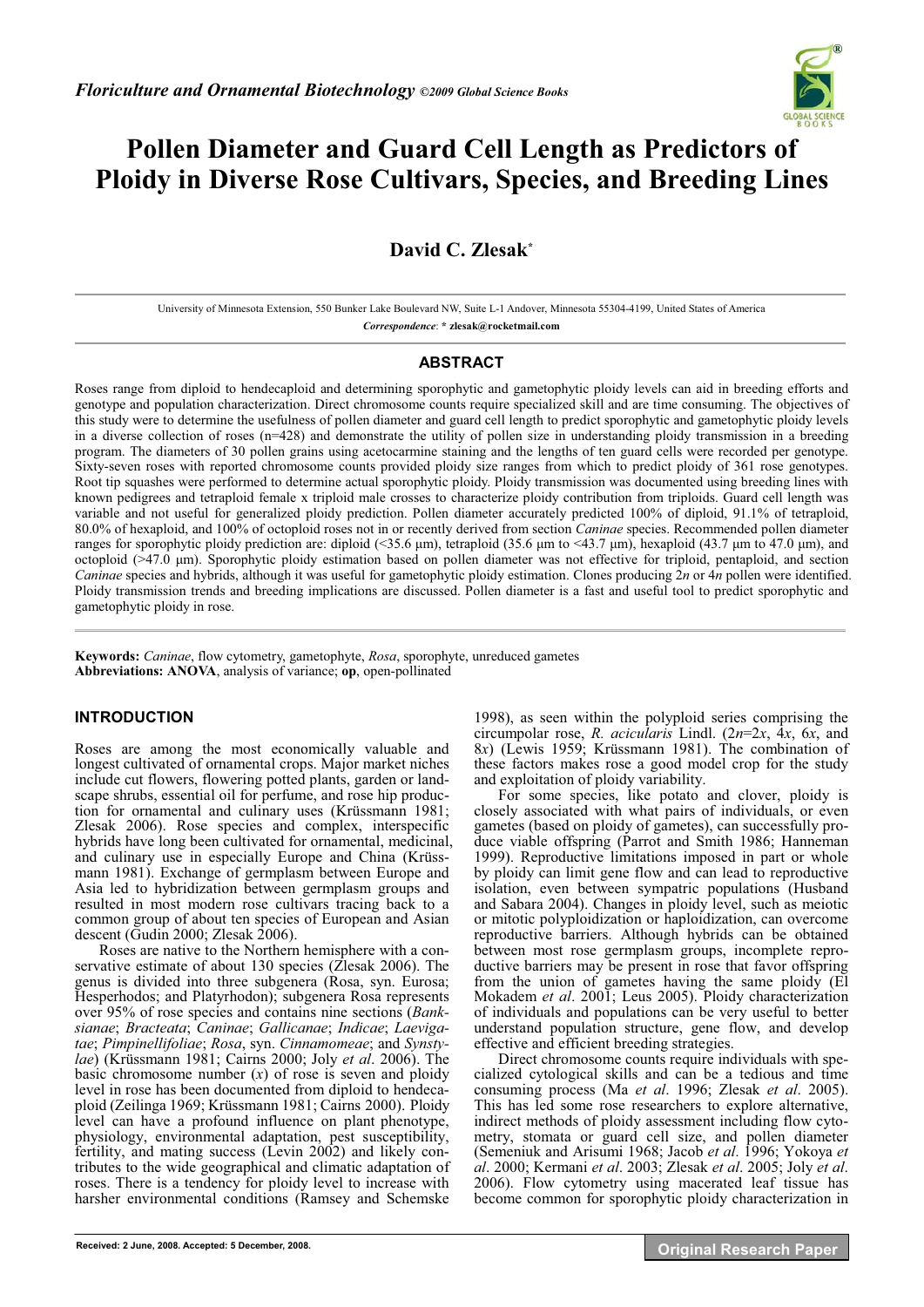**Table 1** Examples of pollen diameter ranges (μm) at different sporophytic ploidy levels for six genera.

|                                           | <b>Diploid</b>        | Triploid                                                   | <b>Tetraploid</b> | Hexaploid     | Octoploid | Reference                    |
|-------------------------------------------|-----------------------|------------------------------------------------------------|-------------------|---------------|-----------|------------------------------|
| Arachis spp.                              | 33-37                 | $30 - 60$                                                  | 44-48             |               | 51-61     | Singsit and Ozias-Akins 1992 |
| Avena spp.                                | 38.0-41.4             |                                                            | 39.0-43.9         | 48.3-49.1     | 44.8-50.8 | Katsiotis and Forsberg 1995  |
| <b>Bromus inermis Leyss</b>               |                       |                                                            | 32.6-36.6         | 34.3-42.2     | 40.6-45.3 | Tan and Dunn 1973            |
| Lilium spp.                               | 67-100                | 60-113                                                     | 90-150            |               |           | McRae 1987                   |
| Rosa spp.                                 |                       | Western North American species                             |                   |               |           |                              |
|                                           | 30.0-39.4             |                                                            | 38.3-46.6         | $45.0 - 51.6$ |           | Erlanson 1931                |
|                                           |                       | Eastern North American section Rosa (=Cinnamomeae) species |                   |               |           |                              |
|                                           | 23.0-31.3             |                                                            | 31.2-36.4         | 36.4-40.8     | 37.9-41.8 | Lewis 1957                   |
| <i>Solanum</i> spp. (wild potato species) | $17.3 - 25.6^{\circ}$ |                                                            | 24.4-35.1         | 27.6-28.0     |           | Bamberg and Hanneman 1991    |

a There was one outlying diploid species having a mean pollen diameter of 36.9 μm, *Solanum lycopersicoides* Dun. However, this species is more closely associated with tomato than potato.

recent rose literature (Jacob *et al*. 1996; Yokoya *et al*. 2000; Kermani *et al*. 2003; Leus 2005). However, variability in DNA content among individuals at a particular ploidy level can be great enough to overlap that of another ploidy level and lead to errors in ploidy classification (Jacob *et al*. 1996; Yokoya *et al*. 2000). Variability in DNA content is especially common for complex interspecific hybrids, as most rose cultivars are, due to wide crosses frequently leading to genomic reorganization and alterations in genome size (Levin 2002). It would not be prudent to rely solely on DNA content based on flow cytometry to estimate ploidy when accurate ploidy assessment is imperative.

Pollen diameter can be useful to estimate sporophytic ploidy level in many genera, aiding in species identification, polyploidization studies, and germplasm characterization for breeding and other purposes (Lewis 1957; Semeniuk and Arisumi 1968; Bamberg and Hanneman 1991; Katsiotis and Forsberg 1995; Tenkouano *et al*. 1998; Jacob and Pierret 2000; Zlesak *et al*. 2005). However, pollen diameter ranges at specific ploidy levels can overlap in rose and other crops and lead to uncertainty in ploidy classification of some individuals (**Table 1**) (Erlanson 1931; Lewis 1957; Tan and Dunn 1973; McRae 1987; Bamberg and Hanneman 1991; Singsit and Ozias-Akins 1992; Katsiotis and Forsberg 1995; Tenkouano et al. 1998; Jacob and Pierret 2000). Pollen size as well as pollen morphology are known to vary across genera due to factors including genetic background, chromosome number, pollen maturity, location in the inflorescence, time of pollen grain development during flowering season, temperature, nutrition, and moisture conditions (Stanley and Linskins 1974). In addition, chemical treatments and mounting solutions can affect pollen size, emphasizing the need for consistency when handling samples (Stanley and Linskins 1974).

Although pollen diameter can be variable, it can be a useful predictor of sporophytic ploidy depending on the germplasm and degree of accuracy that is needed. For instance, Bamberg and Hanneman (1991) correctly assessed the sporophytic chromosome number of 76/83 (92%) accessions of potato species. Within this germplasm pollen diameter was not effective in separating tetraploid from hexaploid accessions (all three hexaploid accessions were predicted to be tetraploid and one tetraploid accession was predicted to be hexaploid), but was 93% accurate for separating diploid from tetraploid or hexaploid accessions (Bamberg and Hanneman 1991). Pollen diameter has been proposed as a useful tool for sporophytic ploidy prediction in rose (Erlanson 1931; Lewis 1957; Jacob and Pierret 2000), but its utility has not been well tested. Potential challenges to ploidy prediction in rose include overlap in pollen diameter ranges between sporophytic ploidy levels (Erlanson 1931; Lewis 1957; Jacob and Pierret 2000) and variable ranges reported in the literature which can be attributed in part to variable shape of dry pollen (Erlanson 1931) and different staining treatments.

Pollen diameter has been useful for the identification of male gametophyte ploidy and particularly the identification of parental genotypes which produce 2*n* pollen and the study of the meiotic mutants that govern 2*n* pollen formation (Mok and Peloquin 1975; Watanabe and Peloquin 1989; Zlesak *et al*. 2005; Crespel *et al*. 2006). Rose pollen that is  $2n$  is typically  $\sim$ 1.3 times the diameter of *n* pollen (Crespel *et al*. 2006). Crosses in *Rosa* involving diploid and tetraploid females and a 2*n*-pollen producing diploid male (breeding line H3) resulted in variable ploidy levels within six of seven progeny groups, suggesting successful fertilization and seed development from both *n* and 2*n* pollen (El Mokadem *et al*. 2002a). However, offspring may be skewed towards individuals resulting from the union of gametes possessing the same ploidy (El Mokadem *et al*. 2001). Preference for offspring arising from the union of gametes of the same ploidy is also suggested by a preponderance of tetraploid offspring in crosses between tetraploid and triploid roses (Leus 2005). Pollen diameter, independent of sporophytic chromosome number, can be predictive of reproductive efficiency and the frequency of ploidy level(s) found within progeny.

Roses in the *Caninae* (dog rose) section of *Rosa* are polyploid  $(2n=4x, 5x, or 6x)$  (Cairns 2000) and are a classic example of unequal, gender-dependent distribution of chromosomes to gametes (Täckholm 1920; Blackburn and Heslop-Harrison 1921). During typical gametogenesis in *Caninae* species, seven bivalents form and the remaining chromosomes are univalents. The megagametophyte retains a representative of each univalent plus one set of the bivalent pair. The microgametophyte contains one set of the bivalent pair and the univalents are lost, leading to monoploid pollen (*n*=*x*=7). Although gametophytic ploidy estimates based on pollen diameter should not be affected, sporophytic ploidy prediction in *Caninae* section species based on pollen diameter is of little value. *Rosa alba* L. (2*n*=6*x*=42) is unique because it has a modified *Caninae* meiosis where the egg is 4*x* and the pollen 2*x* and is suspected to be a natural intersectional cross of a *Caninae* and *Gallicanae* species (Hurst 1925; Atienza *et al*. 2005).

Due to the unique meiosis in section *Caninae*, within species variation is relatively minimal and phenotype of offspring is skewed towards the maternal parent (Kroon and Zeilinga 1974; Nybom *et al*. 1999; Werlemark *et al*. 1999). *Caninae* section species are grown commercially for rose hip production and rootstock (Kroon and Zeilinga 1974; Krüssmann 1981; Buck 1998; Uggla and Nybom 1999). Uniform, seed-propagated lines of *R. canina* L. have been identified and used for rootstock production (Kroon and Zeilinga 1974; Krüssmann 1981). Directed breeding efforts with *Caninae* section species for fruit production is relatively recent and both intrasectional and intersectional hybridization are being explored (Simanek 1982; Uggla and Nybom 1999). *Caninae* section species are generally not within or are far removed in the pedigrees of typical, widely commercialized rose germplasm (Zlesak 2006).

Guard cell or stomatal length is another indirect method useful for ploidy assessment. Guard cell length has been a useful tool for polyploidization studies in rose to characterize and compare the ploidy of the original cultivar and putatively induced polyploids in meristematic layer one (LI) (Semeniuk and Arisumi 1968; Zlesak *et al*. 2005). The *R. carolina* L. complex of North America (species are within section *Rosa*) contains diploid species (*R. blanda* Ait., *R. foliolosa* Nut., *R. nitida* Wild., *R. palustris* Marsh., and *R.*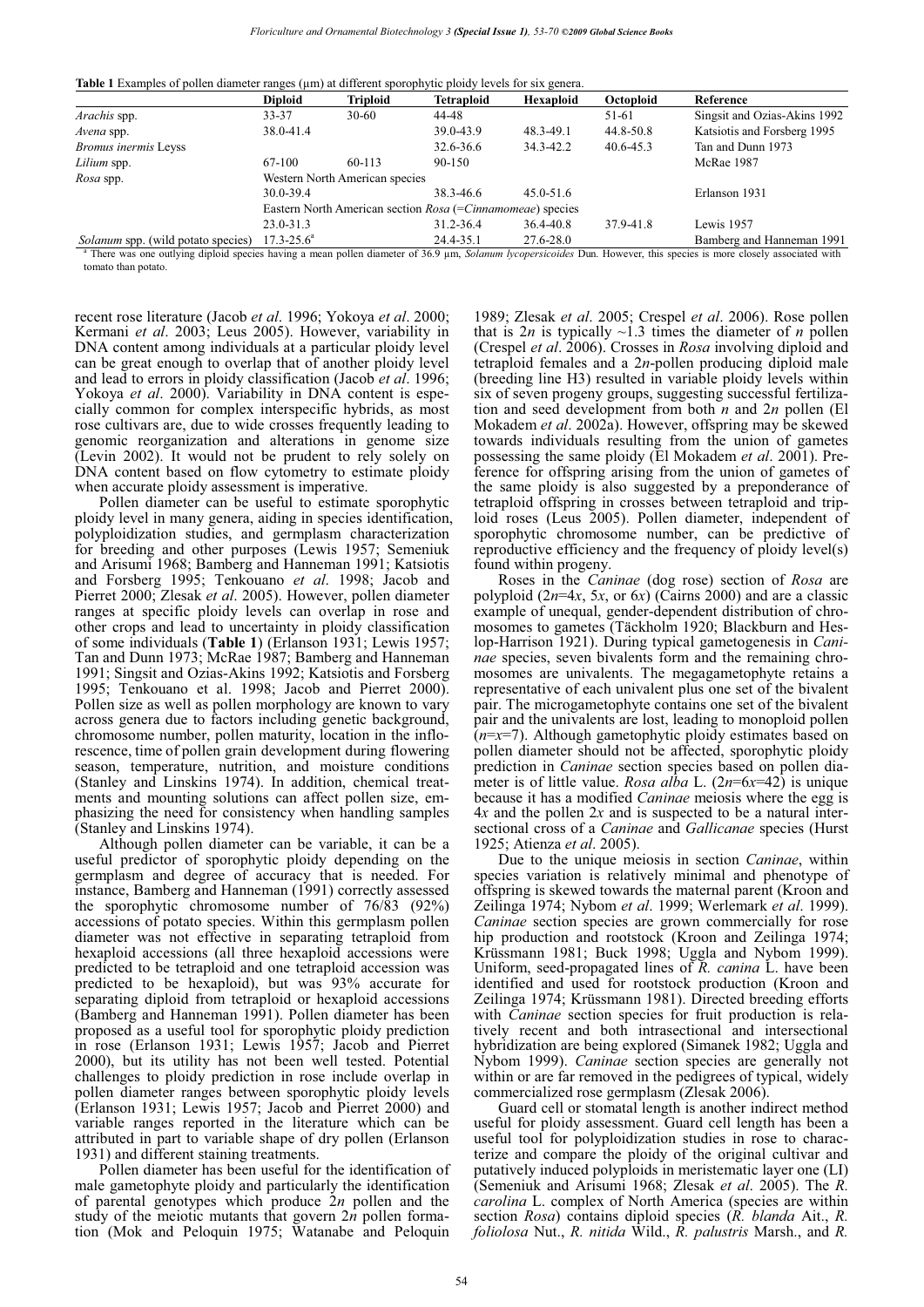*woodsii* Lindl.) and tetraploid species (*R. arkansana* Porter, *R. carolina*, and *R. virginiana* Mill.) thought to be derived from interspecific hybridization between diploid species and polyploidization (Joly *et al*. 2006). Species identification within this complex can be challenging due to introgression and variable morphology. Ploidy level is one diagnostic feature useful for distinguishing species within this complex and guard cell length and pollen diameter do not overlap, except in rare instances, between ploidy levels (Lewis 1957; Joly *et al*. 2006). Variability for guard cell length and its usefulness for general ploidy prediction in rose is largely unexplored.

The objectives of this study are to 1) determine the usefulness of pollen diameter and guard cell length to predict sporophytic and gametophytic ploidy level in a diverse collection of rose cultivars and species and 2) demonstrate the utility of pollen size in understanding ploidy transmission (i.e. 2*n*/4*n* pollen production, *Caninae* section meiosis, ploidy of breeding lines from parents characterized for ploidy, and contributions from triploids) in a rose breeding program.

## **MATERIALS AND METHODS**

## **Plant material**

Rose species, cultivars and germplasm releases, and breeding lines (44, 214, and 170 genotypes, respectively) were used for this study and represent a wide germplasm base (i.e. species from seven sections of *Rosa*, cultivars from 24 commercial/horticultural classes, and diverse breeding lines including descendants of North American species and intersectional crosses with *Caninae* species). Roses were grown at the University of Minnesota Landscape Arboretum, University of Minnesota St. Paul greenhouses, Linder's Garden Center (St. Paul, Minnesota), Sam Kedem Nursery (Hastings, Minnesota), and the author's rose gardens at River Falls and Monroe Center, Wisconsin and St. Paul, Minnesota. A limited number of leaf, pollen, and root tip samples were also contributed via post from private rose growers. Data were collected over ten years (1999-2008).

## **Pollen and guard cell measurements**

Approximately one day prior to anthesis, rose anthers were collected and bulked from at least two flowers and allowed to dehisce in the laboratory at room temperature in open topped, plastic canisters made to hold 35-mm film. Rose pollen was stained with acetocarmine ( $\geq$ 1 min) and viewed at 400X magnification using a light microscope. Transfer of pollen to a drop of acetocarmine stain on a microscope slide was accomplished by using the tip of a wooden toothpick moistened in acetocarmine and rubbed among dried anthers. After transfer of pollen, a cover slip was placed over the drop. The diameters of 30 well-stained pollen grains per genotype were recorded in one of two ways: using a calibrated optical eyepiece graticule or determining measurements from digital images using Image Pro® 4.1 (Media Cybernetics®, Silver Spring, MD) calibrated with the same 40X objective lens used for photo acquisition using the software Spot RT 3.0 (Diagnostic Instruments, Inc., Sterling Heights, MI).

Guard cell length was measured using epidermal imprints due to difficulty in obtaining epidermal peels in rose. Two fullyexpanded terminal leaflets per genotype were pressed (abaxial side down) into a drop of fast-drying glue (Kwik fix<sup>®</sup> Super glue plus<sup>TM</sup>, Chemence, Inc., Alpharetta, GA) on a glass microscone chemence, Inc., Alpharetta, GA) on a glass microscope slide and removed soon after glue hardened. A drop of acetocarmine and a cover slip were placed over the imprint for greater contrast during examination. The lengths of five guard cell imprints (one guard cell measured per stomatal pair) were recorded per leaflet (ten measurements/genotype), and length was measured using the same methods and magnification described for measure-ment of pollen diameter.

## **Ploidy prediction**

Pollen diameter and guard cell length were determined for 67 rose

cultivars and species genotypes with previously reported ploidy level via direct chromosome counts (before ploidy estimation by flow cytometry became routine) in order to establish ranges for these traits at each represented ploidy level (**Table 2**). These roses represent a wide diversity within *Rosa* (16 horticultural classes) and were selected in part based on availability to the author. The ranges for pollen diameter and guard cell length were the basis by which sporophytic ploidy predictions were made for roses where direct sporophytic ploidy assessment was not yet reported. If the ranges in pollen diameter between diploid, tetraploid, and hexaploid genotypes did not overlap or meet, the midpoint between ranges was used as a cut off between ploidy levels for ploidy prediction. Special consideration was given to pollen diameter of rose species within the section *Caninae* due to the expectation of one set of chromosomes  $(n=x=7)$  in the pollen nuclei. For pollen analysis these roses were grouped with diploids because pollen of both groups are expected to have the same gametophytic ploidy level and be comparable in size. In addition, *R. alba* (2*n*=6*x*=42) is a suspected intersectional *Caninae* section hybrid that has a modified meiosis where the egg is 4*x* and the pollen 2*x* (Hurst 1925). For pollen analysis *R. alba* cultivars were grouped with pollen of non *Caninae* section tetraploids.

In the process of pollen measurement, some clones were found that possessed a relatively high proportion  $(>5%)$  of distinctly larger pollen. Thirty pollen grains of both *n* pollen and large pollen were measured for these genotypes. Depending on the relative size of large pollen to *n* pollen, large pollen was classified as either  $2n$  or  $4n$  (Fig. 1). The diameter of  $2n$  pollen in rose is  $\sim$ 1.3X the diameter of *n* pollen (Crespel *et al*. 2006). Little has been re-



**Fig. 1 Sample of** *n* **and 2***n* **pollen from the diploid rose 'BAIief' (Little Mischief**<sup>*TM*</sup> $($ A $)$  and *n* and 4*n* pollen from hexaploid *Rosa woodsii*-2 **(B).**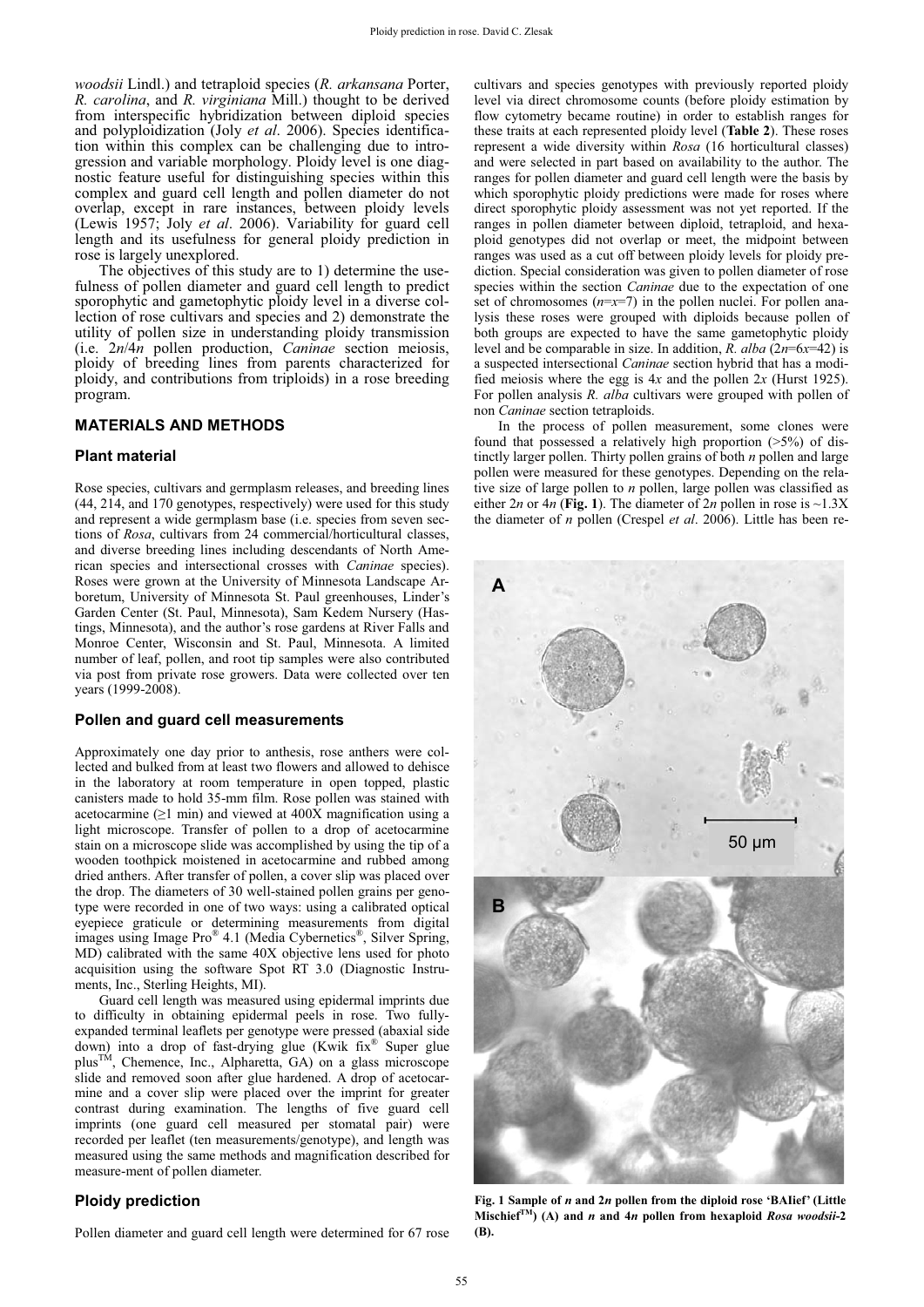ported for clones which produce 4*n* pollen. Bamberg and Hanneman (1991) describe a potato accession with 4*n* pollen and the diameter of 4*n* pollen was ~1.8*x* the diameter of *n* pollen.

## **Direct ploidy assessment**

Root tip squashes were used to directly count chromosomes and determine ploidy for genotypes where ploidy level had not been reported and where published ploidy came into question. Chromosomes of  $n \geq 5$  metaphase cells were observed per genotype. Actively growing root tips were harvested and stored in vials of water on ice for 24 h. Root tips were subsequently fixed in Farmer's fixative (3:1 (v/v), 95% ethanol: glacial acetic acid) and refrigerated until observation. Root tips were hydrolyzed in 6 N HCl for 90 min at room temperature just prior to squashing and acetocarmine was used for staining. In rare instances when potted plants growing on their own roots (not grafted) were not available and stem cuttings did not produce adventitious roots for examination, shoot apical meristems were used to obtain mitotic cells (i.e. *R. rubiginosa* L. and some *R. rubiginosa* hybrids). Shoot tip squashes were performed using the same protocol described for root tip squashes.

## **Exploring trends for indirect chromosome measurements based on ploidy and section**

Actual and predicted mean pollen diameters for each pollen ploidy level were correlated. Pollen from diploids and *Caninae* section species were classified as 1*x* pollen; tetraploid and alba roses, 2*x* pollen; hexaploids, 3*x* pollen; 2*n* pollen from tetraploids, 4*x* pollen; 4*n* pollen from tetraploids, 8*x* pollen; and 4*n* pollen from a hexaploid, 12*x* pollen. Triploid and pentaploid genotypes (not from the *Caninae* section) and *Caninae* section rose species genotypes or hybrids with unexpectedly large pollen were omitted from this analysis because of ambiguity of gametophytic ploidy level. Expected pollen diameter calculations rely on the assumption that pollen volume is proportional to ploidy level. The mean actual diameter of 1*x* pollen was used to calculate the expected diameters for the other pollen ploidy levels. Expected pollen diameters were calculated by multiplying the mean actual diameter of 1*x* pollen by the cubed root of male gametophytic ploidy (mgp(*x*)) (Bamberg and Hanneman 1991).

Expected pollen diameter for pollen of ploidy  $x = x \sqrt[3]{mgp(x)}$ 

Pollen diameter and guard cell length of rose species grouped by section were compared. Pollen diameter across gametophytic ploidy levels was standardized for easier comparisons in the table. However, actual pollen diameter was used for the analysis of variance (ANOVA) with ploidy as a covariate. Standardization of pollen diameter was calculated by taking the mean observed pollen diameter divided by the cubed root of pollen ploidy and multiplied by the ratio of predicted diameter (*pdia*) over observed diameter (*odia*) for the particular pollen ploidy class as previously calculated.

Standardization of pollen diameter = 
$$
\frac{\overline{x}}{\sqrt[3]{mgp(x)}} \left( \frac{pdia}{odia} \right)
$$

If multiple genotypes of a species were recorded, the species mean was used for analysis within a section so a particular species was not disproportionately represented.

#### **Ploidy transmission from triploid males**

Crosses were made between tetraploid female parents ('BUCbi', 1A10, 4A29, 1B30, and 1990-1) and triploid males ('KORbin', 1G84, 2G102, 1B43, and 1990-6) in order to survey the ploidy level(s) found among progeny and better understand the ploidy contribution of triploid males to progeny. Variability in ploidy is assumed to come from the triploid males rather than the tetraploid female parents. Typical emasculation and pollination techniques were used to perform crosses, and cold stratification (4°C, 10 weeks) of achenes was used to promote germination. Direct ploidy determination of progeny was performed using root tip squashes as previously described. Additionally, self-fertilized seedlings

(parent plant was isolated during flowering) were raised (n>30) of *R. pomifera* Herrmann-3, a triploid derived via poly-embryony. A sample (n=5) of *R. pomifera*-3 seedlings were confirmed for ploidy in order to infer if *Caninae* section meiosis had been altered and the ploidy of female and male gametophytes.

## **Statistical analysis**

Analysis of variance was used to assess the influence of section on guard cell length and actual pollen diameter. The two fixed factors in the model were section and species (nested in section); genotype (nested in species) was designated in the model as a random factor. Sporophytic ploidy level was used as a covariate in the analyses. A modification was made for pollen diameter of section *Caninae* roses being designated as diploid because their pollen would be monoploid (like that of diploids) due to their unique meiosis. Sections represented by only one genotype were removed from the analysis due to no replication for section. Pearson's correlation was calculated for expected and observed pollen diameters over gametophytic ploidy levels. Kendall's Tau correlation was calculated for sporophytic ploidy level and guard cell length due to ploidy being a categorical variable. Statistical analyses were performed using SPSS software (version 13.0 for Windows; SPSS, Chicago, Ill.).

## **RESULTS**

Mean pollen diameter ranges across roses with previously reported direct sporophytic chromosome counts were: diploid (26.2-35.9 μM), tetraploid (35.9-42.8 μM), and hexaploid (43.9-44.4 μM) (**Table 2**). Pollen diameter ranges were distinct with the exception of the upper and lower ranges of diploid and tetraploid roses meeting at 35.9 μM. The range for triploid  $(34.6-40.4 \mu M)$  roses overlapped that of diploids and tetraploids (**Table 2**); therefore, gametophytic ploidy of such pollen was uncertain and prediction of roses being triploid based on pollen diameter did not occur. Pollen diameter of 'Betty Bland' was unusually large (39.7 μM) compared to the other roses reported to be diploid (26.2-35.9  $\mu$ M). Therefore, the ploidy of 'Betty Bland' was confirmed with a root tip squash and it was triploid. The mean diameter of 2*n* pollen for the tetraploid cultivar MEIhelvet (48.3  $\mu$ M) was used to estimate the diameter of *n* pollen of octoploids (*n*=4*x*=28). Guard cell length varied greatly and ranges overlapped across all ploidy levels: diploids (14.3-26.6 μm), triploids (20.3-32.5 μm), tetraploids (21.7-32.9 μm), and hexaploids (25.3-26.8 μm). The Kendall's Tau correlation coefficient between sporophytic ploidy and guard cell length was positive for all 428 roses assessed (r=0.26; *P*<0.001), but quite low. Ranges used for estimating sporophytic ploidy level relied solely on pollen diameter and were: diploid  $\sim$  35.9  $\mu$ m), tetraploid  $\geq$ 35.9-43.4 μm), hexaploid (>43.4-46.4 μm), and octoploid (>46.4 μm) roses.

Ploidy predictions were made for cultivars, species, and breeding lines (**Tables 3, 4**) based on pollen diameter. Out of the 354 roses where ploidy was predicted (*Caninae* section species and their hybrids were omitted, except for alba cultivars), all 73 confirmed diploids were predicted to be diploid, 91.1% confirmed tetraploids (164/180) were predicted to be tetraploid (2.8% were predicted to be diploid and 6.1% hexaploid), and 80.0% confirmed hexaploids (4/5) were predicted to be hexaploid (one was predicted to be octoploid) (**Table 5**). Of the triploids, 16.3% were predicted to be diploid (16/98), 70.4% tetraploid (69/98), 9.2% hexaploid (9/98), and 4.1% octoploid (4/98). The one pentaploid (not of *Caninae* section origin) was predicted to be tetraploid. Overall, for confirmed diploid, tetraploid, and hexaploid roses (roses with even sets of chromosomes and not of *Caninae* section origin) there was 93.4% accuracy (241/258) in sporophytic ploidy prediction based on mean pollen diameter.

Considering the pollen diameter of the 67 roses with reported chromosome counts together with the additional 354 roses (direct chromosome counts made in this study and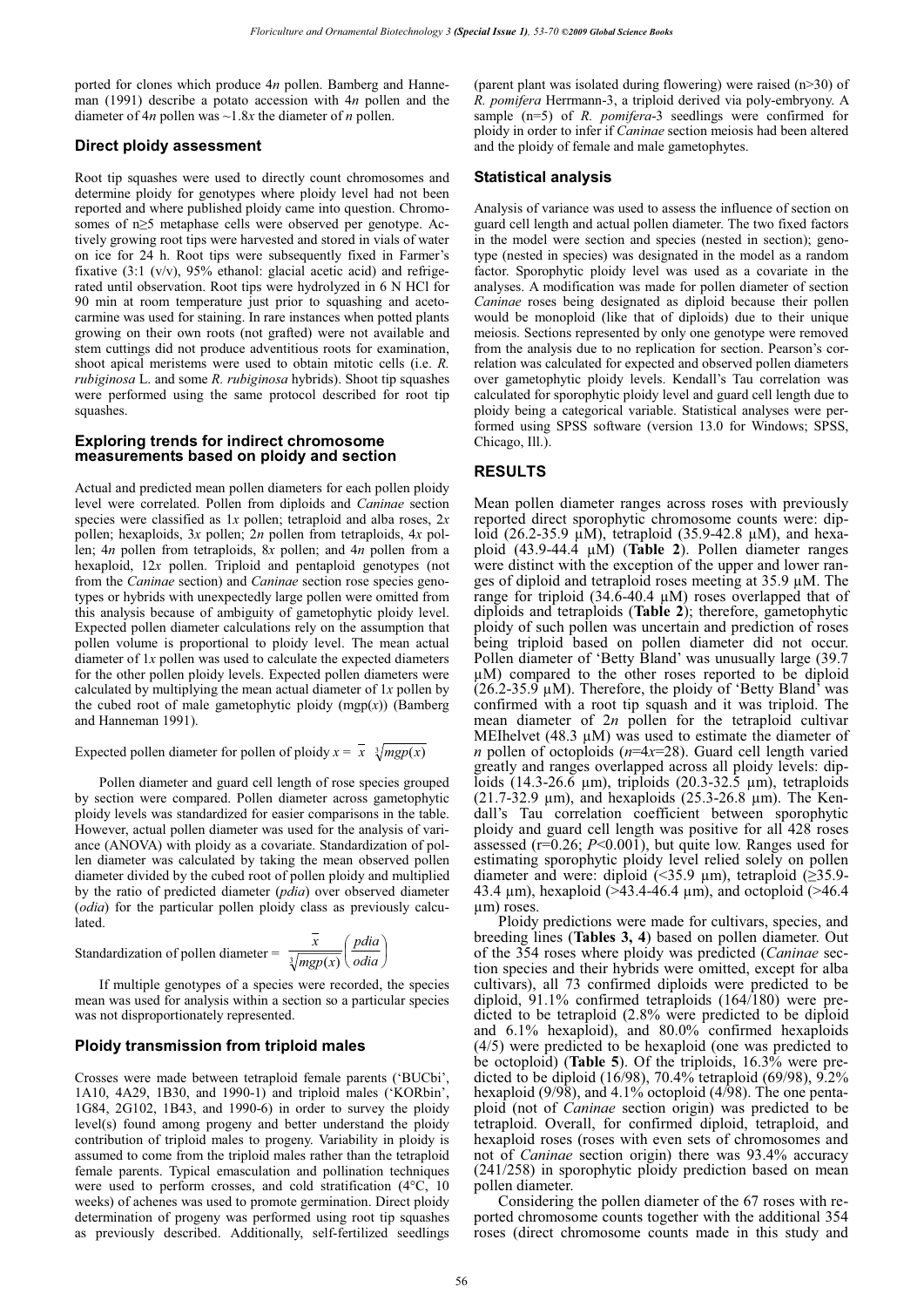#### Ploidy prediction in rose. David C. Zlesak

| <b>Table 2</b> Pollen diameter, guard cell length, and horticultural class for rose cultivars and species grouped by reported sporophytic ploidy. |  |
|---------------------------------------------------------------------------------------------------------------------------------------------------|--|
|---------------------------------------------------------------------------------------------------------------------------------------------------|--|

|                                    | Table 2 I onen diameter, guard een lengin, and norteuntural elass for fose cultivals and speeles grouped by reported sporophytic plotdy. | Horticultural     | Gametophytic                 | Mean $\pm$ SD ( $\mu$ m)         |                                  |
|------------------------------------|------------------------------------------------------------------------------------------------------------------------------------------|-------------------|------------------------------|----------------------------------|----------------------------------|
|                                    | Cultivar <sup>a</sup>                                                                                                                    | classb            | ploidy $(x)$                 | Pollen                           | Guard cell                       |
| Diploid <sup>c</sup>               | $95-1^{9}$                                                                                                                               | 14                | 1                            | $34.2 \pm 1.7$                   | $20.8 \pm 1.6$                   |
|                                    | $95-2^9$                                                                                                                                 | 14                | 1                            | $34.7 \pm 1.7$                   | $19.1 \pm 1.2$                   |
|                                    | Ballerina <sup>8</sup>                                                                                                                   | 6                 | 1                            | $32.0 \pm 1.8$                   | $23.2 \pm 2.0$                   |
|                                    | Belle Poitevine <sup>1</sup>                                                                                                             | 8                 | 1                            | $33.6 \pm 1.7$                   | $14.3 \pm 2.5$                   |
|                                    | Blanc double de Coubert <sup>1</sup>                                                                                                     | 8                 | 1                            | $35.2 \pm 1.6$                   | $16.1 \pm 1.8$                   |
|                                    | Cantabrigiensis <sup>1</sup>                                                                                                             | 15                | 1                            | $35.8 \pm 3.3$                   | $18.4 \pm 0.7$                   |
|                                    | Frau Dagmar Hastrup                                                                                                                      | 8                 | 1                            | $34.5 \pm 1.7$                   | $19.6 \pm 0.7$                   |
|                                    | Grootendorst Supreme'                                                                                                                    | 8                 | 1                            | $34.8 \pm 1.6$                   | $19.0 \pm 0.8$                   |
|                                    | Hansa <sup>7</sup><br>Katharina Ziemet <sup>7</sup>                                                                                      | $\,$ 8 $\,$<br>14 | 1<br>1                       | $30.8 \pm 1.6$<br>$30.0 \pm 1.6$ | $12.3 \pm 0.7$                   |
|                                    | Madame Georges Bruant                                                                                                                    | 8                 | 1                            | $31.2 \pm 3.2$                   | $25.3 \pm 3.3$<br>$20.0 \pm 2.0$ |
|                                    | Max Graf <sup>1</sup>                                                                                                                    | 8                 | 1                            | $31.3 \pm 2.7$                   | $17.5 \pm 1.0$                   |
|                                    | Nastarana <sup>1</sup>                                                                                                                   | 13                | 1                            | $32.8 \pm 1.9$                   | $25.9 \pm 1.6$                   |
|                                    | Rosa amblyotis Meyer <sup>1</sup>                                                                                                        | 16                | 1                            | $34.2 \pm 2.0$                   | $18.6 \pm 1.1$                   |
|                                    | R. banksiae lutea Rehder                                                                                                                 | 16                | 1                            | $26.2 \pm 1.4$                   | $19.4 \pm 2.1$                   |
|                                    | R. foliolosa Nutt. <sup>1</sup>                                                                                                          | 16                | 1                            | $32.8 \pm 1.6$                   | $26.2 \pm 2.2$                   |
|                                    | R. hugonis Hemsl. <sup>1</sup>                                                                                                           | 16                | 1                            | $35.7 \pm 2.9$                   | $22.5 \pm 1.9$                   |
|                                    | R. macounii Greene'                                                                                                                      | 16                | 1                            | $33.3 \pm 1.5$                   | $20.3 \pm 2.6$                   |
|                                    | R. maximowicziana Regel <sup>1</sup>                                                                                                     | 16                | 1                            | $33.2 \pm 1.6$                   | $18.4 \pm 1.8$                   |
|                                    | R. nitida Wild <sup>1</sup>                                                                                                              | 16                | 1                            | $34.9 \pm 2.6$                   | $21.0 \pm 1.6$                   |
|                                    | R. <i>primula</i> Boulenger <sup>1</sup>                                                                                                 | 16                | 1                            | $34.5 \pm 2.4$                   | $19.7 \pm 1.8$                   |
|                                    | R. roxburghii Tratt.                                                                                                                     | 16                | 1                            | $32.6 \pm 2.1$                   | $21.4 \pm 2.3$                   |
|                                    | R. setigera Michx.                                                                                                                       | 16                | 1                            | $34.9 \pm 2.1$                   | $26.6 \pm 3.2$                   |
|                                    | R. wichurana Crépin <sup>1</sup>                                                                                                         | 16                | 1                            | $34.5 \pm 2.0$                   | $24.4 \pm 3.6$                   |
|                                    | R. woodsii Lindl.                                                                                                                        | 16                | 1                            | $35.9 \pm 1.9$                   | $22.8 \pm 1.9$                   |
|                                    | Robin Hood                                                                                                                               | 6                 | 1                            | $32.4 \pm 1.7$                   | $17.9 \pm 1.7$                   |
|                                    | Sarah van Fleet <sup>1</sup>                                                                                                             | $\,$ 8 $\,$       | 1                            | $34.2 \pm 2.1$                   | $22.3 \pm 3.9$                   |
|                                    | Schneezwerg <sup>1</sup>                                                                                                                 | 8                 | 1                            | $31.6 \pm 1.1$                   | $15.2 \pm 1.3$                   |
|                                    | Sir Thomas Lipton <sup>7</sup>                                                                                                           | 8                 | 1                            | $32.3 \pm 2.7$                   | $25.0 \pm 2.1$                   |
|                                    | Thérèse Bugnet                                                                                                                           | 8                 | 1                            | $31.2 \pm 1.3$                   | $21.5 \pm 1.3$                   |
|                                    | White Pet <sup>1</sup>                                                                                                                   | 14                | 1                            | $32.3 \pm 3.2$                   | $25.5 \pm 3.1$                   |
|                                    | Yvonne Rabier <sup>1</sup>                                                                                                               | 14                | 1                            | $32.4 \pm 1.2$                   | $17.9 \pm 1.1$                   |
|                                    | Average                                                                                                                                  |                   | $\mathbf{1}$                 | $33.1 \pm 2.0$                   | $20.6 \pm 3.6$                   |
| Triploid                           | Betty Bland <sup>1d</sup>                                                                                                                | 15                | unknown                      | $39.7 \pm 3.5$                   | $29.6 \pm 3.0$                   |
|                                    | Fimbriata <sup>4</sup><br>Irene of Denmark <sup>1</sup>                                                                                  | 8<br>2            | unknown                      | $35.1 \pm 5.4$                   | $20.3 \pm 2.2$                   |
|                                    | La France <sup>4</sup>                                                                                                                   | 10                | unknown<br>unknown           | $38.0 \pm 3.9$<br>$34.6 \pm 4.1$ | $32.5 \pm 2.7$<br>$28.2 \pm 1.9$ |
|                                    | Rose à Parfum de l'Hay'                                                                                                                  | 8                 | unknown                      | $40.4 \pm 6.3$                   | $23.5 \pm 1.3$                   |
|                                    | Average                                                                                                                                  |                   |                              | $37.6 \pm 2.6$                   | $26.8 \pm 4.9$                   |
| Tetraploid Caninae section species | R. glauca Pouret-1 <sup>1e</sup>                                                                                                         | 16                | 1                            | $33.5 \pm 1.9$                   | $26.9 \pm 1.3$                   |
|                                    | $R.$ glauca- $21$                                                                                                                        | 16                | $\mathbf{1}$                 | $35.0 \pm 2.0$                   | $27.1 \pm 1.9$                   |
|                                    | R. mollis Smith <sup>1</sup>                                                                                                             | 16                | $\mathbf{1}$                 | $33.8 \pm 2.1$                   | $22.9 \pm 1.9$                   |
|                                    | R. pomifera Herrmann-1 <sup>1</sup>                                                                                                      | 16                | 1                            | $32.8 \pm 2.0$                   | $22.8 \pm 1.3$                   |
|                                    | $R.$ pomifera- $21$                                                                                                                      | 16                | 1                            | $32.8 \pm 1.9$                   | $22.6 \pm 2.1$                   |
|                                    | Average                                                                                                                                  |                   | 1                            | $33.6 \pm 0.9$                   | $24.4 \pm 2.3$                   |
| Tetraploid                         | Autumn Damask <sup>1</sup>                                                                                                               | 1                 | $\overline{c}$               | $40.1 \pm 3.0$                   | $21.7 \pm 1.1$                   |
|                                    | Basye's Blueberry <sup>2</sup>                                                                                                           | 15                | $\overline{c}$               | $39.6 \pm 2.6$                   | $31.5 \pm 2.4$                   |
|                                    | Conrad Ferdinand Meyer <sup>1</sup>                                                                                                      | $\,$ 8 $\,$       | $\overline{\mathbf{c}}$      | $42.8 \pm 2.6$                   | $26.4 \pm 2.1$                   |
|                                    | Dupontii <sup>1</sup>                                                                                                                    | 11                | $\overline{c}$               | $40.9 \pm 2.2$                   | $29.5 \pm 1.4$                   |
|                                    | Frau Karl Druschki $^1$                                                                                                                  | 7                 | $\overline{\mathbf{c}}$      | $38.3 \pm 2.8$                   | $37.0 \pm 2.2$                   |
|                                    | Frühlingsgold <sup>1</sup>                                                                                                               | 9                 | $\overline{c}$               | $41.0 \pm 2.4$                   | $29.5 \pm 2.6$                   |
|                                    | Harison's Yellow <sup>1</sup>                                                                                                            | 4                 | $\overline{\mathbf{c}}$      | $38.4 \pm 3.1$                   | $31.1 \pm 1.5$                   |
|                                    | Marguerite Hilling <sup>1</sup>                                                                                                          | 5                 | $\overline{c}$               | $40.9 \pm 3.6$                   | $24.1 \pm 3.8$                   |
|                                    | MEIhelvet $(Sonia)^3$                                                                                                                    | 3<br>$2n$ pollen  | $\overline{\mathbf{c}}$<br>4 | $40.4 \pm 2.0$<br>$48.3 \pm 1.9$ | $32.9 \pm 3.7$                   |
|                                    | $N$ evada <sup>1</sup>                                                                                                                   | 5                 | $\overline{\mathbf{c}}$      | $40.1 \pm 3.6$                   | $33.7 \pm 4.3$                   |
|                                    | Peace <sup>5</sup>                                                                                                                       | 10                | $\overline{c}$               | $39.6 \pm 2.0$                   | $27.9 \pm 2.3$                   |
|                                    | Quatre Saisons Blanc Mousseux <sup>1</sup>                                                                                               | 12                | $\overline{\mathbf{c}}$      | $37.7 \pm 2.7$                   | $22.9 \pm 2.2$                   |
|                                    | Queen Elizabeth <sup>6</sup>                                                                                                             | 3                 | 2                            | $40.1 \pm 2.2$                   | $30.3 \pm 3.1$                   |
|                                    | R. foetida bicolor (Jacquin) Willmott <sup>1</sup>                                                                                       | 16                | $\overline{c}$               | $38.7 \pm 2.9$                   | $25.4 \pm 2.8$                   |
|                                    | R. foetida persiana Rehder                                                                                                               | 16                | $\overline{c}$               | $39.5 \pm 4.3$                   | $23.5 \pm 2.0$                   |
|                                    | R. laxa Retzius <sup>1</sup>                                                                                                             | 16                | $\overline{c}$               | $39.8 \pm 2.9$                   | $28.0 \pm 2.2$                   |
|                                    | R. gallica versicolor L. <sup>1</sup>                                                                                                    | 16                | $\overline{\mathbf{c}}$      | $40.7 \pm 1.7$                   | $24.7 \pm 2.0$                   |
|                                    | R. pendulina $L^1$                                                                                                                       | 16                | $\overline{c}$               | $39.7 \pm 1.9$                   | $27.1 \pm 1.8$                   |
|                                    | R. spinosissima altaica Bean <sup>1</sup>                                                                                                | 16                | 2                            | $40.1 \pm 3.3$                   | $31.4 \pm 2.7$                   |
|                                    | R. virginiana Mill.-1 <sup>1</sup>                                                                                                       | 16                | $\overline{c}$               | $35.9 \pm 1.8$                   | $26.0 \pm 1.9$                   |
|                                    | $R.$ virginiana- $21$                                                                                                                    | 16                | 2                            | $37.4 \pm 1.4$                   | $24.5 \pm 2.1$                   |
|                                    | Stanwell Perpetual <sup>1</sup>                                                                                                          | 9                 | $\overline{c}$               | $39.8 \pm 2.3$                   | $23.6 \pm 2.1$                   |
|                                    | York and Lancaster <sup>1</sup>                                                                                                          | 1                 | $\overline{\mathbf{c}}$      | $38.8 \pm 2.8$                   | $24.9 \pm 1.6$                   |
|                                    | Average (without 2n pollen)                                                                                                              |                   | $\mathbf{2}$                 | $39.6 \pm 1.4$                   | $27.7 \pm 4.0$                   |
| Hexaploid                          | R. nutkana Presl-1 <sup>1</sup>                                                                                                          | 16                | 3                            | $43.9 \pm 2.5$                   | $25.3 \pm 1.5$                   |
|                                    | $R.$ nutkana- $21$                                                                                                                       | 16                | 3                            | $44.4 \pm 2.2$                   | $26.8 \pm 2.7$                   |
|                                    | Average                                                                                                                                  |                   | 3                            | $44.2 \pm 0.4$                   | $26.1 \pm 1.1$                   |

spinosissima; 10 Hybrid tea or climbing hybrid tea; 11 Miscellaneous old garden rose; 12 Moss; 13 Noisette; 14 Polyantha; 15 Shrub; 16 Species.<br><sup>c</sup> Reported sporophytic ploidy; 1 Cairns 2000; 2 Ma et al. 2000; 3 Meynet et

1954; 8 Yokoya *et al.* 2000; 9 Zlesak *et al.* 2005.<br><sup>d</sup> 'Betty Bland' is reported to be diploid. A root tip squash was conducted due to its unusually large pollen and it was found to be triploid.<br><sup>e</sup> Numbers (i.e. -1 and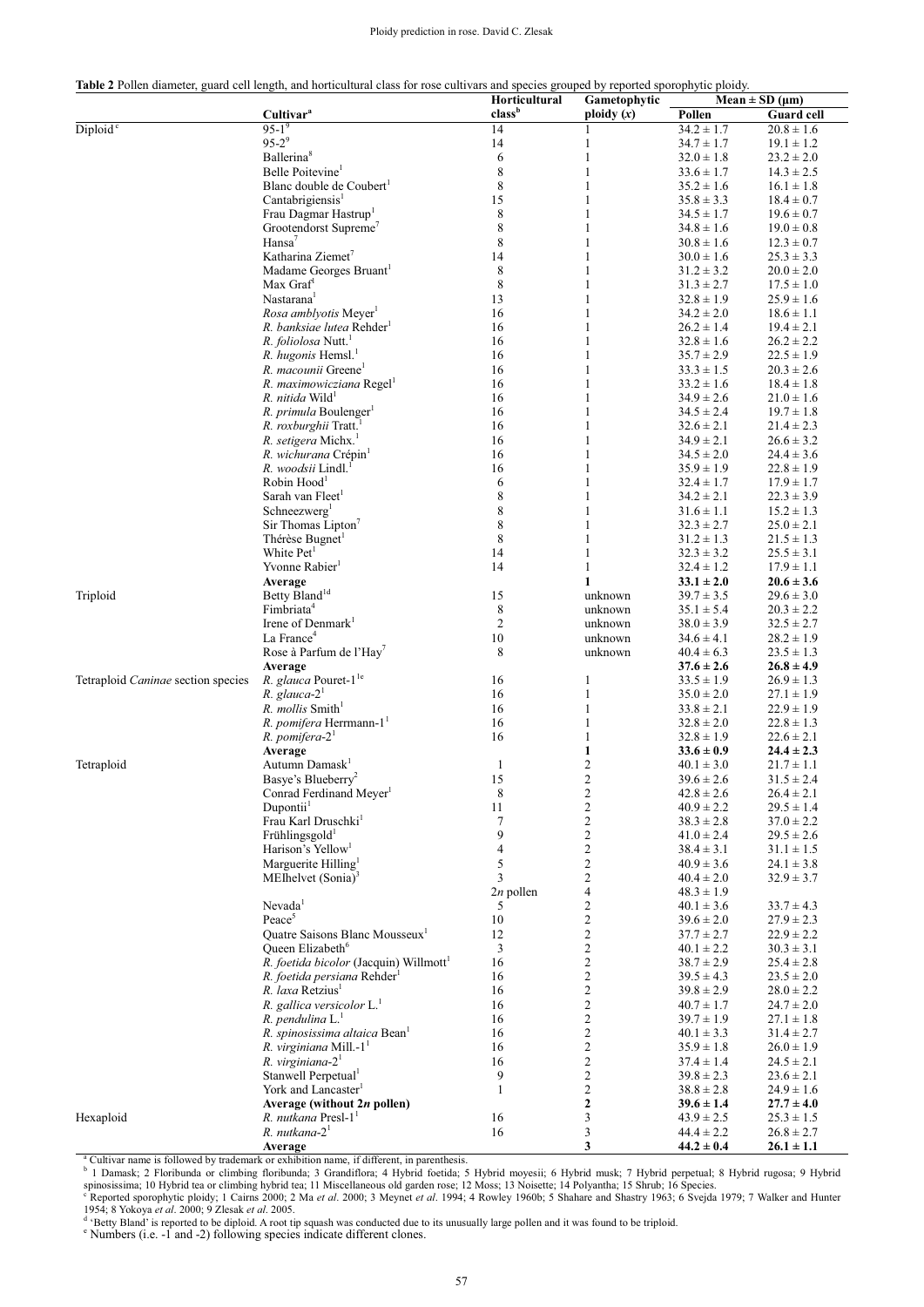| Table 3 Pollen diameter, guard cell length, ploidy predictions, and horticultural class for rose cultivars and species grouped by confirmed sporophytic |  |  |  |  |  |
|---------------------------------------------------------------------------------------------------------------------------------------------------------|--|--|--|--|--|
| ploidy.                                                                                                                                                 |  |  |  |  |  |

|          |                                           | Horticultural  | Predicted ploidy $(x)$ |                          | $Mean \pm SD$ (µm) |                   |  |
|----------|-------------------------------------------|----------------|------------------------|--------------------------|--------------------|-------------------|--|
|          | Cultivar <sup>a</sup>                     | classb         | Gametophyte            | Sporophyte               | Pollen             | <b>Guard cell</b> |  |
| Diploid  | Aylsham                                   | 9              | 1                      | $\overline{c}$           | $32.3 \pm 1.0$     | $19.7 \pm 1.6$    |  |
|          | <b>Baby Faurax</b>                        | 18             | $\mathbf{1}$           | $\overline{c}$           | $33.0 \pm 1.7$     | $23.7 \pm 1.6$    |  |
|          | <b>BAIief</b> (Little Mischief)           | 19             | $\mathbf{1}$           | $\overline{c}$           | $33.0 \pm 1.5$     | $30.6 \pm 2.2$    |  |
|          |                                           | $2n$ pollen    | $\overline{c}$         |                          | $39.6 \pm 2.1$     |                   |  |
|          | <b>BAIpome</b> (Pink Gnome)               | 19             | $\mathbf{1}$           | 2                        | $35.0 \pm 2.4$     | $29.8 \pm 3.2$    |  |
|          | Corylus                                   | 19             | $\mathbf{1}$           | $\boldsymbol{2}$         | $32.6 \pm 1.5$     | $25.1 \pm 4.5$    |  |
|          | Elmshorn                                  | 19             | $\mathbf{1}$           | $\overline{c}$           | $34.3 \pm 3.6$     | $32.2 \pm 2.8$    |  |
|          | JACcasp (Happy Trails)                    | 15             | $\mathbf{1}$           | $\overline{c}$           | $34.4 \pm 2.5$     | $33.4 \pm 2.2$    |  |
|          |                                           | 19             | $\mathbf{1}$           |                          |                    |                   |  |
|          | Lillian Gibson                            |                |                        | $\boldsymbol{2}$         | $33.0 \pm 2.7$     | $23.2 \pm 2.0$    |  |
|          | Marie Pavié                               | 18             | $\mathbf{1}$           | $\boldsymbol{2}$         | $32.5 \pm 1.7$     | $19.3 \pm 1.5$    |  |
|          | Martin Frobisher                          | 10             | $\mathbf{1}$           | $\boldsymbol{2}$         | $32.7 \pm 2.1$     | $15.7 \pm 1.9$    |  |
|          | MEIflopan (Alba Meidiland)                | 19             | $\mathbf{1}$           | $\boldsymbol{2}$         | $30.0 \pm 1.6$     | $26.6 \pm 2.3$    |  |
|          | Mevrouw Nathalie Nypels                   | 18             | $\mathbf{1}$           | $\boldsymbol{2}$         | $30.9 \pm 1.8$     | $30.7 \pm 3.0$    |  |
|          | MORcheri (Sweet Chariot)                  | 15             | $\mathbf{1}$           | $\overline{\mathbf{c}}$  | $33.3 \pm 2.1$     | $22.4 \pm 2.2$    |  |
|          | MORyelrug (Topaz Jewel)                   | 10             | $\mathbf{1}$           | $\overline{c}$           | $31.9 \pm 1.8$     | $31.6 \pm 2.3$    |  |
|          |                                           | $2n$ pollen    | $\overline{c}$         |                          | $39.3 \pm 2.8$     |                   |  |
|          | Polstjärnan                               | 14             | $\mathbf{1}$           | $\overline{c}$           | $28.5 \pm 2.3$     | $28.2 \pm 2.1$    |  |
|          | POUlans (Martha's Vineyard)               | 19             | $\mathbf{1}$           | $\sqrt{2}$               | $30.8 \pm 2.0$     | $32.7 \pm 1.8$    |  |
|          | POUlemb (Cliffs of Dover)                 | 19             | $\mathbf{1}$           | $\overline{c}$           | $32.4 \pm 1.4$     | $25.7 \pm 1.9$    |  |
|          | POUlrijk (Madison)                        | 19             | $\mathbf{1}$           | $\overline{c}$           | $32.9 \pm 1.8$     | $29.1 \pm 2.7$    |  |
|          | POUlrust (Cambridge)                      | 19             | $\mathbf{1}$           | $\sqrt{2}$               | $32.5 \pm 1.7$     | $33.9 \pm 3.8$    |  |
|          | POUltumb (Tumbling Waters)                | 19             | $\mathbf{1}$           | $\boldsymbol{2}$         | $32.2 \pm 2.4$     | $24.3 \pm 2.4$    |  |
|          | Rosa blanda Aiton-1 <sup>c</sup>          | 20             | $\mathbf{1}$           | $\boldsymbol{2}$         | $32.9 \pm 1.7$     | $22.5 \pm 2.3$    |  |
|          | R. blanda-2                               | 20             | $\mathbf{1}$           | $\boldsymbol{2}$         | $31.5 \pm 1.6$     | $18.5 \pm 1.8$    |  |
|          | R. blanda-3                               | 20             | $\mathbf{1}$           | $\boldsymbol{2}$         | $29.4 \pm 1.6$     | $16.8 \pm 1.1$    |  |
|          | R. carolina L.                            | 20             | $\mathbf{1}$           | $\boldsymbol{2}$         | $34.2 \pm 1.8$     | $22.9 \pm 1.2$    |  |
|          | R. cinnamomea L.                          | 20             | $\mathbf{1}$           | $\boldsymbol{2}$         | $32.7 \pm 2.3$     | $15.0 \pm 1.1$    |  |
|          | Renae                                     | $\overline{c}$ | $\mathbf{1}$           | $\overline{c}$           |                    |                   |  |
|          |                                           |                |                        |                          | $35.3 \pm 2.0$     | $21.0 \pm 1.3$    |  |
|          | SPEvu (Lovely Fairy)                      | 18             | $\mathbf{1}$           | $\boldsymbol{2}$         | $32.7 \pm 1.9$     | $27.0 \pm 1.9$    |  |
|          | The Fairy                                 | 18             | $\mathbf{1}$           | $\boldsymbol{2}$         | $33.1 \pm 2.1$     | $23.2 \pm 2.3$    |  |
|          | WEOpop (Gourmet Popcorn)                  | 15             | $\mathbf{1}$           | $\boldsymbol{2}$         | $33.5 \pm 2.2$     | $22.2 \pm 2.4$    |  |
| Triploid | ANGelsie (Lady Elsie May <sup>c</sup> )   | 19             | $\overline{c}$         | $\overline{\mathcal{L}}$ | $37.1 \pm 4.3$     | $31.7 \pm 3.7$    |  |
|          | Arts Rose                                 | 19             | $\mathbf{2}$           | 4                        | $38.0 \pm 4.1$     | $23.0 \pm 0.9$    |  |
|          | Awakening                                 | 14             | $\mathbf{1}$           | $\overline{c}$           | $35.5 \pm 2.7$     | $35.9 \pm 2.0$    |  |
|          | BAIeam (Day Dream <sup>d</sup> )          | 19             | $\overline{c}$         | $\overline{\mathcal{L}}$ | $40.5 \pm 3.7$     | $36.3 \pm 3.1$    |  |
|          | BAIfairy (Mystic Fairy)                   | 19             | $\overline{c}$         | 4                        | $39.1 \pm 5.9$     | $32.5 \pm 2.3$    |  |
|          | BAIngo (Last Tango)                       | 19             | $\overline{c}$         | 4                        | $42.3 \pm 3.9$     | $35.0 \pm 2.1$    |  |
|          | BAIoon (Tahitian Moon)                    | 19             | $\overline{c}$         | 4                        | $40.2 \pm 4.8$     | $38.3 \pm 2.6$    |  |
|          | BAIore (Polar Joy)                        | 19             | $\overline{c}$         | 4                        | $39.1 \pm 8.3$     | $28.5 \pm 3.7$    |  |
|          | <b>BAIset (Sunrise Sunset)</b>            | 19             | $\overline{c}$         | 4                        | $37.2 \pm 5.0$     | $28.2 \pm 2.0$    |  |
|          | Belinda's Dream                           | 19             | $\overline{c}$         | 4                        | $36.4 \pm 4.4$     | $34.3 \pm 2.8$    |  |
|          | BRIncog (Incognito)                       | 15             | 3                      | 6                        | $43.5 \pm 3.0$     | $33.9 \pm 3.5$    |  |
|          | Crimson Shower                            | 13             | $\overline{c}$         | $\overline{4}$           | $36.1 \pm 2.4$     | $34.6 \pm 2.8$    |  |
|          | DEVrudi (First Light <sup>d</sup> )       | 19             | $\overline{c}$         | $\overline{\mathcal{A}}$ | $38.8 \pm 2.4$     | $31.1 \pm 1.9$    |  |
|          | Dr. Huey                                  | 14             | $\overline{c}$         | 4                        | $39.4 \pm 3.9$     | $37.9 \pm 4.9$    |  |
|          | Erfurt                                    | 8              | $\mathbf{1}$           | $\overline{c}$           | $30.8 \pm 2.1$     | $32.2 \pm 3.6$    |  |
|          | Flower Carpet Appleblossom                | 19             | $\mathbf{1}$           | $\overline{c}$           | $34.8\pm6.6$       | $34.8 \pm 3.5$    |  |
|          | Flower Carpet Yellow                      | 19             | $\overline{c}$         | 4                        | $42.9 \pm 5.7$     | $35.6 \pm 1.9$    |  |
|          | Hi, Neighbor                              | 3              | $\overline{c}$         | 4                        | $40.3 \pm 2.5$     | $37.1 \pm 2.7$    |  |
|          | <b>INTerfire</b> (Orange Fire)            | $\overline{c}$ | $\overline{c}$         |                          | $39.9 \pm 4.2$     | $34.4 \pm 4.3$    |  |
|          |                                           |                |                        | 4                        |                    |                   |  |
|          | INTerlav (Lavender Dream)                 | 19             | $\overline{c}$         | 4                        | $36.4 \pm 3.4$     | $34.5 \pm 4.1$    |  |
|          | Jeanne Lajoie                             | 15             | $\overline{c}$         | 4                        | $38.0 \pm 2.6$     | $34.2 \pm 3.7$    |  |
|          | John Davis                                | $\tau$         | $\overline{c}$         | 4                        | $39.5 \pm 2.0$     | $39.3 \pm 2.1$    |  |
|          | JP Connell                                | 19             | 3                      | 6                        | $43.5 \pm 4.0$     | $38.4 \pm 3.5$    |  |
|          | Karl Förster                              | $11\,$         | $\overline{c}$         | 4                        | $41.2 \pm 4.8$     | $31.3 \pm 3.4$    |  |
|          | KORbin (Iceberg)                          | $\mathfrak{2}$ | $\overline{c}$         | 4                        | $42.0 \pm 6.9$     | $28.6 \pm 2.5$    |  |
|          | KORgosa (Robusta)                         | 19             | 3                      | 6                        | $44.0 \pm 4.3$     | $30.9 \pm 3.3$    |  |
|          | KORtemma (Red Ribbons)                    | 19             | $\overline{c}$         | 4                        | $39.7 \pm 3.5$     | $29.3 \pm 2.2$    |  |
|          | Léonie Lamesch                            | 18             | 4                      | 8                        | $50.7 \pm 4.2$     | $37.7 \pm 2.8$    |  |
|          | Lila Banks                                | 19             | $\overline{c}$         | 4                        | $43.1 \pm 4.1$     | $33.6 \pm 2.3$    |  |
|          | MEIcoublan (White Meidiland)              | 19             | $\overline{c}$         | 4                        | $37.9 \pm 5.5$     | $27.5 \pm 1.5$    |  |
|          | MEIdomonac (Bonica <sup>d</sup> )         | 19             | $\overline{c}$         | 4                        | $42.4 \pm 2.5$     | $34.7 \pm 1.9$    |  |
|          | MEIgali (Starina)                         | 15             | $\overline{c}$         | 4                        | $38.6 \pm 5.0$     | $36.5 \pm 2.9$    |  |
|          | MEIkrotel (Scarlet Meidiland)             | 19             | $\overline{c}$         | 4                        | $36.7 \pm 2.3$     | $35.6 \pm 3.4$    |  |
|          | MEImodac (Royal Bonica)                   | 19             | $\overline{c}$         | 4                        | $41.3 \pm 3.2$     | $37.5 \pm 2.9$    |  |
|          | MEIneble (Red Meidiland)                  | 19             | $\mathbf{1}$           | 2                        | $32.2 \pm 3.5$     | $34.0 \pm 4.2$    |  |
|          | MEIpelta (Fuschia Meidiland)              | 19             | $\overline{c}$         | $\overline{\mathbf{4}}$  | $37.4 \pm 4.2$     | $35.1 \pm 3.9$    |  |
|          | MEIpotal (Carefree Delight <sup>d</sup> ) | 19             | $\mathbf{1}$           | $\overline{c}$           | $34.8 \pm 2.7$     | $33.8 \pm 3.7$    |  |
|          | MEIrumour (Cherry Meidiland)              | 19             | 2                      | 4                        | $36.2 \pm 2.9$     | $31.2 \pm 2.2$    |  |
|          | MORnine (Roses are Red)                   | 19             | $\overline{2}$         | $\overline{4}$           |                    |                   |  |
|          |                                           |                |                        |                          | $41.2 \pm 3.4$     | $31.0 \pm 5.2$    |  |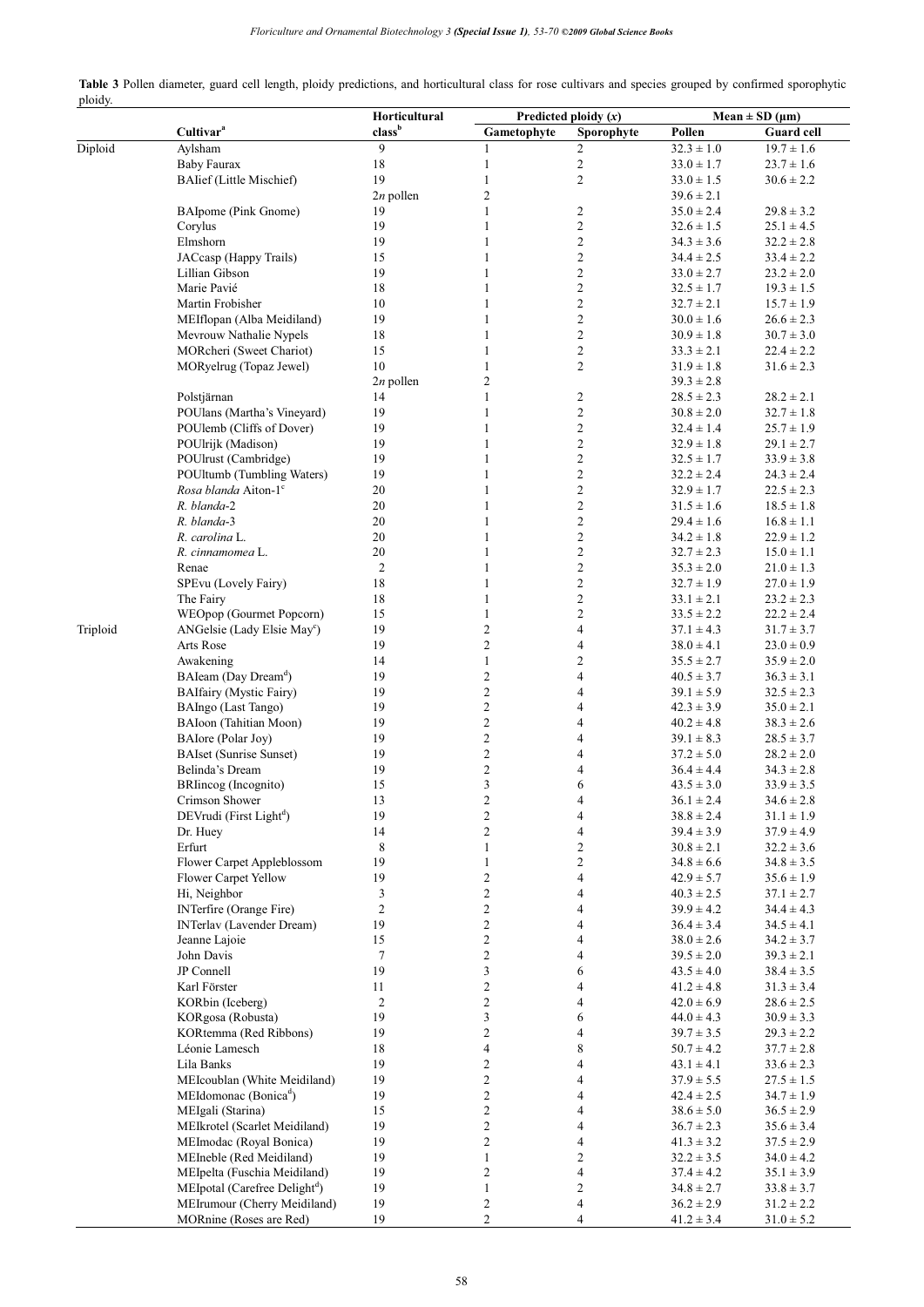## Ploidy prediction in rose. David C. Zlesak

## **Table 3** (Cont.)

|            |                                          | Horticultural      | Predicted ploidy $(x)$   |                          | Mean $\pm$ SD ( $\mu$ m) |                   |  |
|------------|------------------------------------------|--------------------|--------------------------|--------------------------|--------------------------|-------------------|--|
|            | Cultivar <sup>a</sup>                    | class <sup>b</sup> | Gametophyte              | Sporophyte               | Pollen                   | <b>Guard cell</b> |  |
| Triploid   | MORtange (Tangerine Jewel)               | $\overline{4}$     | $\overline{4}$           | 8                        | $48.5 \pm 4.2$           | $28.2 \pm 2.0$    |  |
|            | MORten (Linda Campbell)                  | 10                 | $\overline{c}$           | $\overline{\mathcal{L}}$ | $39.6 \pm 3.8$           | $29.9 \pm 2.0$    |  |
|            | MORyears (Out of Yesteryear)             | 19                 | $\mathfrak{Z}$           | 6                        | $43.6 \pm 4.5$           | $36.2 \pm 2.3$    |  |
|            | Nearly Wild                              | $\overline{2}$     | $\mathbf{1}$             | $\mathfrak{2}$           | $33.8 \pm 3.8$           | $19.0 \pm 1.4$    |  |
|            | NOAla (Flower Carpet Coral)              | 19                 | $\mathbf{1}$             | $\overline{c}$           | $35.1 \pm 2.1$           | $35.1 \pm 3.3$    |  |
|            | NOAtraum (Flower Carpet Pink)            | 19                 | $\mathbf{1}$             | $\overline{c}$           | $35.4 \pm 3.0$           | $33.2 \pm 2.8$    |  |
|            | ORAwichkay (Starry Night <sup>d</sup> )  | 19                 | $\sqrt{2}$               | $\overline{4}$           | $37.9 \pm 4.5$           | $34.9 \pm 3.7$    |  |
|            | POUlgode (Lexington)                     | 19                 | $\overline{c}$           | $\overline{4}$           | $43.0 \pm 3.8$           | $40.6 \pm 4.5$    |  |
|            | POUlor (Mystic)                          | 19                 | $\mathbf{1}$             | $\mathfrak{2}$           | $34.8 \pm 3.8$           | $28.6 \pm 2.5$    |  |
|            | Prairie Harvest                          | 19                 | $\overline{\mathcal{L}}$ | $\,$ 8 $\,$              | $51.8 \pm 5.6$           | $30.5 \pm 2.8$    |  |
|            | PRObil (Brilliant Pink Iceberg)          | $\sqrt{2}$         | $\mathfrak{2}$           | 4                        | $39.5 \pm 3.7$           | $34.7 \pm 2.4$    |  |
|            | R. carolina plena                        | 20                 | $\mathbf{1}$             | $\mathfrak{2}$           | $35.7 \pm 2.5$           | $28.2 \pm 1.8$    |  |
|            | R. pomifera Herrmann-3                   | 20                 | $\mathbf{1}$             |                          | $32.8 \pm 1.5$           | $21.4 \pm 1.6$    |  |
|            | RADcon (Pink Knock Out)                  | 19                 | 3                        | 6                        | $45.5 \pm 4.2$           | $31.4 \pm 3.6$    |  |
|            | RADcor (Rainbow Knock Out <sup>d</sup> ) | 19                 | $\sqrt{2}$               | $\overline{4}$           | $39.6 \pm 3.3$           | $31.1 \pm 3.5$    |  |
|            | RADrazz (Knock Out <sup>d</sup> )        | 19                 | $\overline{\mathcal{L}}$ | 8                        | $46.8 \pm 5.2$           | $34.6 \pm 2.9$    |  |
|            | RADyod (Blushing Knock Out)              | 19                 | 3                        | 6                        | $43.8 \pm 3.7$           | $33.2 \pm 3.4$    |  |
|            | Red Cascade                              | 15                 | $\overline{c}$           | $\overline{4}$           | $35.9 \pm 3.0$           | $33.1 \pm 3.3$    |  |
|            | RIPriver (Riverbanks)                    | 19                 | $\sqrt{2}$               | $\overline{4}$           | $40.2 \pm 3.7$           | $39.3 \pm 3.8$    |  |
|            | Sea Foam                                 | 19                 | $\mathbf{1}$             | $\overline{c}$           | $31.1 \pm 2.4$           | $29.4 \pm 3.2$    |  |
|            | Simon Fraser                             | 19                 | $\sqrt{2}$               | $\overline{4}$           | $37.1 \pm 2.8$           | $33.4 \pm 2.2$    |  |
|            | TANorstar (Tropicana <sup>d</sup> )      | 12                 | $\sqrt{2}$               | $\overline{4}$           | $38.1 \pm 3.7$           | $40.7 \pm 2.8$    |  |
|            | WEKboroco (Rockin' Robin)                | 19                 | $\overline{c}$           | $\overline{4}$           | $42.9 \pm 3.5$           | $36.3 \pm 2.4$    |  |
|            | WEKcisbako (Home Run)                    | 19                 | $\overline{c}$           | $\overline{4}$           | $42.0 \pm 4.3$           | $34.5 \pm 2.7$    |  |
|            | WEKemilcho (Neon Cowboy)                 | 15                 | $\sqrt{2}$               | 4                        | $41.8 \pm 4.1$           | $39.9 \pm 2.8$    |  |
|            | White Dawn                               | 14                 | $\mathfrak{2}$           | $\overline{4}$           | $39.5 \pm 4.2$           | $33.9 \pm 2.5$    |  |
|            | WILspreader (Scarlet Spreader)           | 19                 | $\sqrt{2}$               | $\overline{4}$           | $39.9 \pm 3.5$           | $44.3 \pm 2.6$    |  |
|            | ZLEhanruby (Hannah Ruby)                 | 15                 | $\sqrt{2}$               | $\overline{\mathcal{L}}$ | $38.5 \pm 3.7$           | $33.4 \pm 1.7$    |  |
| Tetraploid | Alika                                    | 6                  | $\mathfrak{2}$           | 4                        | $38.2 \pm 2.5$           | $23.4 \pm 1.8$    |  |
|            | Applejack                                | 19                 | $\sqrt{2}$               | $\overline{4}$           | $36.6 \pm 2.5$           | $35.7 \pm 4.4$    |  |
|            | AROsnap (Gingersnap)                     | $\sqrt{2}$         | $\sqrt{2}$               | $\overline{\mathbf{4}}$  | $43.3 \pm 2.6$           | $31.0 \pm 1.8$    |  |
|            | AUSbells (Bow Bells)                     | 19                 | $\mathfrak{2}$           | $\overline{4}$           | $38.9 \pm 2.6$           | $39.3 \pm 4.1$    |  |
|            | AUSblush (Heritage)                      | 19                 | $\sqrt{2}$               | $\overline{\mathcal{A}}$ | $41.2 \pm 2.8$           | $34.3 \pm 3.3$    |  |
|            | AUSclough (Sir Clough)                   | 19                 | $\overline{c}$           | $\overline{\mathbf{4}}$  | $40.7 \pm 2.8$           | $27.3 \pm 1.8$    |  |
|            | <b>BAIall (Great Wall)</b>               | 19                 | $\overline{c}$           | 4                        | $42.2 \pm 3.9$           | $30.3 \pm 2.3$    |  |
|            | <b>BAIcer</b> (Island Dancer)            | 19                 | $\overline{c}$           | $\overline{4}$           | $40.8 \pm 2.1$           | $34.6 \pm 3.3$    |  |
|            | BAIcker (Firecracker)                    | 19                 | $\overline{c}$           | $\overline{\mathcal{L}}$ | $41.0 \pm 2.9$           | $33.2 \pm 3.3$    |  |
|            | BAIcream (Macy's Pride)                  | 19                 | 3                        | 6                        | $44.6 \pm 3.3$           | $34.9 \pm 3.2$    |  |
|            | BAIeye (Golden Eye)                      | 19                 | $\mathfrak{Z}$           | 6                        | $44.5 \pm 3.1$           | $38.0 \pm 3.7$    |  |
|            | <b>BAIface</b> (Funny Face)              | 19                 | $\overline{c}$           | 4                        | $42.8 \pm 3.1$           | $32.0 \pm 2.0$    |  |
|            | BAIhero (My Hero)                        | 19                 | $\boldsymbol{2}$         | 4                        | $40.5 \pm 3.1$           | $34.3 \pm 2.2$    |  |
|            | <b>BAline</b> (Yellow Submarine)         | 19                 | $\overline{c}$           | 4                        | $39.0 \pm 2.9$           | $36.9 \pm 3.9$    |  |
|            | BAIkye (Sierra Skye)                     | 19                 | $\overline{c}$           | $\overline{4}$           | $40.4 \pm 1.9$           | $34.5 \pm 2.3$    |  |
|            |                                          | $2n$ pollen        | $\overline{\mathcal{A}}$ |                          | $48.6 \pm 1.8$           |                   |  |
|            | BAInder (Hot Wonder)                     | 19                 | $\overline{c}$           | 4                        | $41.9 \pm 2.4$           | $35.2 \pm 2.3$    |  |
|            | BAIngo (Grandma's Blessing)              | 19                 | $\overline{c}$           | $\overline{4}$           | $42.3 \pm 4.3$           | $33.4 \pm 3.5$    |  |
|            | <b>BAIoist (Orange Impressionist)</b>    | 19                 | $\mathbf{2}$             | 4                        | $39.9 \pm 2.6$           | $33.0 \pm 1.4$    |  |
|            | BAIpeace (Love and Peace <sup>d</sup> )  | 12                 | $\mathbf{2}$             | $\overline{4}$           | $40.1 \pm 3.5$           | $38.3 \pm 3.2$    |  |
|            | <b>BAIsist (Salmon Impressionist)</b>    | 19                 | $\mathbf{2}$             | $\overline{4}$           | $40.2 \pm 2.2$           | $29.8 \pm 3.0$    |  |
|            |                                          | $2n$ pollen        | $\overline{\mathbf{4}}$  |                          | $50.7 \pm 3.7$           |                   |  |
|            | BAIsme (Kiss Me)                         | 19                 | $\mathbf{2}$             | 4                        | $41.7 \pm 2.6$           | $31.1 \pm 2.0$    |  |
|            | BENmfig (Jilly Jewel)                    | 15                 | $\sqrt{2}$               | 4                        | $41.0 \pm 2.4$           | $30.0 \pm 2.2$    |  |
|            | BRIdoris (Doris Morgan)                  | 15                 | 3                        | 6                        | $43.7 \pm 3.6$           | $30.4 \pm 2.9$    |  |
|            | BUCbi (Carefree Beauty)                  | 19                 | $\mathbf{2}$             | $\overline{4}$           | $41.3 \pm 1.6$           | $20.7 \pm 1.3$    |  |
|            | Champlain                                | 19                 | $\sqrt{2}$               | $\overline{\mathbf{4}}$  | $41.9 \pm 2.3$           | $26.9 \pm 1.8$    |  |
|            | Chorale                                  | 19                 | $\sqrt{2}$               | 4                        | $38.2 \pm 1.9$           | $37.4 \pm 5.1$    |  |
|            | Chuckles                                 | $\sqrt{2}$         | $\overline{c}$           | $\overline{4}$           | $40.4 \pm 2.6$           | $25.4 \pm 1.8$    |  |
|            | Como Park                                | 19                 | $\overline{c}$           | $\overline{\mathbf{4}}$  | $43.3 \pm 3.8$           | $32.9 \pm 2.7$    |  |
|            | Complicata                               | 6                  | $\overline{c}$           | 4                        | $40.3 \pm 3.5$           | $26.9 \pm 1.6$    |  |
|            | Daksong (Dakota Song)                    | 19                 | $\overline{c}$           | $\overline{4}$           | $37.4 \pm 3.9$           | $36.6 \pm 3.5$    |  |
|            | Daksun (Dakota Sun)                      | 19                 | $\overline{c}$           | $\overline{\mathbf{4}}$  | $38.3 \pm 3.4$           | $41.2 \pm 4.3$    |  |
|            | De Montraville                           | 19                 | $\sqrt{2}$               | $\overline{4}$           | $38.9 \pm 3.2$           | $34.7 \pm 4.2$    |  |
|            | DELmur (Altissimo)                       | 14                 | $\sqrt{2}$               | $\overline{4}$           | $39.8 \pm 2.3$           | $40.5 \pm 2.0$    |  |
|            | Dorcas                                   | 19                 | $\sqrt{2}$               | $\overline{\mathbf{4}}$  | $39.4 \pm 2.4$           | $26.9 \pm 2.3$    |  |
|            | Folksinger                               | 19                 | $\mathbf{2}$             | $\overline{4}$           | $40.1 \pm 3.4$           | $34.9 \pm 2.1$    |  |
|            | Freckles                                 | 19                 | $\sqrt{2}$               | $\overline{4}$           | $42.3 \pm 3.7$           | $34.2 \pm 2.4$    |  |
|            | Frontenac                                | 19                 | $\overline{2}$           | 4                        | $40.0 \pm 2.8$           | $27.7 \pm 1.9$    |  |
|            |                                          | unknown $n$ pollen | unknown                  |                          | $73.1 \pm 6.6$           |                   |  |
|            | Frühlingsduft                            | 11                 | $\overline{c}$           | 4                        | $38.7 \pm 1.8$           | $24.8 \pm 2.3$    |  |
|            | Golden Wings                             | 19                 | $\sqrt{2}$               | $\overline{4}$           | $40.9 \pm 4.6$           | $33.7 \pm 2.2$    |  |
|            | Haidee                                   | 19                 | $\overline{c}$           | 4                        | $37.6 \pm 1.8$           | $26.6 \pm 3.0$    |  |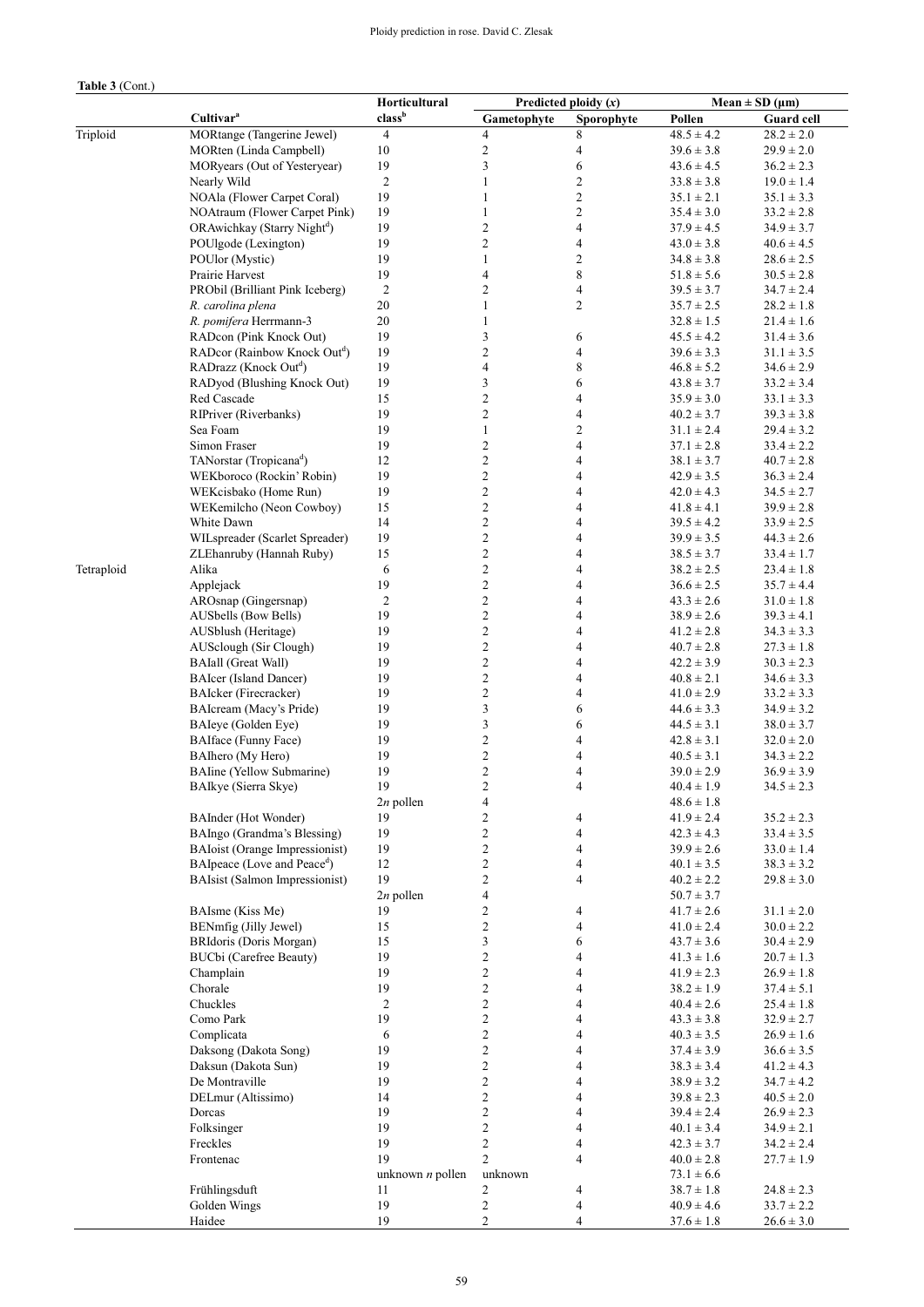| Table 3 (Cont.) |  |
|-----------------|--|
|-----------------|--|

|            |                                           | Horticultural            | Predicted ploidy $(x)$  |                         | $Mean \pm SD (µm)$ |                   |  |
|------------|-------------------------------------------|--------------------------|-------------------------|-------------------------|--------------------|-------------------|--|
|            | Cultivar <sup>a</sup>                     | class <sup>a</sup>       | Gametophyte             | Sporophyte              | Pollen             | <b>Guard cell</b> |  |
| Tetraploid | Hawkeye Belle                             | 19                       | $\overline{c}$          | 4                       | $41.4 \pm 1.9$     | $36.2 \pm 3.9$    |  |
|            | Henri Martin                              | 17                       | $\sqrt{2}$              | $\overline{4}$          | $40.6 \pm 3.4$     | $32.3 \pm 2.8$    |  |
|            | Henry Kelsey                              | $\tau$                   | $\boldsymbol{2}$        | 4                       | $42.5 \pm 3.8$     | $37.7 \pm 3.2$    |  |
|            | Honeysweet                                | 19                       | $\sqrt{2}$              | 4                       | $40.4 \pm 2.4$     | $23.8 \pm 2.4$    |  |
|            | JACbow (Kaleidoscope <sup>d</sup> )       | 19                       | $\sqrt{2}$              | 4                       | $37.7 \pm 2.7$     | $38.5 \pm 2.6$    |  |
|            | John Cabot                                | $\tau$                   | $\overline{2}$          | 4                       | $40.8 \pm 2.3$     | $30.9 \pm 2.1$    |  |
|            | KORlore (Folklore)                        | 12                       | $\overline{c}$          | 4                       | $40.8 \pm 5.2$     | $27.1 \pm 2.6$    |  |
|            | L83 <sup>e</sup>                          | $\tau$                   | $\sqrt{2}$              | 4                       | $39.5 \pm 1.9$     | $24.4 \pm 2.7$    |  |
|            | Lakeshore Louise                          | 19                       | $\boldsymbol{2}$        | 4                       | $40.0 \pm 1.6$     | $26.0 \pm 2.0$    |  |
|            | MACauck (Olympiad <sup>d</sup> )          | 12                       | $\overline{2}$          | 4                       | $42.3 \pm 2.3$     | $35.5 \pm 3.1$    |  |
|            | MEIpitac (Carefree Wonder <sup>d</sup> )  | 19                       | $\overline{c}$          | $\overline{4}$          | $40.4 \pm 3.5$     | $35.0 \pm 1.6$    |  |
|            | MEIpoque (Pink Meidiland)                 | 19                       | $\boldsymbol{2}$        | 4                       | $37.9 \pm 4.4$     | $35.8 \pm 4.2$    |  |
|            | Morden Blush                              | 19                       | $\overline{2}$          | 4                       | $40.3 \pm 2.3$     | $31.8 \pm 2.3$    |  |
|            |                                           | $2n$ pollen              | $\overline{\mathbf{4}}$ |                         | $49.0 \pm 2.7$     |                   |  |
|            | Morden Centennial                         | 19                       | $\overline{c}$          | 4                       | $40.3 \pm 3.2$     | $36.0 \pm 2.3$    |  |
|            | Morden Ruby                               | 19                       | $\overline{c}$          | 4                       | $39.9 \pm 3.0$     | $37.0 \pm 2.8$    |  |
|            | Morden Sunrise                            | 19                       | $\sqrt{2}$              | 4                       | $39.3 \pm 3.0$     | $35.6 \pm 4.5$    |  |
|            | <b>MORdust (Star Dust)</b>                | $\overline{\mathcal{L}}$ | $\boldsymbol{2}$        | 4                       | $41.5 \pm 3.1$     | $34.0 \pm 3.2$    |  |
|            | MORgoldart (Splish Splash)                | 15                       | $\overline{2}$          | 4                       | $42.8 \pm 3.8$     | $34.3 \pm 3.2$    |  |
|            | MORthirthree (Persian Autumn)             | 19                       | $\overline{c}$          | 4                       | $40.7 \pm 2.4$     | $36.4 \pm 2.8$    |  |
|            | NOAre (Flower Carpet Red)                 | 19                       | $\boldsymbol{2}$        | 4                       | $41.2 \pm 3.0$     | $36.8 \pm 5.1$    |  |
|            | Orange Honey                              | 15                       | $\sqrt{2}$              | 4                       | $40.5 \pm 3.2$     | $29.8 \pm 1.5$    |  |
|            | Paloma Blanca                             | 19                       | 3                       | 6                       | $44.4 \pm 2.7$     | $25.4 \pm 1.9$    |  |
|            | Prairie Princess                          | 19                       | $\overline{c}$          | 4                       | $39.0 \pm 3.3$     | $29.2 \pm 2.1$    |  |
|            | Prairie Wren                              | 19                       | $\overline{c}$          | 4                       | $38.3 \pm 2.8$     | $29.2 \pm 2.8$    |  |
|            | R. arkansana Porter-1                     | 20                       | $\sqrt{2}$              | $\overline{\mathbf{4}}$ | $36.3 \pm 1.7$     | $25.5 \pm 2.0$    |  |
|            | R. arkansana-2                            | 20                       | $\sqrt{2}$              | 4                       | $36.4 \pm 1.9$     | $26.8 \pm 2.4$    |  |
|            | R. macrantha Desportes                    | 20                       | 3                       | 6                       | $44.3 \pm 3.0$     | $27.6 \pm 2.2$    |  |
|            | R. palustris Marsh.-1                     | 20                       | $\mathbf{1}$            | $\overline{c}$          | $35.4 \pm 1.6$     | $29.2 \pm 2.0$    |  |
|            | R. palustris-2                            | 20                       | $\mathbf{1}$            | $\overline{c}$          | $35.5 \pm 1.8$     | $25.4 \pm 2.4$    |  |
|            | RADramblin (Ramblin Red)                  | 14                       | $\overline{c}$          | 4                       | $40.8 \pm 2.8$     | $30.9 \pm 3.5$    |  |
|            | RADsun (Carefree Sunshine)                | 19                       | $\sqrt{2}$              | 4                       | $42.7 \pm 2.4$     | $27.4 \pm 2.2$    |  |
|            | Rise 'n' Shine                            | 15                       | 3                       | 6                       | $43.7 \pm 3.8$     | $32.8 \pm 1.9$    |  |
|            | Royal Edward                              | 19                       | $\overline{c}$          | 4                       | $40.4 \pm 3.4$     | $39.0 \pm 4.1$    |  |
|            | Royal Occasion                            | $\sqrt{2}$               | $\overline{c}$          | 4                       | $38.1 \pm 2.3$     | $29.1 \pm 2.0$    |  |
|            | SAValife (Rainbow's End)                  | 15                       | $\overline{c}$          | 4                       | $42.0 \pm 3.3$     | $41.6 \pm 3.5$    |  |
|            | SCRivluv (Baby Love)                      | 15                       | $\overline{c}$          | 4                       | $40.1 \pm 3.2$     | $35.0 \pm 4.1$    |  |
|            | Shoreside Sam                             | 19                       | $\overline{c}$          | 4                       | $36.9 \pm 1.5$     | $27.1 \pm 2.1$    |  |
|            | Summer Wind                               | 19                       | $\overline{c}$          | 4                       | $39.4 \pm 2.2$     | $24.2 \pm 2.2$    |  |
|            | Suzanne                                   | 11                       | 2                       | 4                       | $38.8 \pm 2.9$     | $26.6 \pm 2.0$    |  |
|            | TWO advance (All that Jazz <sup>d</sup> ) | 19                       | $\sqrt{2}$              | 4                       | $38.1 \pm 2.8$     | $37.9 \pm 2.8$    |  |
|            | Virginia Reel                             | 19                       | $\sqrt{2}$              | 4                       | $39.2 \pm 3.9$     | $37.6 \pm 3.0$    |  |
|            | WEKsacsoul (Bee Bop)                      | 19                       | $\overline{\mathbf{c}}$ | $\overline{4}$          | $41.7 \pm 2.3$     | $39.1 \pm 2.3$    |  |
|            | Wildenfels Gelb                           | 5                        | $\sqrt{2}$              | 4                       | $39.5 \pm 3.4$     | $29.0 \pm 2.0$    |  |
|            | William Baffin                            | $\tau$                   | $\overline{c}$          | 4                       | $41.0 \pm 3.6$     | $33.1 \pm 2.0$    |  |
|            | William Booth                             | 19                       | 2                       | 4                       | $39.9 \pm 2.4$     | $34.5 \pm 2.0$    |  |
|            | Winnipeg Parks                            | 19                       | $\sqrt{2}$              | 4                       | $39.6 \pm 3.0$     | $33.8 \pm 3.2$    |  |
|            | ZLEhoney (Honeybee)                       | 16                       | $\overline{c}$          | 4                       | $36.8 \pm 3.1$     | $25.8 \pm 2.2$    |  |
| Pentaploid | Andersonii                                | 19                       | $\mathfrak{2}$          |                         | $38.9 \pm 3.7$     | $28.9 \pm 2.6$    |  |
|            | R. rubiginosa L.-1                        | 20                       | 4                       |                         | $50.6 \pm 3.0$     | $31.1 \pm 2.6$    |  |
|            | R. rubiginosa-2                           | 20                       | $\mathbf{1}$            |                         | $35.0 \pm 2.0$     | $29.2 \pm 2.2$    |  |
| Hexaploid  | Alba Semi-plena                           | $\mathbf{1}$             | $\mathfrak{2}$          | 6                       | $41.6 \pm 4.1$     | $33.9 \pm 3.8$    |  |
|            | Maiden's Blush                            | 1                        | $\sqrt{2}$              | 6                       | $42.8 \pm 2.6$     | $33.9 \pm 1.8$    |  |
|            | R. acicularis Lindl.                      | $20\,$                   | $\mathfrak{Z}$          | 6                       | $45.6 \pm 2.2$     | $28.0 \pm 2.6$    |  |
|            | R. woodsii Lindl.-2                       | 20                       | 3                       | 6                       | $43.7 \pm 2.7$     | $22.4 \pm 1.7$    |  |
|            |                                           | 4n pollen                | $12\,$                  |                         | $72.7 \pm 6.1$     |                   |  |
| Octoploid  | Kinistino, R. acicularis selection        | 20                       | $\overline{4}$          | 8                       | $48.4 \pm 1.8$     | $31.8 \pm 3.0$    |  |

<sup>a</sup> Cultivar name is followed by trademark or exhibition name, if different, in parenthesis.

<sup>b</sup> 1 Alba; 2 Floribunda of climbing floribunda; 3 Grandiflora; 4 Hybrid bracteata; 5 Hybrid foetida; 6 Hybrid gallica; 7 Hybrid kordesii; 8 Hybrid musk; 9 Hybrid nitida; 10<br>Hybrid rugosa; 11 Hybrid spinosissima; 12 Hybrid Polyantha; 19 Shrub; 20 Species.

c Numbers (i.e. -1 and -2) following species indicate different genotypes.

d Winner of the All-America Rose Selection award.

e Germplasm release; Svejda 1988.

having proposed sporophytic ploidy levels), the mean pollen diameter ranges between diploid/tetraploid and tetraploid/hexaploid roses overlapped (**Fig. 1**). Overlap in pollen diameter between diploid and tetraploid roses (barring *Caninae* section roses) occurs between 35.2-35.9 µm with five diploid and five tetraploid roses within this range. Overlap between tetraploid and hexaploid roses occurred

between  $43.7-46.0 \mu m$  with 11 tetraploids within this range (out of 202 tetraploids) and five hexaploids (out of six hexaploids).

The presence of some distinctly larger, 2*n* pollen was found among diploid (n=6), tetraploid (n=5), and hexaploid (n=1) roses (**Tables 2**-**4**). Two roses (2L24 and *R. woodsii*-2) produced some much larger pollen near the size expected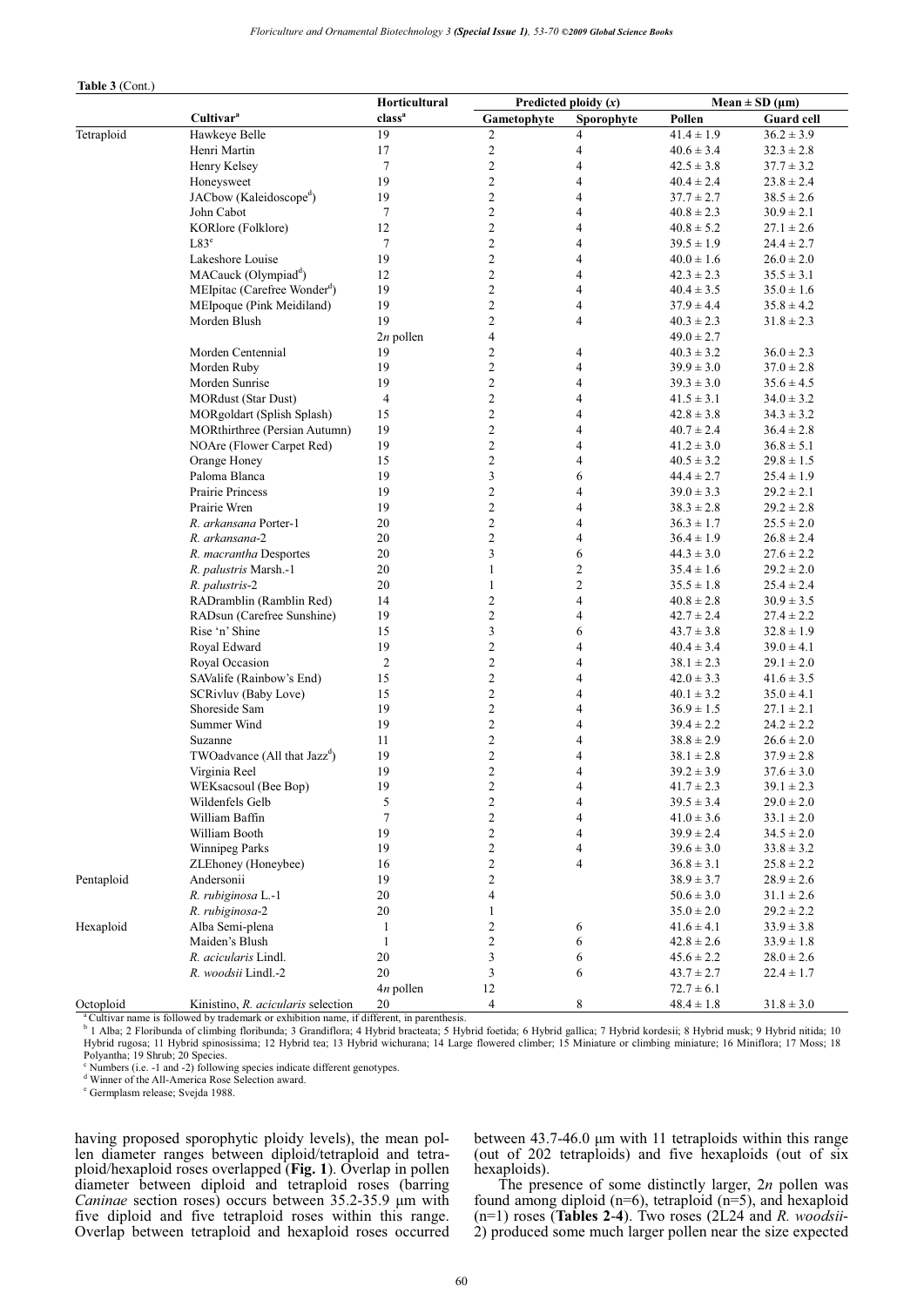**Table 4** Pollen diameter, guard cell length, ploidy predictions, and pedigrees for rose breeding lines grouped by confirmed sporophytic ploidy. **Breeding line Predicted ploidy (***x***) Mean**  $\pm$  **SD (** $\mu$ **m) Pedigree<sup>a</sup>** 

|                  |             | Gametophyte      | Sporophyte              | Pollen         | <b>Guard cell</b> |                                                 |
|------------------|-------------|------------------|-------------------------|----------------|-------------------|-------------------------------------------------|
| <b>Diploid</b>   |             |                  |                         |                |                   |                                                 |
| 1A114            |             | $\mathbf{1}$     | $\overline{c}$          | $33.7 \pm 2.2$ | $20.6 \pm 1.3$    | 95-1 x Verden                                   |
| 1H148            |             | 1                | $\overline{c}$          | $34.3 \pm 2.0$ | $22.1 \pm 1.9$    | Robin Hood x Rosa chinensis minima              |
| 1J26             |             | 1                | $\overline{c}$          | $32.0 \pm 2.4$ | $17.1 \pm 2.0$    | R. chinensis minima x Thérèse Bugnet            |
| $1 - 2 - 1J26$   |             | 1                | $\overline{c}$          | $33.7 \pm 2.1$ | $23.4 \pm 1.5$    | $(1J26 \text{ op}^b)$ op                        |
| $2 - 2 - 1J26$   |             | 1                | $\overline{c}$          | $31.4 \pm 1.7$ | $28.6 \pm 3.1$    | $(1J26$ op) op                                  |
| 2J26             |             | 1                | $\overline{c}$          | $32.9 \pm 1.7$ | $19.2 \pm 1.3$    | R. chinensis minima x Robin Hood                |
| 1M22             |             | 1                | $\overline{c}$          | $32.1 \pm 2.7$ | $20.4 \pm 1.5$    | Lillian Gibson x R. chinensis minima            |
| 1N53             |             | 1                | $\overline{c}$          | $32.3 \pm 1.6$ | $30.9 \pm 3.0$    | Max Graf x R. chinensis minima                  |
|                  | $2n$ pollen | 2                |                         | $37.6 \pm 1.5$ |                   |                                                 |
| 1V41             |             | 1                | $\overline{c}$          | $32.1 \pm 1.9$ | $27.7 \pm 3.2$    | (Yvonne Rabier op) op                           |
| 2V41             |             | 1                | $\mathfrak{2}$          | $33.1 \pm 2.2$ | $27.7 \pm 2.3$    | (Yvonne Rabier op) op                           |
| 1W13             |             | 1                | $\overline{c}$          |                |                   | 1G84 op                                         |
|                  |             |                  |                         | $32.1 \pm 1.7$ | $26.8 \pm 2.1$    |                                                 |
|                  | $2n$ pollen | 2                |                         | $38.3 \pm 1.8$ |                   |                                                 |
| 1990-4           |             | 1                | $\overline{c}$          | $32.0 \pm 1.5$ | $21.4 \pm 2.3$    | I.T.-9 x I.T.-18 $^{\circ}$                     |
| 1995-1           |             | 1                | $\mathfrak{2}$          | $32.7 \pm 1.6$ | $19.0 \pm 1.8$    | R. rugosa rubra op                              |
| 1995-3           |             | 1                | $\mathfrak{2}$          | $34.6 \pm 1.4$ | $22.6 \pm 2.3$    | R. chinensis minima selection                   |
| 1995-4           |             | 1                | $\mathfrak{2}$          | $33.3 \pm 1.5$ | $24.4 \pm 1.3$    | R. chinensis minima selection                   |
| 1998-1           |             | 1                | $\overline{\mathbf{c}}$ | $32.1 \pm 1.8$ | $25.8 \pm 1.6$    | (R. rugosa rubra x R. blanda) op                |
| 1998-2           |             | 1                | $\overline{c}$          | $32.8 \pm 2.0$ | $20.3 \pm 1.6$    | R. rugosa rubra x R. chinensis minima           |
|                  | $2n$ pollen | 2                |                         | $38.7 \pm 1.4$ |                   |                                                 |
| 1998-4           |             | 1                | $\overline{c}$          | $30.2 \pm 2.4$ | $17.7 \pm 1.8$    | R. rugosa rubra x R. chinensis minima           |
| 2-2000-0067-11   |             | 1                | $\mathfrak{2}$          | $28.5 \pm 2.9$ | $20.0 \pm 2.3$    | $(R. setigera \times 95-1)$ op                  |
| 1-2-2000-0067-11 |             | 1                | $\overline{c}$          | $30.7 \pm 2.6$ | $24.5 \pm 2.6$    | 2-2000-0067-11 op                               |
| $2003 - 1$       |             | 1                | $\overline{c}$          | $30.3 \pm 1.8$ | $26.3 \pm 2.2$    | R. chinensis minima x Thérèse Bugnet            |
| 2005-61          |             | 1                | $\overline{c}$          | $32.3 \pm 1.6$ | $25.4 \pm 2.4$    | $((R. setigera \times 95-1)$ op) x PolyA        |
| 2-set mon        |             | 1                | $\overline{c}$          | $29.0 \pm 1.6$ | $17.0 \pm 2.7$    | $(R. setigera \times 95-1)$ op                  |
| 3BA1             |             | 1                | $\overline{c}$          | $29.4 \pm 1.8$ | $21.9 \pm 2.5$    | 95-1 op                                         |
| 107-02-01        |             | 1                | $\overline{c}$          | $30.8 \pm 3.1$ | $26.5 \pm 2.8$    | (Etoile Luisante x Sierra Snowstorm) x MORyears |
| Cantaop1         |             | 1                | $\overline{c}$          | $34.1 \pm 1.9$ | $21.7 \pm 1.3$    | Cantabrigiensis op                              |
| H93              |             | 1                | $\overline{c}$          | $31.2 \pm 2.6$ | $22.4 \pm 1.6$    | Haploid of Dorcas                               |
|                  |             | 1                | $\overline{c}$          |                | $23.9 \pm 1.4$    |                                                 |
| Hugop2           |             |                  |                         | $34.3 \pm 1.5$ |                   | R. hugonis op                                   |
| Jrug-2005        |             | 1                | $\overline{c}$          | $32.5 \pm 1.8$ | $19.9 \pm 2.8$    | ((Will Alderman op) op)                         |
| PolyA            |             | 1                | $\mathfrak{2}$          | $31.4 \pm 1.7$ | $18.6 \pm 2.0$    | $(95-1$ op) op                                  |
| 1PolyA           |             | 1                | $\overline{c}$          | $32.1 \pm 1.6$ | $27.1 \pm 3.8$    | PolyA op                                        |
| 1PolyF           |             | 1                | $\mathfrak{2}$          | $32.9 \pm 3.2$ | $24.2 \pm 2.6$    | $((95-1 op) op) op$                             |
| Rosa 123         |             | 1                | $\mathfrak{2}$          | $32.3 \pm 2.0$ | $30.6 \pm 2.9$    | Nastarana x (The Fairy x unknown polyantha)     |
| Rosa 215         |             | 1                | $\mathfrak{2}$          | $30.4 \pm 1.5$ | $29.5 \pm 2.1$    | Unknown polyantha x Mevrouw Nathalie Nypels     |
| Rosa 251         |             | 1                | $\mathfrak{2}$          | $30.4 \pm 1.7$ | $23.6 \pm 3.0$    | Unknown polyantha x Mevrouw Nathalie Nypels     |
| Rosa 295         |             | 1                | $\overline{c}$          | $31.2 \pm 1.3$ | $28.8 \pm 3.4$    | La Marne x unknown polyantha                    |
| Rosa 320         |             | 1                | $\overline{c}$          | $31.0 \pm 1.7$ | $30.6 \pm 2.7$    | La Marne x unknown polyantha                    |
| NW-1             |             |                  | $\overline{c}$          | $33.3 \pm 2.1$ | $34.0 \pm 2.9$    | Nearly Wild op                                  |
|                  | $2n$ pollen | 3                |                         | $43.7 \pm 3.1$ |                   |                                                 |
| Polybuck1x       |             | 1                | $\overline{c}$          | $33.6 \pm 1.4$ | $25.0 \pm 1.5$    | R. chinensis minima x 1990-4                    |
| Ser-7            |             | 1                | $\overline{c}$          | $33.0 \pm 1.9$ | $22.8 \pm 2.3$    | R. sericea ptericantha op                       |
| <b>Triploid</b>  |             |                  |                         |                |                   |                                                 |
| 1B43             |             | 2                | 4                       | $41.1 \pm 2.9$ | $21.5\pm1.5$      | Rise 'n' Shine x Yvonne Rabier                  |
| 1G84             |             | 2                | 4                       | $39.1 \pm 3.3$ | $27.8 \pm 3.3$    | Orange Honey x 4BA3 <sup>d</sup>                |
| 2G102            |             | $\overline{c}$   | 4                       | $40.2 \pm 2.5$ | $32.1 \pm 4.1$    | Rise 'n' Shine x bulked pollen source           |
| 1G177            |             | 2                | 4                       | $39.7 \pm 7.1$ | $35.2 \pm 2.0$    | MORgoldart x R. chinensis minima                |
| 1G181            |             | 2                | 4                       | $42.1 \pm 5.4$ | $38.4 \pm 2.4$    | MORgoldart x R. chinensis minima                |
| $1 - 1J26$       |             | $\mathbf{1}$     | 2                       | $35.0 \pm 4.4$ | $23.8 \pm 1.5$    | $1J26$ op                                       |
|                  |             |                  | 4                       | $38.0 \pm 5.3$ |                   | 1990-1 x Lakeshore Louise                       |
| 1L41-H1          |             | 2                |                         |                | $31.8 \pm 3.1$    |                                                 |
| 1P27             |             | 2                | 4                       | $40.6 \pm 2.4$ | $29.1 \pm 3.6$    | 1A28 x 1A10                                     |
| 1R42             |             | 3                | 6                       | $44.9 \pm 5.4$ | $35.0 \pm 1.2$    | 1990-1 x (MORgoldart x William Booth)           |
| 1T26             |             | 2                | 4                       | $40.5 \pm 2.7$ | $35.1 \pm 3.3$    | 1B30 x 1990-6                                   |
| 1T52             |             | 2                | 4                       | $43.1 \pm 2.8$ | $41.6 \pm 3.3$    | (CURlem x George Vancouver) x 1B30              |
| 1T70             |             | $\overline{c}$   | 4                       | $38.3\pm1.7$   | $33.2 \pm 2.4$    | 1G148 x 1G59                                    |
| 1V8              |             | 2                | 4                       | $37.7 \pm 3.9$ | $33.0 \pm 2.3$    | 2G102 op                                        |
| 1X27             |             | 2                | 4                       | $41.6 \pm 2.3$ | $41.0 \pm 3.0$    | 1B30 x 7A89                                     |
| 2X80             |             | $\boldsymbol{2}$ | 4                       | $40.6 \pm 4.4$ | $36.0 \pm 2.6$    | BUCbi x KORbin                                  |
| 3X81             |             | 2                | 4                       | $41.8 \pm 4.4$ | $35.5 \pm 2.9$    | BUCbi x 1G84                                    |
| 6X81             |             | 3                | 6                       | $44.5 \pm 4.6$ | $38.7 \pm 3.7$    | BUCbi x 1G84                                    |
| 4X82             |             | $\boldsymbol{2}$ | 4                       | $36.9 \pm 2.5$ | $35.6 \pm 3.4$    | BUCbi x 2G102                                   |
| 7X82             |             | 2                | 4                       | $43.1 \pm 4.8$ | $43.1 \pm 3.7$    | BUCbi x 2G102                                   |
| 9X82             |             | 2                | 4                       | $38.2 \pm 3.1$ | $32.2 \pm 2.8$    | BUCbi x 2G102                                   |
| 1989-1           |             | $\overline{c}$   | 4                       | $42.2 \pm 6.0$ | $28.9 \pm 2.3$    | R. chinensis minima op                          |
| 1990-6           |             | 3                | 6                       | $44.0 \pm 2.6$ | $31.9 \pm 2.3$    | MEIdomonac x TANnacht                           |
| 1999-1           |             | 2                | 4                       | $41.2 \pm 2.3$ | $36.3 \pm 4.2$    | R. chinensis minima x Champlain                 |
| HugHaid          |             | $\mathbf{1}$     | 2                       | $35.4 \pm 2.4$ | $26.6 \pm 1.8$    | R. hugonis x Haidee                             |
| Jdopred          |             | 2                | 4                       | $39.4 \pm 2.4$ | $30.1 \pm 2.0$    | John Davis op                                   |
|                  |             |                  |                         |                |                   |                                                 |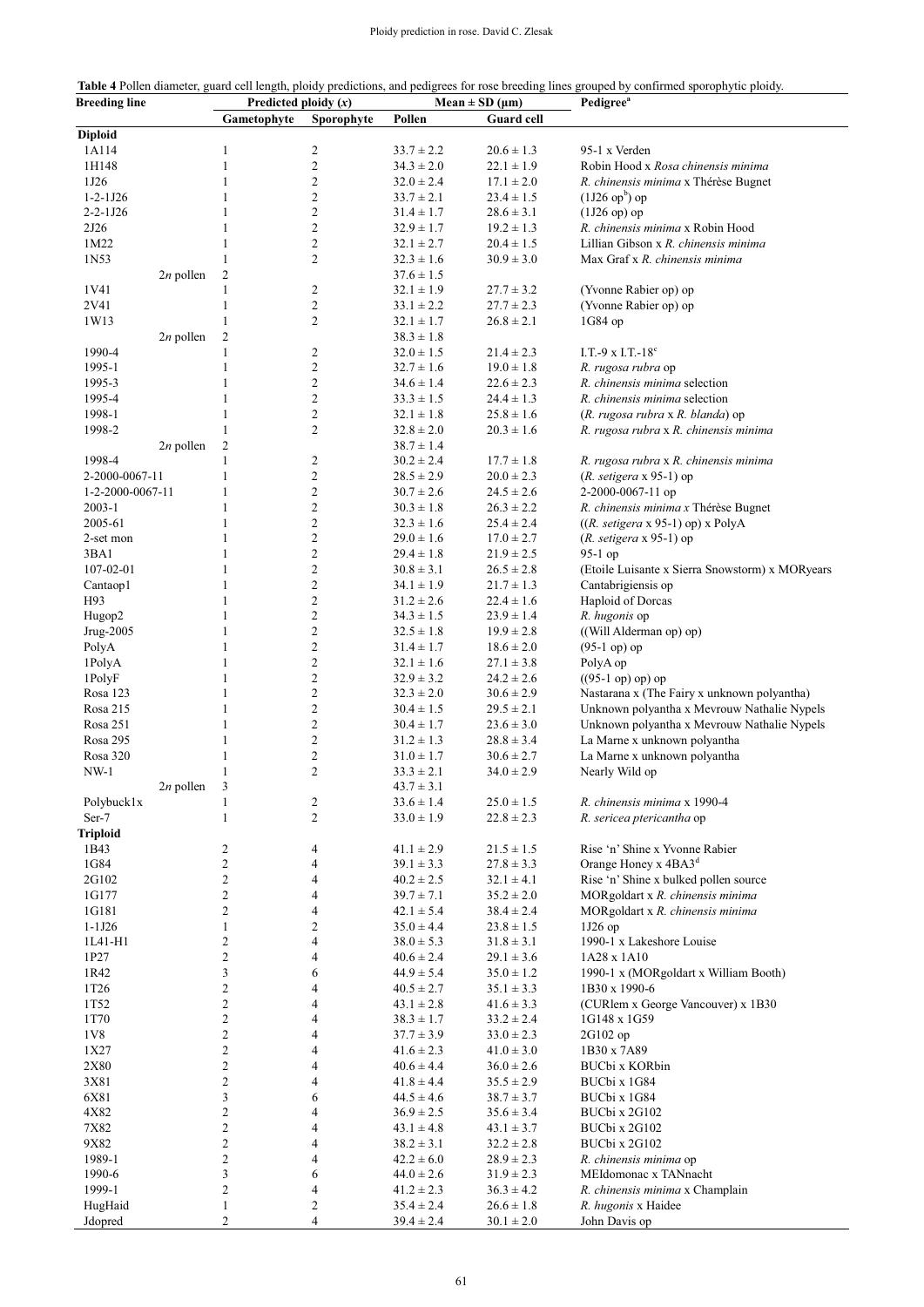| Table 4 (Cont.)      |             |                         |                          |                |                          |                                                                                                    |  |  |
|----------------------|-------------|-------------------------|--------------------------|----------------|--------------------------|----------------------------------------------------------------------------------------------------|--|--|
| <b>Breeding line</b> |             |                         | Predicted ploidy $(x)$   |                | Mean $\pm$ SD ( $\mu$ m) | Pedigree <sup>a</sup>                                                                              |  |  |
|                      |             | Gametophyte             | Sporophyte               | Pollen         | Guard cell               |                                                                                                    |  |  |
| $NW-2$               |             | 1                       | 2                        | $34.2 \pm 3.1$ | $28.8 \pm 2.1$           | Nearly Wild op                                                                                     |  |  |
| PolyMartyd           |             | $\mathbf{1}$            | $\boldsymbol{2}$         | $35.4 \pm 4.0$ | $28.4 \pm 3.4$           | R. chinensis minima x bulked 4x parents                                                            |  |  |
| Rhsw                 |             | $\mathbf{1}$            | $\overline{c}$           | $35.7 \pm 2.2$ | $25.1 \pm 2.0$           | Robin Hood x Summerwind                                                                            |  |  |
| Rosa 313             |             | 2                       | 4                        | $37.0 \pm 3.8$ | $33.3 \pm 1.7$           | The Fairy x POUlino                                                                                |  |  |
| Rosa 340             |             | 2                       | 4                        | $37.1 \pm 1.9$ | $33.2 \pm 2.8$           | (Country Dancer x (R. palustris-1 x John Cabot)) x<br>(Spanish Rhapsody x (Applejack op))          |  |  |
| Rosa 341             |             | 2                       | 4                        | $41.2 \pm 3.6$ | $34.6 \pm 3.6$           | SCRivluv x (Folksinger x John Davis)                                                               |  |  |
| Rosa 343             |             | $\overline{c}$          | $\overline{4}$           | $39.1 \pm 3.9$ | $33.2 \pm 2.2$           | SCRivluv x Morden Sunrise                                                                          |  |  |
| <b>Tetraploid</b>    |             |                         |                          |                |                          |                                                                                                    |  |  |
| 1A5                  |             | 2                       | 4                        | $37.8 \pm 2.4$ | $28.4 \pm 1.4$           | BUCbi x R. virginiana                                                                              |  |  |
| 1A10                 |             | 2                       | $\overline{4}$           | $39.6 \pm 2.3$ | $30.2 \pm 1.8$           | BUCbi x (Prairie Princess x (R. palustris-1 x John<br>Cabot))                                      |  |  |
| 4A10                 |             | $\overline{c}$          | 4                        | $38.7 \pm 2.2$ | $22.5 \pm 1.9$           | BUCbi x (Prairie Princess x (R. palustris-1 x John<br>Cabot))                                      |  |  |
| 1A28                 |             | 2                       | 4                        | $40.4 \pm 2.6$ | $40.2 \pm 4.1$           | (BUCbi x Summer Snow) x (Chorale x William<br>Baffin)                                              |  |  |
| 4A29                 |             | $\overline{c}$          | 4                        | $41.6 \pm 3.3$ | $25.0 \pm 1.2$           | (BUCbi x Summer Snow) x (Prairie Princess x (R.                                                    |  |  |
|                      |             |                         |                          |                |                          | palustris-1 x John Cabot))                                                                         |  |  |
| 1A80                 |             | 2                       | 4                        | $37.4 \pm 1.5$ | $36.6 \pm 3.4$           | George Vancouver x Alba Semi-plena                                                                 |  |  |
| 1A83                 |             | $\overline{c}$          | 4                        | $40.2 \pm 2.3$ | $32.7 \pm 2.2$           | George Vancouver x R. virginiana-2                                                                 |  |  |
| 7A89                 |             | 2                       | 4                        | $42.3 \pm 2.7$ | $34.3 \pm 2.1$           | Hawkeye Belle x William Booth                                                                      |  |  |
| 1B22                 |             | 2                       | 4                        | $38.7 \pm 2.6$ | $43.5 \pm 4.4$           | Orange Honey x (BUCbi x William Baffin)                                                            |  |  |
| 1B30                 |             | 2                       | 4                        | $39.2 \pm 1.9$ | $27.3 \pm 2.3$           | Orange Honey x (Spanish Rhapsody x (Applejack<br>op))                                              |  |  |
| 1B35                 |             | 2                       | 4                        | $41.1 \pm 2.9$ | $33.7 \pm 4.1$           | Rise 'n' Shine x SCRivluv                                                                          |  |  |
| 1B38                 |             | $\overline{c}$          | $\overline{4}$           | $39.9 \pm 2.3$ | $38.0 \pm 3.6$           | Rise 'n' Shine x George Vancouver                                                                  |  |  |
|                      | $2n$ pollen | 4                       |                          | $52.4 \pm 2.6$ |                          |                                                                                                    |  |  |
| 1G18                 |             | 3                       | 6                        | $44.6 \pm 2.8$ | $34.4 \pm 4.9$           | CURlem x 1999-1                                                                                    |  |  |
| 2G18                 |             | 2                       | 4                        | $41.4 \pm 2.9$ | $30.5 \pm 2.5$           | <b>CURlem x 1999-1</b>                                                                             |  |  |
| 1G24                 |             | 2                       | 4                        | $40.9 \pm 2.3$ | $23.6 \pm 1.6$           | <b>CURlem x 1999-2</b>                                                                             |  |  |
| 1G59                 |             | 2                       | 4                        | $40.1 \pm 1.7$ | $28.0 \pm 1.2$           | Orange Honey x 1998-3                                                                              |  |  |
| 2G66                 |             | 2                       | 4                        | $41.5 \pm 2.1$ | $27.7 \pm 3.6$           | Orange Honey x 1999-1                                                                              |  |  |
| 6G66                 |             | 2                       | 4                        | $42.4 \pm 2.4$ | $32.2 \pm 2.3$           | Orange Honey x 1999-1                                                                              |  |  |
| 1G109                |             | 2                       | 4                        | $42.1 \pm 2.2$ | $33.5 \pm 2.4$           | Rise 'n' Shine x (JACient x (R. laxa x R. rubrifolia))                                             |  |  |
| 1G148                |             | 2                       | 4                        | $37.9 \pm 2.7$ | $37.7 \pm 3.9$           | MORdora x bulk pollen source                                                                       |  |  |
| 6H109                |             | $\overline{c}$          | 4                        | $38.4 \pm 4.2$ | $33.7 \pm 3.8$           | George Vancouver x Frontenac                                                                       |  |  |
| 3H130                |             | 2                       | 4                        | $42.3 \pm 2.6$ | $32.9 \pm 2.7$           | George Vancouver x (Chorale x Suzanne)                                                             |  |  |
| 3H149                |             | 2                       | 4                        | $42.9 \pm 2.1$ | $31.9 \pm 2.5$           | Robin Hood x bulked 4x parents                                                                     |  |  |
| 1 I 4                |             | $\mathbf{1}$            | $\overline{c}$           | $34.6 \pm 3.6$ | $22.2 \pm 1.6$           | R. pomifera x R. chinensis minima                                                                  |  |  |
| 3K20                 |             | 3                       | 6                        | $44.1 \pm 1.9$ | $25.6 \pm 1.9$           | Max Graf x bulked 4x parents                                                                       |  |  |
| 1L4                  |             | 3                       | 6                        | $43.7 \pm 3.4$ | $32.0 \pm 2.6$           | ((BUCbi X Summer Snow) x (unknown x $(R)$ .                                                        |  |  |
|                      |             |                         |                          |                |                          | <i>palustris-1</i> x John Cabot)) x RADsun                                                         |  |  |
| 1L24                 |             | $\overline{c}$          | 4                        | $39.3 \pm 2.1$ | $29.7 \pm 3.4$           | BUCbi x (Hawkeye Belle x William Booth)                                                            |  |  |
| 2L24                 |             | $\overline{c}$          | $\overline{4}$           | $38.4 \pm 6.2$ | $34.2 \pm 2.9$           | BUCbi x (Hawkeye Belle x William Booth)                                                            |  |  |
|                      | $4n$ pollen | $\,8\,$                 |                          | $56.7 \pm 4.4$ |                          |                                                                                                    |  |  |
| 1L38-H1              |             | 2                       | 4                        | $40.1 \pm 2.9$ | $29.6 \pm 3.0$           | 1990-1 x RADsun                                                                                    |  |  |
| 2L38-H2              |             | $\boldsymbol{2}$        | 4                        | $41.5 \pm 3.2$ | $27.3 \pm 1.7$           | 1990-1 x RADsun                                                                                    |  |  |
| 10N22                |             | $\overline{c}$          | 4                        | $43.0 \pm 3.8$ | $35.1 \pm 2.8$           | 1B30op                                                                                             |  |  |
| 1N36                 |             | 2                       | 4                        | $40.7 \pm 4.5$ | $25.1 \pm 1.6$           | (MORgoldart x 1999-1) op                                                                           |  |  |
| 1N39                 |             | 2                       | $\overline{4}$           | $40.1 \pm 3.2$ | $30.5 \pm 2.0$           | MORgoldart x R. chinensis minima $(4x)$                                                            |  |  |
| 10P24                |             | $\overline{c}$          | 4                        | $40.1 \pm 2.0$ | $32.0 \pm 2.4$           | ((BUCbi x Summer Snow) x (Chorale x $R$ .<br>virginiana)) x 1A83                                   |  |  |
| 1P30                 |             | $\overline{c}$          | 4                        | $40.2 \pm 2.4$ | $21.6 \pm 2.8$           | Full sibling of 1A28 x (Hawkeye Belle x William<br>Booth)                                          |  |  |
| 4P30                 |             | 2                       | 4                        | $39.5 \pm 2.2$ | $23.8\pm0.8$             | Full sibling of 1A28 x (Hawkeye Belle x William<br>Booth)                                          |  |  |
| 1P38                 |             | $\overline{c}$          | $\overline{\mathcal{A}}$ | $42.1 \pm 2.4$ | $27.7 \pm 1.5$           | ((BUCbi x Summer Snow) x (unknown x $(R$ .<br>palustris-1 x John Cabot))) x 1998-3                 |  |  |
| 1P72                 |             | 2                       | 4                        | $42.2 \pm 3.0$ | $25.8 \pm 1.7$           | (1990-1 x William Booth) x (Dorcas x (Rise 'N Shine)<br>x SCRivluv)                                |  |  |
| 2P118                |             | 2                       | 4                        | $38.8 \pm 2.1$ | $26.3 \pm 3.0$           | (1994-1 x (Chorale x R. virginiana-1)) x (Hawkeye<br>Belle x (full sibling of 1990-1 x MORcarlet)) |  |  |
| 10Q2                 |             | $\overline{\mathbf{c}}$ | 4                        | $41.6 \pm 2.0$ | $23.8 \pm 1.2$           | 1B22 x 1998-3                                                                                      |  |  |
| 11Q2                 |             | $\boldsymbol{2}$        | 4                        | $39.5 \pm 2.1$ | $25.3 \pm 1.6$           | 1B22 x 1998-3                                                                                      |  |  |
| 2Q12                 |             | $\boldsymbol{2}$        | $\overline{4}$           | $37.8 \pm 2.4$ | $38.4 \pm 3.2$           | 1B30 x (MORdora x 1999-1)                                                                          |  |  |
| 10Q12                |             | $\boldsymbol{2}$        | 4                        | $42.1 \pm 3.1$ | $26.5 \pm 2.5$           | 1B30 x (MORdora x 1999-1)                                                                          |  |  |
| 11Q12                |             | $\overline{\mathbf{c}}$ | 4                        | $41.2 \pm 2.1$ | $28.1 \pm 1.7$           | 1B30 x (MORdora x 1999-1)                                                                          |  |  |
| 1Q16                 |             | $\boldsymbol{2}$        | $\overline{4}$           | $40.0 \pm 3.5$ | $28.5 \pm 2.0$           | 1B30 x (full sibling of 1990-1 x MORcarlet)                                                        |  |  |
| 1Q18                 |             | $\boldsymbol{2}$        | 4                        | $41.4 \pm 2.1$ | $27.4 \pm 1.7$           | 1B30 x RADsun                                                                                      |  |  |
| 1Q30                 |             | $\overline{\mathbf{c}}$ | 4                        | $40.6 \pm 2.5$ | $43.5 \pm 2.8$           | 1B38 x (George Vancouver x William Booth)                                                          |  |  |
| 10Q30                |             | $\overline{c}$          | $\overline{4}$           | $38.3 \pm 2.3$ | $26.5 \pm 2.5$           | 1B38 x (George Vancouver x William Booth)                                                          |  |  |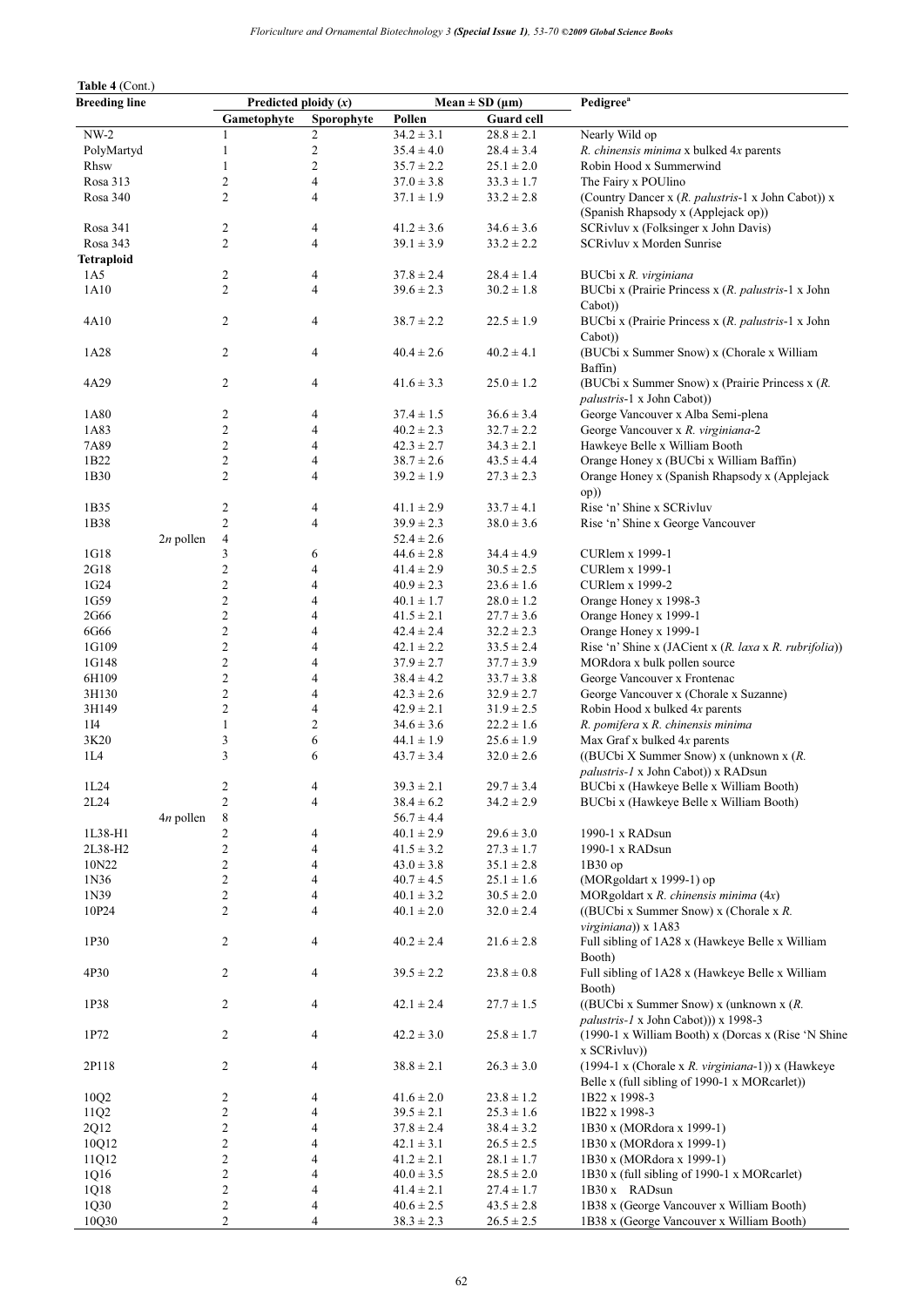| $1$ whit $\sqrt{$ Colin<br><b>Breeding line</b> | Predicted ploidy $(x)$ |                |                | Mean $\pm$ SD ( $\mu$ m) | Pedigree <sup>a</sup>                                |  |
|-------------------------------------------------|------------------------|----------------|----------------|--------------------------|------------------------------------------------------|--|
|                                                 | Gametophyte            | Sporophyte     | Pollen         | <b>Guard cell</b>        |                                                      |  |
| 1Q33                                            | 2                      | 4              | $41.8 \pm 2.8$ | $26.2 \pm 3.4$           | 1B38 x 1G102                                         |  |
| 1Q63                                            | $\overline{c}$         | 4              | $40.7 \pm 2.0$ | $27.5 \pm 1.7$           | (MORgoldart x 1999-1) x 1998-3                       |  |
| 1R32                                            | 2                      | 4              | $42.5 \pm 2.3$ | $27.3 \pm 3.3$           | 1998-3 x 1999-1                                      |  |
| 1R43                                            | 2                      | 4              | $41.5 \pm 3.2$ | $32.6 \pm 0.9$           | 1990-1 x 2G18                                        |  |
| 2R65                                            | 2                      | 4              | $37.5 \pm 1.9$ | $26.3 \pm 1.9$           | R. arkansana-1 x 1A83                                |  |
| 1S <sub>2</sub> 3                               | 2                      | 4              | $40.0 \pm 2.9$ | $35.0 \pm 2.6$           | 1A10 x 1B30                                          |  |
| 1S62                                            | 2                      | 4              | $39.8 \pm 5.6$ | $41.0 \pm 4.0$           | ((BUCbi x Summer Snow) x William Booth) x            |  |
|                                                 |                        |                |                |                          | (CURlem x R. chinensis minima)                       |  |
| 2T13                                            | 2                      | 4              | $38.8 \pm 3.8$ | $35.2 \pm 2.9$           | 1B30 x (CURlem x R. chinensis minima)                |  |
| 1T <sub>20</sub>                                | 2                      | 4              | $40.9 \pm 2.5$ | $37.1 \pm 3.5$           | 1B30 x 1L24                                          |  |
| 1T30                                            | 2                      | 4              | $40.2 \pm 3.6$ | $42.0 \pm 4.4$           | 1B30 x Dorcas                                        |  |
| 2T34                                            | 2                      | 4              | $42.4 \pm 4.2$ | $42.3 \pm 5.1$           | 1B30 x 1990-2                                        |  |
| 3T34                                            | 2                      | 4              | $41.9 \pm 3.0$ | $42.8 \pm 2.1$           | 1B30 x 1990-2                                        |  |
| 5T34                                            | 2                      | 4              | $41.8 \pm 3.5$ | $34.1 \pm 2.8$           | 1B30 x 1990-2                                        |  |
| 1T38PIC                                         | 2                      | 4              | $40.1 \pm 2.6$ | $40.0 \pm 2.6$           | 1B30 x Paloma Blanca                                 |  |
| 2T38                                            | 2                      | 4              | $40.7 \pm 3.2$ | $37.0 \pm 2.7$           | 1B30 x Paloma Blanca                                 |  |
| 2T52                                            | 2                      | 4              | $38.5 \pm 2.2$ | $29.9 \pm 3.0$           | (CURlem x George Vancouver) x 1B30                   |  |
| 2T93                                            | 2                      | 4              | $43.2 \pm 2.4$ | $31.7 \pm 4.2$           | (George Vancouver x (Chorale x Suzanne)) x           |  |
|                                                 |                        |                |                |                          | AUSclough                                            |  |
| 1U4                                             | 2                      | 4              | $40.3 \pm 3.5$ | $38.6 \pm 3.7$           | BUCbi x (George Vancouver x Peace)                   |  |
| 1U10                                            | $\overline{c}$         | 4              | $37.9 \pm 3.9$ | $23.8 \pm 1.5$           | BUCbi x Rubus odoratus <sup>e</sup>                  |  |
| 2U10                                            | 2                      | 4              | $37.8 \pm 3.2$ | $24.4 \pm 1.4$           | <b>BUCbi x Rubus odoratus</b>                        |  |
| 1U23                                            | 2                      | 4              | $38.1 \pm 2.0$ | $28.9 \pm 2.0$           | 1990-1 x 1B30                                        |  |
| 2U23                                            | 2                      | 4              | $39.3 \pm 2.7$ | $37.9 \pm 3.7$           | 1990-1 x 1B30                                        |  |
| 1U34                                            | 2                      | 4              | $42.5 \pm 2.3$ | $31.2 \pm 4.5$           | 1990-1 x (George Vancouver x Frontenac)              |  |
| 1U55                                            | 3                      | 6              | $46.0 \pm 3.9$ | $29.1 \pm 2.7$           | Rise 'n' Shine x R. primula                          |  |
|                                                 | 3                      | 6              | $45.6 \pm 3.3$ |                          |                                                      |  |
| 1V12                                            | 1                      | 2              |                | $35.1 \pm 2.6$           | 1H109 op<br>BUCbi x 1G84                             |  |
| 5X81                                            |                        | $\overline{4}$ | $35.7 \pm 2.9$ | $34.3 \pm 2.6$           |                                                      |  |
| 2X82                                            | 2                      |                | $40.9 \pm 7.4$ | $39.1 \pm 3.4$           | BUCbi x 2G102                                        |  |
| 1990-1                                          | 2                      | 4              | $41.1 \pm 2.1$ | $29.9 \pm 1.7$           | Goldilocks x (Proud Land x Pizzicato)                |  |
| 1990-2                                          | 2                      | 4              | $43.1 \pm 3.4$ | $27.0 \pm 2.6$           | JACdew x (unknown shrub rose x Don Juan)             |  |
| 1990-3                                          | 2                      | 4              | $40.1 \pm 2.7$ | $27.3 \pm 2.1$           | MACwaihe x (unknown shrub rose x Don Juan)           |  |
| 1990-5                                          | 2                      | 4              | $37.0 \pm 1.8$ | $23.0 \pm 1.0$           | BUCbi x (Little Darling x (unknown shrub rose x      |  |
|                                                 |                        |                |                |                          | Don Juan)                                            |  |
| 1992-1                                          | 2                      | 4              | $40.6 \pm 2.2$ | $29.0 \pm 3.3$           | Little Darling x William Baffin                      |  |
| 1994-1                                          | 2                      | 4              | $40.1 \pm 2.4$ | $25.5 \pm 2.1$           | BUCbi x Hawkeye Belle                                |  |
| 1998-3                                          | 2                      | 4              | $38.8 \pm 2.4$ | $30.9 \pm 1.5$           | (BUCbi x William Baffin) x Crimson Glory             |  |
| 1999-2                                          | 2                      | 4              | $38.4 \pm 2.3$ | $21.2 \pm 1.9$           | R. virginiana-2 x R. laxa                            |  |
| 1999-3                                          | 2                      | 4              | $40.8 \pm 2.7$ | $35.2 \pm 2.6$           | Champlain x William Baffin                           |  |
| 2000-1                                          | 2                      | 4              | $37.6 \pm 2.3$ | $24.3 \pm 1.8$           | Basye's thornless op                                 |  |
| 2000-2                                          | 2                      | 4              | $37.0 \pm 2.2$ | $25.9 \pm 1.9$           | (Flora McIvor op) op                                 |  |
| 2001-0830-trif                                  | 2                      | 4              | $40.9 \pm 2.9$ | $28.3 \pm 3.0$           | Induced polyploid of (Natchez x (The Fairy x         |  |
|                                                 |                        |                |                |                          | unknown polyantha))                                  |  |
| Jdopgreen                                       | 2                      | 4              | $38.2 \pm 2.5$ | $27.7 \pm 2.5$           | John Davis op                                        |  |
| Lockh-Liza                                      | 2                      | 4              | $40.6 \pm 3.7$ | $38.2 \pm 3.0$           | KORruge x MOEwinst                                   |  |
| Moenut                                          | 2                      | 4              | $39.1 \pm 2.5$ | $28.0 \pm 2.3$           | R. nutkana op                                        |  |
| Moore-1                                         | 2                      | 4              | $39.6 \pm 2.7$ | $37.8 \pm 2.3$           | (Little Darling x Yellow Magic) x (Anytime x Tigris) |  |
| Lockh-egob                                      | $\mathbf{1}$           | $\mathbf{2}$   | $35.3 \pm 2.9$ | $37.7 \pm 2.9$           | unknown                                              |  |
| Stell-2                                         | 2                      | 4              | $38.5 \pm 2.7$ | $42.6 \pm 2.7$           | R. stellata mirifica op                              |  |
| Pentaploid                                      |                        |                |                |                          |                                                      |  |
| 1C <sub>5</sub>                                 | 4                      | unknown        | $47.0 \pm 4.4$ | $28.1 \pm 2.8$           | R. rubiginosa x R. pomifera                          |  |
| Nut3                                            | 2                      | 4              | $41.2 \pm 3.1$ | $17.5 \pm 1.8$           | R. nutkana op                                        |  |
| Hexaploid                                       |                        |                |                |                          |                                                      |  |
| 1 <sub>12</sub>                                 | 3                      | unknown        | $44.3 \pm 3.3$ | $37.4 \pm 3.0$           | R. rubiginosa x (Spanish Rhapsody x (Applejack op))  |  |
| 1988-1                                          |                        |                |                |                          |                                                      |  |
|                                                 | 2                      | unknown        | $41.5 \pm 4.7$ | $30.4 \pm 3.4$           | R. rubiginosa x Haidee                               |  |

<sup>a</sup> Variety names (not trademark names) are provided and can be cross referenced in Cairns (2000) and advance selection designations can be cross referenced within this table.<br><sup>b</sup> on enen pellinated <sup>b</sup> op, open-pollinated.

c Buck 1978.

 $Table 4 (Cont.)$ 

 $d$  Zlesak et al. 2005.

<sup>e</sup> Intergeneric crosses were attempted with the goal of generating diploids. Morphological features are that of only rose.

for 4*n* pollen and were classified as such (**Tables 3** and **4**). In addition, the tetraploid cultivar Frontenac had extremely large pollen (73.1  $\mu$ M), larger than expected for 4*n* (8*x*) pollen (~56.7 μM; **Table 6**). Since the gametophytic ploidy (*x*) and possible origin (*n*) of the large pollen of 'Frontenac' remains unclear, the ploidy of the large pollen was not estimated and therefore not used in analyses. In addition, a clear distinction in size between *n* and  $2n$  pollen, as found in diploid and tetraploid roses, was not generally found in

triploids where there tended to be a wide distribution within and between triploid genotypes for pollen diameter (**Tables 2**-**4; Figs. 2** and **3**). Some triploid roses may also be producing 2*n* pollen, but with the variability in pollen size it was difficult to confidently identify and distinguish 2*n* pollen from possibly aneuploid pollen.

The mean diameter of  $1x$  pollen was  $32.6\mu$ m (pollen from diploids and typical *Caninae* section species), and this value was used to calculate the predicted diameters of 2, 3,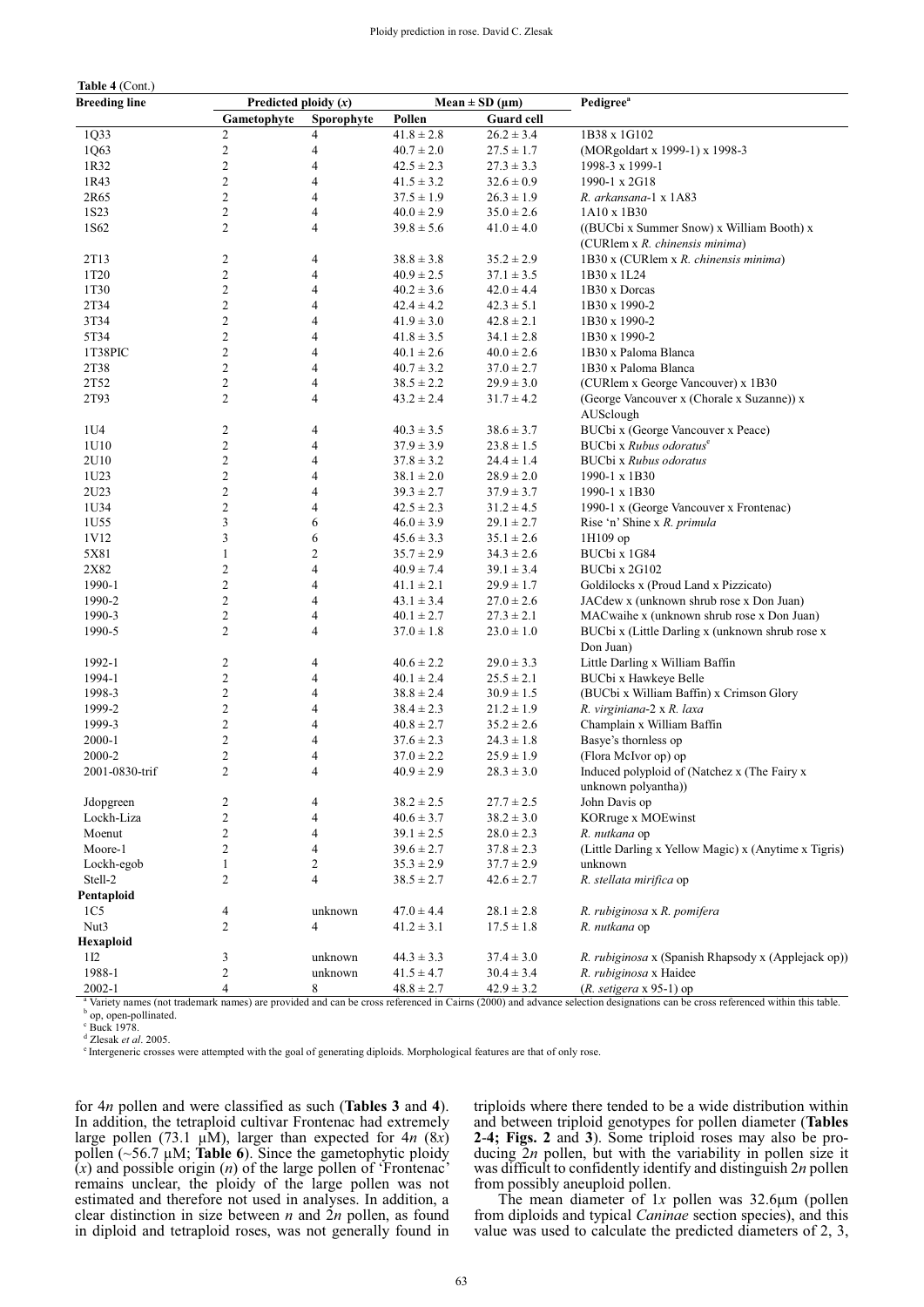

**Fig. 2 Mean pollen diameter (A) (***Caninae* **section species and hybrids removed from pollen diameter data due to unbalanced meiosis) and mean guard cell length (B)** for roses grouped by sporophytic ploidy.

4, 5, 6, 8, and 12*x* pollen (**Table 6**). Triploid and pentaploid genotypes (not from the *Caninae* section), *Caninae* section rose species or hybrids with unexpectedly large pollen (*R. rubiginosa*-1, 1C5, 1I2, 1988-1), and the pollen of 'Frontenac' (unexpectedly large without being near the sizes expected for 2*n* or 4*n* pollen) were omitted due to ambiguity of the gametophytic ploidy level of stainable pollen. Observed pollen diameter was consistently less than predicted diameter and observed diameter ranged from 87.0-97.8% of predicted diameter (**Table 6**). The Pearson's correlation coefficient between actual and predicted mean pollen diameter across gametophytic ploidy levels was  $r=0.98$  ( $P<0.001$ ), indicating a very strong linear association between pollen volume and gametophytic ploidy (**Table 6**).

Species roses were grouped according to section to explore trends by section for pollen diameter and guard cell length (**Table 7**). ANOVA revealed that section (F=2.1; *P*= 0.17) and species nested in section (F=2.8; *P*=0.06) were not significant factors. For guard cell length section (F=0.7;  $P=0.68$ ) and species (F=1.9;  $P=0.17$ ) were also not significant. Section *Banksiana* had smaller pollen than all the other sections, but with only a single genotype represented, it was omitted from the analysis.

Ploidy level varied among individuals within horticultural rose classes (**Table 8**). Multiple ploidy levels were represented within each of the five largest classes based on greatest number of registered cultivars (floribunda, grandiflora, hybrid tea, miniature, and shrub; Cairns 2000). Triploid cultivars were especially prevalent among shrub roses sold for use as low-maintenance landscape plants. For instance, most or all of the shrub roses assessed within the Knock Out® series, Flower Carpet® series, and from the House of Meilland (variety names begin with MEI) are triploid (**Table 3**). Additionally, of the eleven shrub roses which have won the prestigious All-America Rose Selections award, eight of them are triploid (**Table 3**).

#### **Ploidy transmission from triploids**

In crosses between tetraploid female and triploid male parents, both tetraploid ( $n=20$ ) and triploid ( $n=23$ ) offspring were found in an approximately equal proportion (**Table 9**). A scatterplot displaying pollen diameter of the 30 pollen grains assessed for each triploid parent is presented in **Fig. 3**. Pollen grains were observed the size expected for 1*x*, 2*x*, and  $\geq 3x$  pollen among the 30 pollen grains sampled for triploids used in pollinations. Triploid males 1G84, 2G102, and 1990-6 crossed onto tetraploid females produced both tetraploid and triploid offspring. 'KORbin' and 1B43 produced only triploid or tetraploid offspring, respectively, however, progeny sizes were small (n=2 per male).

Triploid parents served as a bridge between ploidy levels. For instance, among limited progeny numbers of open-pollinated seedlings of triploid females, diploid  $(1W13$  and NW-1), triploid (1V8, Jdopred, and NW-2), and tetraploid (Jdopgreen) progeny were recovered (**Table 4**). Triploid progeny were also obtained from multiple parental ploidy combinations (**Table 4**). Triploids were generated, as expected, from crosses between diploid and tetraploid

| <b>Actual ploidy</b> |    |     | <b>Predicted ploidy</b> |    | <b>Total</b> | $%$ Accuracy |
|----------------------|----|-----|-------------------------|----|--------------|--------------|
|                      | 2x | 4x  | 6x                      | 8x |              |              |
| 2x                   | 69 |     |                         |    | 69           | 100.0        |
| 3x                   | 16 | 69  |                         |    | 98           | $---$        |
| 4x                   |    | 164 |                         |    | 180          | 91.1         |
| 5x                   |    |     |                         |    |              | $---$        |
| 6x                   |    |     |                         |    |              | 80.0         |
| 8x                   |    |     |                         |    |              | 100.0        |
| Total                | 90 | 234 | 24                      |    | 354          |              |

Table 5 Frequency of roses<sup>a</sup> within each predicted versus actual sporophytic ploidy level based on pollen diameter along with percentage accuracy.

<sup>a</sup>Caninae section species and their hybrids (other than Alba roses) were omitted due to unusual meiosis making sporophytic ploidy prediction from pollen diameter uncertain.

**Table 6** Rose pollen ploidy and its relationship to pollen volume. **Pollen ploidy<sup>a</sup>**

| Pollen ploidy <sup>a</sup>      | 1x      |       | 3x   | 4x   | 8x   | 12x  |  |
|---------------------------------|---------|-------|------|------|------|------|--|
| No. of samples                  | 107.0   | 211.0 | 5.0  | 6.0  | 1.0  | 1.0  |  |
| Observed diameter               | 32.6    | 40.2  | 45.3 | 49.6 | 56.7 | 72.7 |  |
| S.D.                            | 1.7     | 2.0   | 2.1  | 1.6  |      |      |  |
| Predicted diameter <sup>b</sup> | $- - -$ | 41.1  | 47.0 | 51.7 | 65.2 | 74.6 |  |
| Difference                      |         | 0.9   |      | 2.1  | 8.5  | 1.9  |  |
| Observed % of predicted         |         | 97.8  | 96.4 | 95.9 | 87.0 | 97.5 |  |

<sup>a</sup> Pollen ploidy includes *n* and suspected 2*n* and 4*n* pollen. Pollen from triploids and pentaploids, polyploid hybrids derived in part from *Caninae* section species (other than Albas), and the large pollen of 'Frontenac' were omitted because of uncertain pollen ploidy classification.

<sup>b</sup> Predicted diameter is calculated by multiplying the actual diameter of 1x pollen by the cubed root of pollen ploidy and is based on the assumption that pollen volume is proportional to ploidy.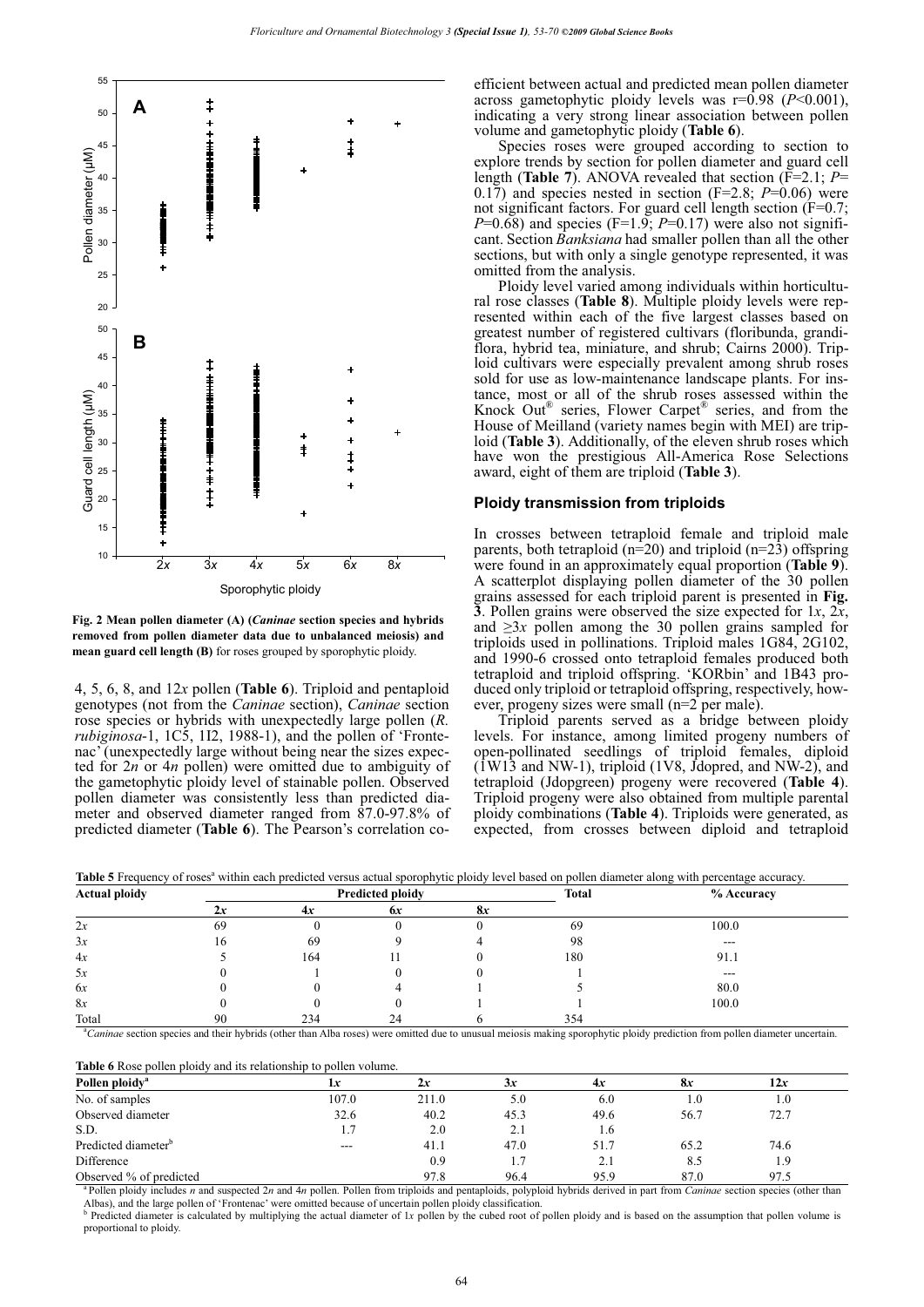#### Ploidy prediction in rose. David C. Zlesak

**Table 7** Standardized pollen diameter and actual guard cell length for rose species grouped by subgenus and section.

| <b>Subgenus</b>                                 | Section           | No. species | No. genotypes | Mean <sup>a</sup> $\pm$ SD ( $\mu$ m) |                   |  |
|-------------------------------------------------|-------------------|-------------|---------------|---------------------------------------|-------------------|--|
|                                                 |                   |             |               | <b>Pollen</b> <sup>b</sup>            | <b>Guard cell</b> |  |
| Rosa                                            | <i>Banksianae</i> |             |               | 26.2                                  | 19.4              |  |
|                                                 | Caninae           |             |               | $34.4 \pm 1.4 b$                      | $24.7 \pm 3.0$    |  |
|                                                 | Gallicanae        |             |               | 33.0 <sub>b</sub>                     | 24.7              |  |
|                                                 | Pimpinellifoliae  | 4           |               | $33.2 \pm 1.8$                        | $24.5 \pm 4.4$    |  |
|                                                 | Rosa <sup>c</sup> |             | 22            | $31.7 \pm 2.0$                        | $23.8 \pm 4.3$    |  |
|                                                 | Synstylae         |             |               | $34.2 \pm 0.9$                        | $23.2 \pm 4.2$    |  |
| Platyrhodon                                     | Microphyllae      |             |               | 32.6                                  | 21.4              |  |
| <sup>4</sup> Construe is the experimental unit. |                   |             |               |                                       |                   |  |

Genotype is the experimental unit.

 $\frac{b}{c}$  Pollen diameter was standardized to represent what is expected for 1*x* pollen.

Syn. *Cinnamomeae*.

| Table 8 Frequency of sporophytic ploidy level for rose cultivars and species genotypes grouped by horticultural class. |
|------------------------------------------------------------------------------------------------------------------------|
|------------------------------------------------------------------------------------------------------------------------|

| <b>Horticultural class</b>                        | Sporophytic ploidy level |                |                         |                |                | <b>Total</b> |                |
|---------------------------------------------------|--------------------------|----------------|-------------------------|----------------|----------------|--------------|----------------|
|                                                   | 2x                       | 3x             | 4x                      | 5x             | 6x             | 8x           |                |
| <b>Species roses</b>                              |                          |                |                         |                |                |              |                |
| Species                                           | 17                       | $\overline{2}$ | 18                      | $\overline{c}$ | 4              | $\mathbf{1}$ | 44             |
| Old garden roses (class in existence before 1867) |                          |                |                         |                |                |              |                |
| Alba                                              |                          |                |                         |                | $\overline{2}$ |              | 2              |
| Damask                                            |                          |                | $\overline{c}$          |                |                |              | $\overline{c}$ |
| Hybrid bracteata                                  |                          | 1              |                         |                |                |              | 2              |
| Hybrid foetida                                    |                          |                | $\mathbf{2}$            |                |                |              | $\overline{c}$ |
| Hybrid gallica                                    |                          |                | 2                       |                |                |              | 2              |
| Hybrid perpetual                                  |                          |                |                         |                |                |              |                |
| Hybrid spinosissima                               |                          | $\mathbf{1}$   | 4                       |                |                |              | 5              |
| Miscellaneous old garden rose                     |                          |                |                         |                |                |              |                |
| Moss                                              |                          |                | $\overline{c}$          |                |                |              | 2              |
| Noisette                                          | 1                        |                |                         |                |                |              |                |
| Modern roses (class in existence as of 1867)      |                          |                |                         |                |                |              |                |
| Floribunda                                        | 1                        | 5              | $\mathfrak{Z}$          |                |                |              | 9              |
| Grandiflora                                       |                          | $\mathbf{1}$   | $\overline{c}$          |                |                |              | 3              |
| Hybrid kordesii                                   |                          |                | 4                       |                |                |              | 5              |
| Hybrid moyesii                                    |                          |                | $\overline{2}$          |                |                |              | 2              |
| Hybrid musk                                       | $\overline{c}$           | 1              |                         |                |                |              | 3              |
| Hybrid nitida                                     | 1                        |                |                         |                |                |              |                |
| Hybrid rugosa                                     | 13                       | 3              | 1                       |                |                |              | 17             |
| Hybrid tea                                        |                          | $\overline{c}$ | $\overline{4}$          |                |                |              | 6              |
| Hybrid wichurana                                  |                          |                |                         |                |                |              |                |
| Large flowered climber                            | 1                        | 3              | $\overline{\mathbf{c}}$ |                |                |              | 6              |
| Miniature                                         | 3                        | 6              | $\tau$                  |                |                |              | 16             |
| Miniflora                                         |                          |                |                         |                |                |              |                |
| Polyantha                                         | 10                       | 1              |                         |                |                |              | 11             |
| Shrub                                             | 12                       | 44             | 56                      |                |                |              | 113            |
| <b>Total</b>                                      | 61                       | 72             | 115                     | 4              | 6              |              | 259            |

**Table 9** Frequency of tetraploid and triploid rose offspring from crosses between tetraploid females and triploid males.

| Female $(4x)$ | Male $(3x)$   | <b>Offspring</b> | <b>Total</b>   |                |
|---------------|---------------|------------------|----------------|----------------|
|               |               | No. 4x           | No. $3x$       |                |
| <b>BUCbi</b>  | <b>KORbin</b> | 0                | $\mathfrak{D}$ | $\overline{c}$ |
|               | 1G84          | 3                | 5              | 8              |
|               | 2G102         | 5                | 9              | 14             |
|               | 1990-6        | 0                |                |                |
| 1A10          | 1990-6        |                  | 3              | 4              |
| 4A29          | 1G84          | 2                | 0              | 2              |
| 1B30          | 1B43          | 2                | 0              | $\overline{c}$ |
|               | 2G102         |                  |                |                |
|               | 1990-6        | 6                |                |                |
| 1990-1        | 2G102         | 0                | $\mathfrak{D}$ | 2              |
| Total         |               | 20               | 23             | 43             |

parents (1B43, 1G84, 1G177, 1G181, 1999-1, HugHaid, PolyMartyd, and Rhsw). Triploid progeny were also found between crosses of two direct tetraploid parents (1L41-H1, 1P27, 1T52, 1X27, and Rosa 343) or pedigrees that trace back to a tetraploid maternal parent and tetraploid paternal grandparents (1R42). In addition, triploid progeny were found among crosses between tetraploid and triploid parents (1T26, 2X80, 3X81, 6X81, 4X82, 7X82, and 9X82; **Tables** 

**4** and **9**).

Section *Caninae* species, or hybrids involving them, had variable mean pollen diameters suggesting different pollen ploidy across genotypes. All *R. glauca* Pouret, *R. mollis* Smith, and *R. pomifera* genotypes and 1I4 had pollen diameters expected for 1*x* pollen, typical for *Caninae* section species regardless of sporophytic ploidy level (**Tables 2**-**4**). One *R. rubiginosa* genotype (-2) had a mean pollen diameter expected for  $1x$  pollen (35.0  $\mu$ m), while the other  $(-1)$  had a mean pollen diameter of 50.6  $\mu$ m, that expected for 4*x* pollen (**Table 3**). The two alba rose cultivars (Alba Semi-plena and Maiden's Blush;  $41.6 \mu m$  and  $42.8 \mu m$ , respectively) and  $1988-1$  (41.5  $\mu$ m) had pollen diameters typical for tetraploids (**Tables 3** and **4**). Breeding line 1A80 ('George Vancouver' x 'Alba Semi-plena') is tetraploid (**Table 4**), consistent with 'Alba Semi-plena' producing 2*x* pollen. The observed diameter of  $112$  (44.3  $\mu$ m) was that expected for 3*x* pollen (**Table 4**).

## **DISCUSSION**

Wide diversity of ploidy within both wild and cultivated roses makes rose a unique crop and useful model from which to study ploidy diversity and ploidy transmission. The diversity of rose cultivars, species, and breeding lines (many having multiple generations of parents characterized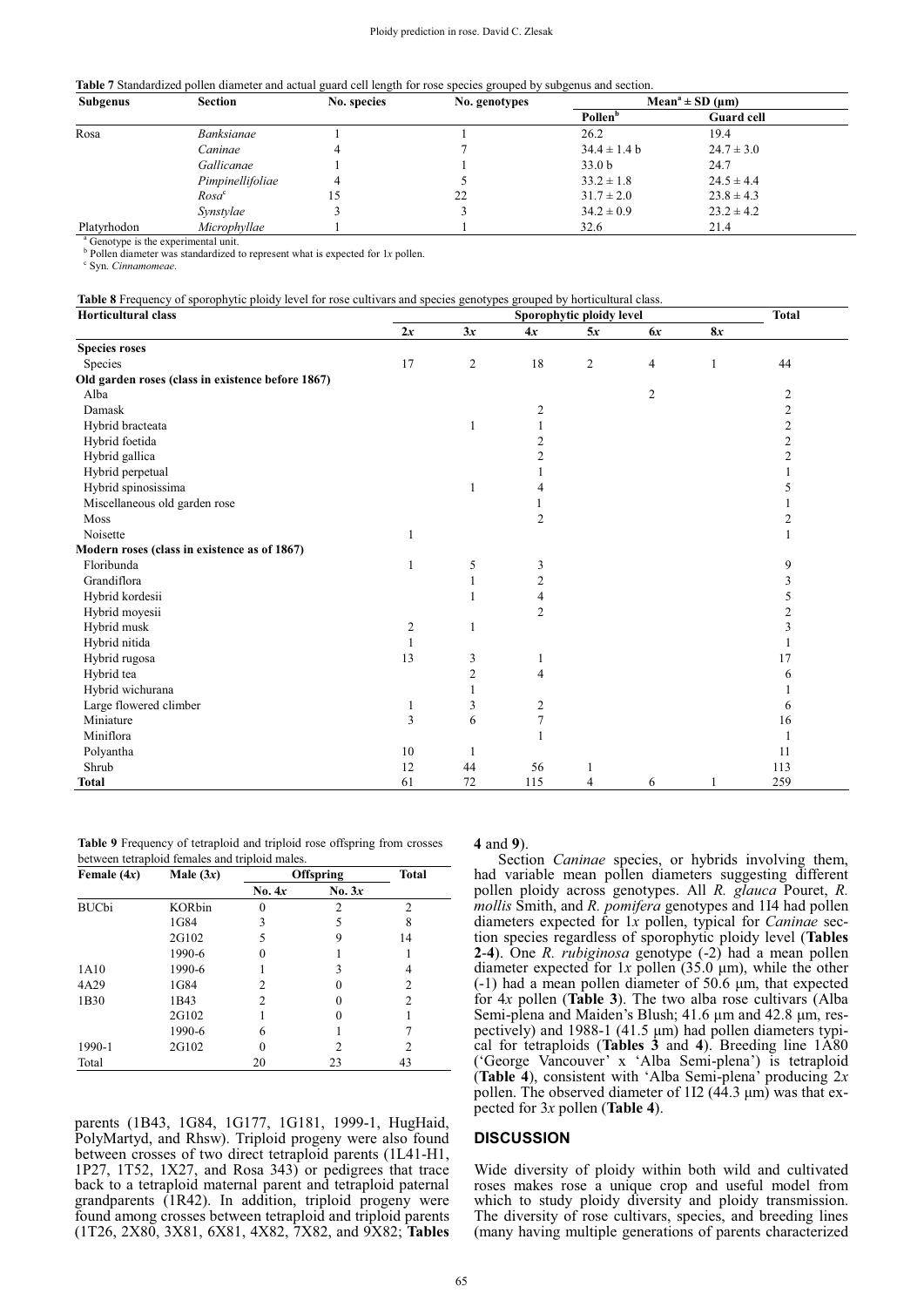

**Fig. 3 Scatterplots of pollen diameter (30 grains/genotype) of selected triploid roses with reference to pollen diameter ploidy thresholds used for ploidy prediction.**

for ploidy) within this study offers the opportunity for a unique glimpse into ploidy variability and transmission. Direct chromosome counts, although valuable and unparalleled, are time consuming and require individuals with specialized skill. Indirect methods of ploidy assessment can be relatively accurate and in some instances offer added, complementary information that direct chromosome counts may not provide.

#### **Usefulness of indirect ploidy assessments**

#### *1. Pollen diameter*

Pollen diameter was useful to predict sporophytic ploidy level and gametophytic ploidy level(s) (*n*, 2*n*, and 4*n* pollen) in rose. Pollen diameter data correctly predicted 100% of diploid, 91.1% of tetraploid, 80% of hexaploid, and 100% of octoploid roses expected to have balanced meiosis and not be within or recently derived from section *Caninae* species (**Table 5**). The usefulness of pollen diameter to predict sporophytic ploidy level declines for triploid or pentaploid roses and roses in or recently derived from section *Caninae* species.

Considering data from all roses in this study, except those within or recently derived from *Caninae* species, there was less overlap for pollen diameter between ploidy level ranges between diploid and tetraploid than tetraploid and hexaploid roses (**Fig. 2**). The same trend has been found for pollen diameter ranges between diploid/tetraploid and tetraploid/hexaploid potatoes (Bamberg and Hanneman 1991). These authors concluded that pollen diameter was not effective in separating tetraploids and hexaploids, but was a fast and reliable method to separate diploids from tetraploids or hexaploids. Similar results were observed in this study for rose. The relatively high frequency of triploids in rose versus potato, however, complicates sporophytic ploidy prediction because the pollen diameter range for triploids is variable and crosses all ploidy levels (**Fig. 2**).

Considering pollen diameter data of all roses in this study, except triploids, pentaploids, and those within or recently derived from section *Caninae*, ploidy prediction ranges can better be set at: diploid  $(\leq 35.6 \text{ }\mu\text{m})$ , tetraploid  $(35.6 \text{ }\mu\text{m})$  $\mu$ m to <43.7  $\mu$ m), hexaploid (43.7 to 47.0  $\mu$ m), and octoploid ( $>47.0 \mu m$ ). The modified cutoff (35.6  $\mu$ m) between diploids and tetraploids is midway between where they overlap  $(35.2-35.9 \mu m)$ . Although the other two cutoffs are

less clear, 43.7 µm is a useful cutoff between tetraploids and hexaploids because it is the smallest diameter for a hexaploid (*R. woodsii*-2). Between hexaploid and octoploid roses, 47.0 μm is the midpoint between the hexaploid *R. acicularis* (largest hexaploid after 2002-1, a potential outlier, is removed) and octoploid 'Kinistino'. Roses with mean pollen diameters of  $\geq$ 43.7 µm are recommended for direct chromosome counts because of increased ambiguity in ploidy prediction.

Pollen viability data in conjunction with mean pollen diameter and pollen size distribution within a genotype can be explored as a means to efficiently separate triploid from diploid and tetraploid roses. Pollen diameter alone in roses is not enough to distinguish triploids from other sporophytic ploidy levels. Pollen stainability has been useful for separating triploid from diploid and tetraploid accessions in banana (Tenkouano *et al*. 1998). Triploid roses have been documented as having generally reduced pollen viability and fertility relative to diploid or tetraploid roses; however, pollen viability also varies considerably among rose cultivars regardless of ploidy (Rowley 1960b; Shahare and Shastry 1963; Leus 2005; Crespel *et al*. 2006). Pollen diameter was useful to hypothesize male gametophytic ploidy level of pollen across all sporophytic rose ploidy levels and sections and ultimately may have the greatest practical application to rose breeders.

## *2. Guard cell length*

Guard cell length was not a good general predictor of sporophytic ploidy in rose because of a low Tau's correlation between ploidy and guard cell length (r=0.26; *P*<0.001). For the species assessed in the *R. carolina* complex, their guard cell length did provide useful, predictive ability in separating diploid from tetraploid species as reported by Joly *et al*. (2006). Omitting *R. foliolosa* (2*x*; 26.2 μm), this study also points to a clear distinction in guard cell length range for diploid (16.8-22.8 μm) and tetraploid (24.5-29.2 μm) species within the complex. The unexpected hexaploid, *R. woodsii*-2, had a mean guard cell length (22.4 μm) typical for diploids. The guard cell length of the triploid *R. carolina plena* (28.2 μm) falls within the range for tetraploids. However, the origin of this repeat blooming, doubleflowered clone is unclear and the possibility exists that it is a *R. carolina* hybrid (Lynes and Lynes 1955). Although *R. carolina* is reported to be tetraploid by Joly *et al*. (2006) and includes multiple diploid progenitors, the particular clone of *R. carolina* assessed in this study was diploid. *Rosa carolina* is listed as having both diploid and tetraploid forms in Cairns (2000) and highlights the confusion in the literature regarding classification and identification within this complex.

In polyploidization studies using a narrow germplasm base, guard cell length has been useful to separate roses differing in ploidy level in meristematic layer I (Semeniuk and Arisumi 1968; Zlesak *et al*. 2005). Adaptation to environmental conditions, ploidy level, and genetics can all influence stomata size, density, and distribution (Weyers and Meidner 1990). Since roses are native over a wide range of climates and rose cultivars are of complex hybrid origin and trace back to multiple species (Krüssmann 1981), it is understandable that guard cell length could vary greatly across rose germplasm.

## *3. Flow cytometry*

Flow cytometry has been a very useful tool for indirect assessment of ploidy level in rose. However, DNA content can differ widely between individuals at the same ploidy level and complicate ploidy estimation. For instance, Yokoya *et al*. (2000) found that the triploid floribunda 'Frensham' had similar DNA content to the tetraploid species *R. spinosissima* L., and pentaploid *R. canina* had more DNA than the hexaploid *R. moyesii* Hemsley and Wilson. Leus (2005) as well reports complications in ploidy assessment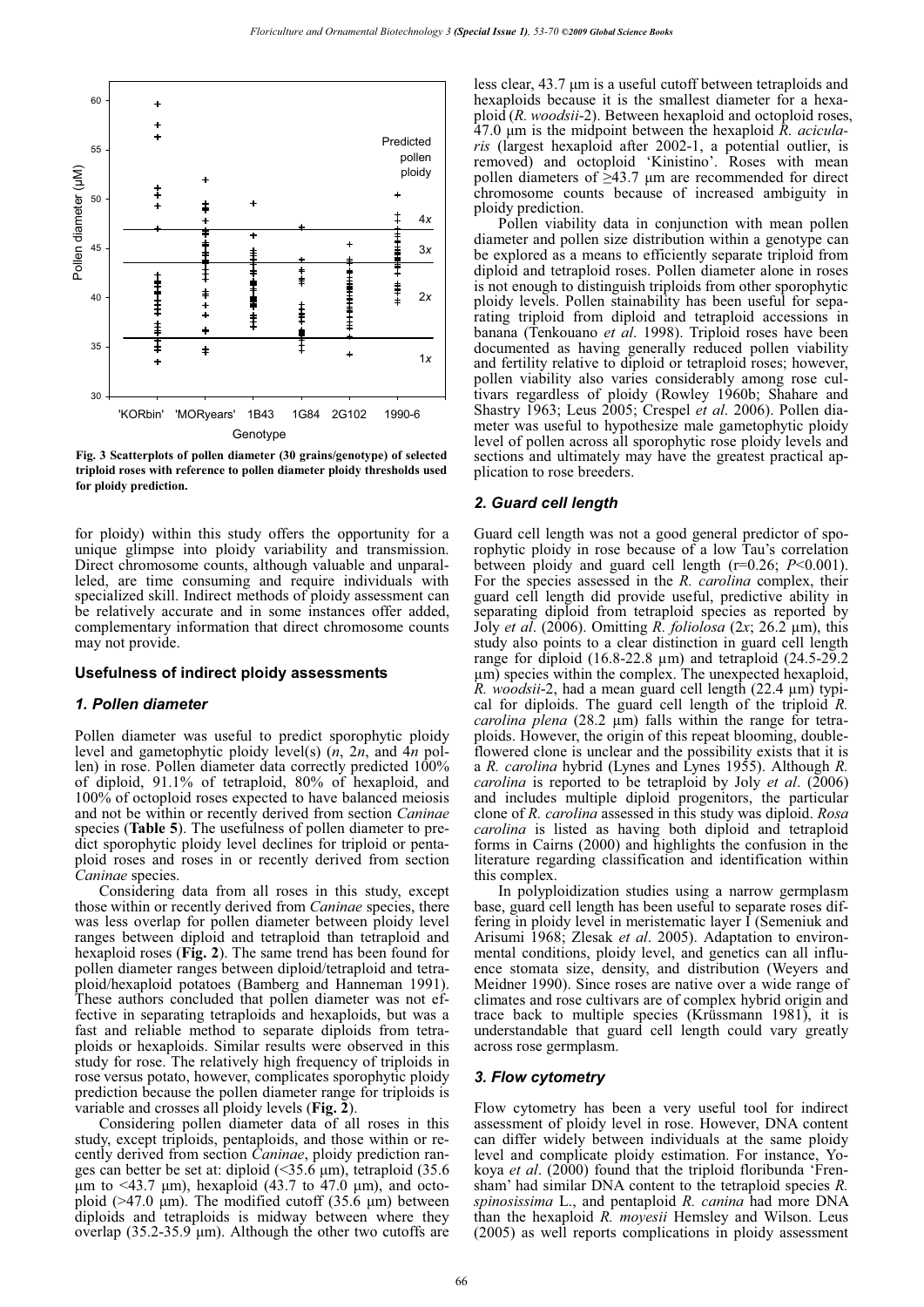based on DNA content with several roses deviating from the typical DNA content range for given ploidy levels. There are 14 rose cultivars in common between the current study and that of Leus (2005), which solely relies on flow cytometry for ploidy classification. For eleven of the roses in common, direct chromosome counts substantiated ploidy estimates using DNA content as determined by flow cytometry. The three roses which were not in agreement were 'Crimson Shower' (triploid; estimated as diploid by flow cytometry), 'Maiden's Blush' (hexaploid; estimated as tetraploid by flow cytometry), and 'MEIdomonac' (triploid; estimated as tetraploid by DNA content).

Perhaps differences in ploidy assessments between direct chromosome counts and ploidy estimates using flow cytometry are due to ploidy chimeras or different genotypes inadvertently sold under the same cultivar name. Adventitious roots from stem cuttings typically arise from tissue derived from meristematic Layer III (Esau 1977), which is the layer assessed for ploidy using root tip squashes. Flow cytometry, however, can detect ploidy chimeras using macerated leaf tissue derived from all three meristematic layers and these three cultivars were not among the roses classified as ploidy chimeras by Leus (2005).

Within wide or complex interspecific hybrids, as most rose cultivars are, it is common for genomic reorganization to occur and genome size to be altered (Levin 2002). Although flow cytometry is a useful indirect tool for sporophytic ploidy estimation in rose, it can lead to ploidy misclassification, as do ploidy estimates based on pollen diameter, and should be accompanied by direct chromosome counts to confirm ploidy assessment for genotypes where accurate ploidy assessment is imperative. Even so, flow cytometry may have an advantage over pollen diameter to estimate sporophytic ploidy for especially triploid roses, roses within or derived from the section *Caninae*, and ploidy chimeras. This is due to flow cytometry assessing somatic cells typically from leaf tissue derived from all meristematic layers and circumvents complications due to unusual or aberrant meiotic events and observing the resulting gametophytic tissue.

Yokoya *et al*. (2000) found a trend for greater uniformity in DNA content for genotypes within section of *Rosa* rather than between. When considering the relationship between rose section and guard cell length or pollen diameter, significant trends were not found. For instance, the nuclear DNA content determined by flow cytometry of *R. banksiae* (1.04 pg per 2C nucleus; Yokoya *et al*. 2000), the species with the smallest pollen diameter, was similar to or greater than that of other rose species. Besides DNA content, variability for pollen size for plants in general can be attributed to genetic and/or environmental factors (Stanley and Linskins 1974) and may introduce enough variability that there is little to no differentiation in pollen size between germplasm groups. There were no significant differences between rose sections for guard cell length, which, as discussed above, may be due to widespread distribution and environmental adaptation of roses. Wide variability for guard cell length was found across ploidy levels as well (**Tables 2-4; Fig. 2**).

## *Caninae* **section species and hybrids**

Multiple genomes have been proposed to constitute *Caninae* section species (all are polyploid). There are two copies of the genome which form the bivalent pair and one copy of each of the remaining genomes whose chromosomes are univalents throughout meiosis (Nybom *et al*. 2004). Typically, little morphological variation occurs within a single *Caninae* section species. This has been attributed to the lack of recombination between genomes present in just one copy and the high allelic similarity between the two copies of the genome which preferentially pair during meiosis (Nybom *et al*. 2004). It has been proposed that gene(s) governing *Caninae* meiosis are likely located on the duplicated genome (Wylie 1976; Werlemark 2003). In gynogenetic haploids of *Caninae* section species and intersectional hybrids with *Caninae* section species, changes in dosage of gene(s) governing *Caninae* meiosis may lead to altered expression of *Caninae* meiosis. In addition, dosage changes of these genes governing meiotic pairing in *Caninae* section species are suspected to result in greater environmental sensitivity and greater meiotic variability (Wylie 1975; Werlemark 2003). Most section *Caninae* species genotypes assessed had pollen diameters expected to be 1*x*; however, one *Caninae* species genotype (*R. rubiginosa*-1; it arrived at the University of Minnesota Landscape Arboretum as open pollinated seed collected from another arboretum, which opens the possibility that it may be an interspecific hybrid) and hybrids involving *Caninae* species ('Andersonii', 1C5, 1I2, and 1988-1) had the expected pollen diameters for  $2x$ ,  $3x$ , or 4*x* pollen (**Tables 2-4**).

Finding relatively uniform pollen the diameter expected for 1*x* pollen in the intersectional tetraploid hybrid 1I4 (*R. pomifera* x *R. chinensis minima* (Sims) Voss) and the triploid seedling *R. pomifera*-3 suggests that *Caninae* meiosis, which results in 1*x* pollen, may be functioning in some respect in these genotypes. Perhaps another genome is substituting to form bivalents. *Rosa pomifera*-3 was a twin embryo (*R. pomifera*-2 is its tetraploid twin) in a single achene and may have arisen from a synergid that developed into an embryo without fertilization. *Rosa pomifera*-3 had comparable pollen stainability ( $>50\%$ ) and achenes per hip ( $\sim$ 35) to *R. pomifera*-2 (unpublished data). This is unlike the tetraploid *R. canina* plants derived from pentaploid *R. canina* through parthenogenesis by El Mokadem *et al*. (2001) where they found complete pollen abortion, and progeny data when they were used as females suggest only 4*x* (2*n*) eggs were functional. The selfed seedlings assessed of *R. pomifera*-3 were triploid, suggesting the possibility of typical *Caninae* meiosis with two genomes forming bivalent pairs during both macro- and microgametogenesis resulting in 2*x* eggs and 1*x* pollen. Investigation of which chromosomes and genomes are pairing in these *R. pomifera* genotypes and 1I4 can offer insight into genomic structure, gene(s) governing pairing of homeologous chromosomes, and homology between genomes within section *Caninae* species and between section *Caninae* species genomes and genomes of other species.

Genotype 1988-1 is hexaploid and has pollen the diameter expected for 2*x* pollen. *Rosa alba* (2*n*=6*x*=42) produces 2*x* pollen (Hurst 1925) and is suspected to be an intersectional cross of a pentaploid *Caninae* section species and *R. gallica* L., a tetraploid species with typical meiosis. In *R. alba* it is suspected that the two *R. gallica* genomes and two of the remaining *Caninae* section genomes preferentially pair during meiosis, resulting in 2*x* pollen and 4*x* eggs (Hurst 1925). Breeding line 1988-1 (2*n*=6*x*=42) had pollen the diameter expected to be 2*x* and a similar meiotic situation may be occurring as it is an intersectional cross of section *Caninae* pentaploid *R. rubiginosa* and the tetraploid 'Haidee'. On the other hand, for the hexaploid 1I2 (2 *n*=6*x*=42), another intersectional *R. rubiginosa* hybrid, the pollen diameter is the size expected for 3*x* pollen and suggests *Caninae* section meiosis may have been replaced with typical, balanced meiosis. Moreover, *R. rubiginosa*-1 and 1 $\hat{C}$ 5 (both 2*n*=5*x*=35) have relatively large pollen diameters  $(50.6$  and  $47.0$   $\mu$ m, respectively), diameters expected for  $4x$ pollen, the ploidy level of eggs of pentaploid *Caninae* section species. Although both species parents used to produce 1C5 (*R. rubiginosa* and *R. pomifera*) are in the *Caninae* section, large pollen size suggests a deviation from typical *Caninae* meiosis. Nybom *et al*. (2004) suggest that although there is very high similarity between the duplicate genome that preferentially pairs within *Caninae* section species and this duplicated genome is relatively similar across *Caninae* species, there are some species-specific differences within this genome. Genes controlling chromosome pairing in *Caninae* section species may be located on the duplicated, preferentially pairing genome (Wylie 1976), and differences for this genome between *R. rubiginosa* and *R. pomifera*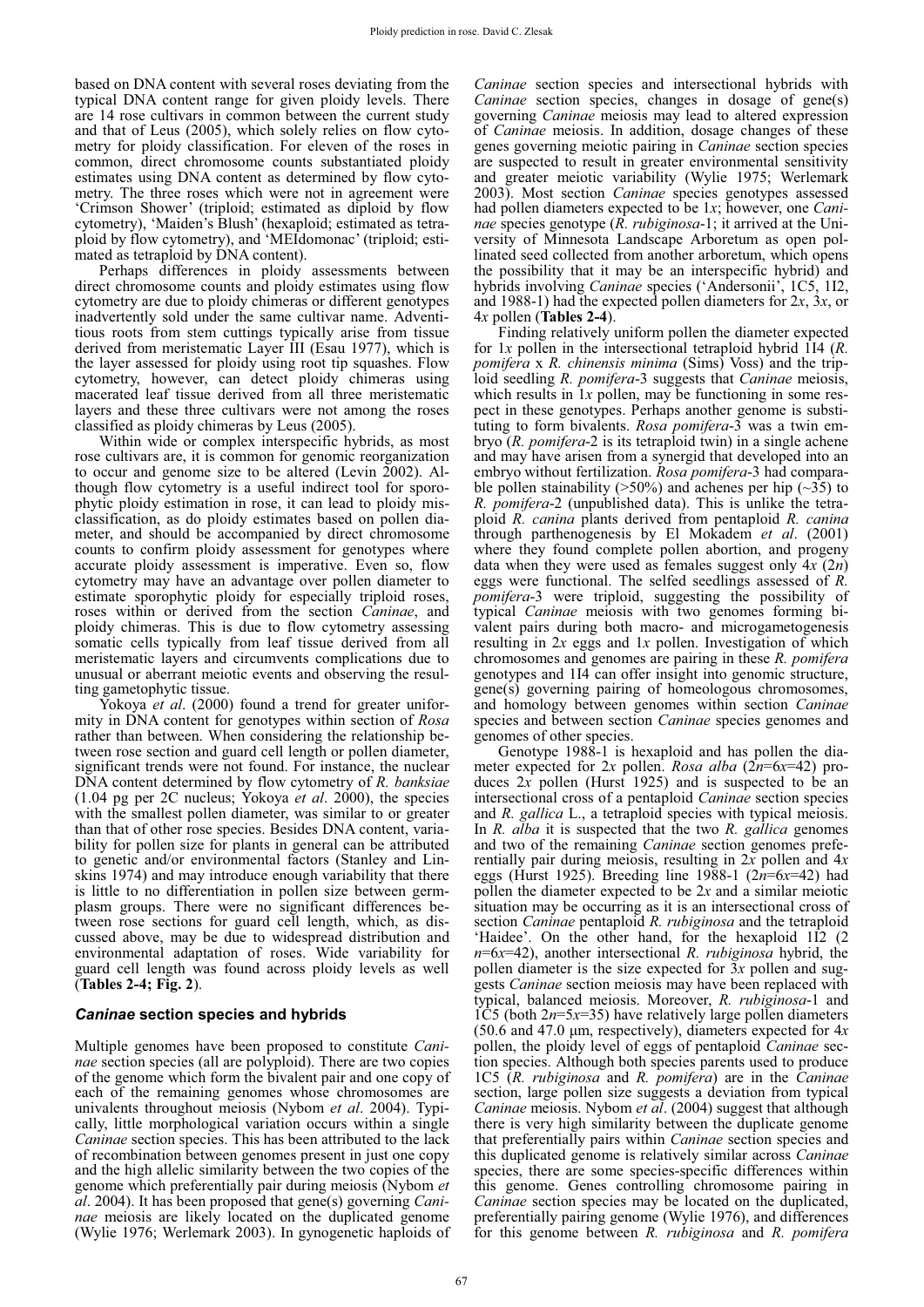(parents of 1C5) may be great enough to alter typical *Caninae* meiosis. Pollen diameter provides an estimate of gametophytic ploidy and is useful to highlight genotypes which may have aberrant meiosis and warrant further characterization.

## **Ploidy transmission from triploid parents**

Interploidy crosses have been used to bring genetic resources from the diploid level to the tetraploid level in two generations with a triploid intermediary (de Vries and Dubois 1996; Leus 2005). In crosses between tetraploid females and triploid males Leus (2005) found ~98% tetraploid offspring (123/125). Such a high rate of tetraploids differs from what was found in the present study; about half triploid (23/43) and half tetraploid (20/43) offspring (**Table 9**). Leus (2005) reported a lower frequency of tetraploid offspring in triploid x tetraploid crosses  $(11/15)$  and approximately half triploid  $(6/14)$  and half tetraploid  $(7/14)$ from triploid x triploid crosses. Greater pollen vigor has been associated with 2*x* pollen compared to 1*x* pollen in potato (Simon and Peloquin 1976), and greater vigor of 2*x* pollen has been proposed to explain why such a high rate of tetraploid offspring were recovered by Leus (2005) in tetraploid x triploid crosses. Perhaps the difference in the rates of offspring at the tetraploid and triploid levels between Leus (2005) and the current study reflects different pollen application rates and different intensities of pollen competition. Perhaps the current study had a lower pollen application rate and allowed for a closer representation of the viable gametic sample. Greater pollen competition and 2*x* male gametes out-competing 1*x* gametes and more frequently participating in fertilization may also explain why among intermated triploids no diploids were recovered by Leus (2005), while diploids were recovered by Reimann-Philipp (1981). Additionally, the different tetraploid and triploid parents used in these studies could account for differences in ploidy transmission. In this study, population sizes were small for each female, male, and specific cross and limits detection of patterns for ploidy inheritance based on parent(s). Differences among triploid cultivars for pollen diameter distribution and pollen ploidy (including aneuploidy), tetraploid females used, and pollen application rate and pollen competition may all influence how efficiently one can use a triploid to bridge to a particular ploidy level.

Triploids can readily serve as ploidy bridges (Ramsey and Schemske 1998; Leus 2005). Open-pollinated triploid genotypes produced diploid, triploid, and tetraploid seedlings (**Table 4**) (Reimann-Philipp 1981). Triploids crossed with diploids or tetraploids have produced offspring which were diploid, triploid, or tetraploid (**Table 4**) (Barden and Zlesak 2004; Leus 2005). In crosses of the diploid breeding line 0-47-19 (pedigree is *R. wichurana* Crépin x 'Floradora') with the triploid 'MORyears' as a male parent, diploid, triploid, and tetraploid offspring have been recovered, suggesting the possibility of 'MORyears' producing functional 1*x*, 2*x*, and 3*x* pollen (Barden and Zlesak 2004). Gametes that are 3*x* are possible in triploids through 2*n* gamete formation with mechanisms like parallel spindles leading to balanced, 3*x* gametes more commonly than mechanisms like omission of the second meiotic division (Carputo and Barone 2005). The trend for greater within and between genotype variability for pollen diameter in triploids than in other ploidy levels is in agreement with previous reports (Jacob and Pierret 2000; Leus 2005; Crespel *et al*. 2006) and may reflect pollen grains of different ploidy levels, including aneuploid gametes (**Fig. 2**). Although pollen of variable sizes from triploids are stainable using acetocarmine, many are not functional. Leus (2005) found relatively low *in vitro* pollen germination (0.12-6.93%) from triploids, while diploid and tetraploid controls had much higher *in vitro* germination (14.99-43.11%).

Some triploid parents may be more amenable to producing functional gametes at a particular ploidy level than others. If the goal is diploid offspring from crosses of diploid x triploid parents, triploid parents with relatively small mean pollen diameter like 'Erfurt' (30.8 µm) or 'MEIneble'  $(32.2 \mu m)$  and limited pollen application to minimize pollen competition may prove to be more efficient, while if hexaploid progeny is desired from hexaploid x triploid crosses, roses with relatively larger mean pollen diameter like 'MORtange' (48.5  $\mu$ m) or 'RADrazz' (46.8  $\mu$ m) could be more useful. Additionally, sorting and utilizing pollen of desired size with tools such as flow cytometry (Leus 2005) or appropriately sized nylon mesh (Eijlander 1988; Okazaki *et al*. 2005) is also possible. Rowley (1960b) suggests there is a tendency in roses for only the euploid gametes to be functional, which may explain the low pollen viability among triploids. In addition, aneuploidy is relatively uncommon in rose (Rowley 1960a; Shahare and Shastry 1963) and may be due to greater viability of euploid gametes or chromosome elimination within aneuploid gametes or in the embryo after fertilization (Laurie and Bennett 1988; Rines and Dahleen 1990).

## **Triploidy and modern rose cultivars**

Triploids were found among more than half of the horticultural classes (**Tables 2, 3**) and were especially common among popular, award winning shrub roses marketed for low-maintenance landscape use. Polyploidization can alter plant morphology (Semeniuk and Arisumi 1968; Basye 1990; Ma *et al*. 1997; Kermani *et al*. 2003; Zlesak *et al*. 2005). Among induced tetraploids of *R. chinensis minima*, Zlesak *et al*. (2005) found generally larger and darker green leaves and stems, thicker foliage and petals, and less branching relative to diploids. In addition, the growth rate of somatically-induced tetraploids reported by Zlesak *et al*. (2005) was generally less than that of diploids (pers. obs.). Triploidy may be a favorable balance between traits generally associated with tetraploidy and diploidy for roses used as landscape shrubs. Traits such as increased branching, dense growth habit, high overall growth rate, and copious bloom production for color effect are valuable for this market and are more likely to be favored at lower ploidy levels. Larger flowers and heavy petal substance for increased longevity are more likely to be favored at higher ploidy levels, desirable features for especially the cut flower market. In addition, triploids generally have reduced fertility relative to diploid or tetraploid roses (Rowley 1960b; Leus 2005) which can facilitate reduced fruit set without manual removal of spent flowers and faster reflowering. It is unclear to what extent the trend toward triploidy in landscape roses is a conscious breeding objective or an unintentional byproduct of trait selection.

Triploid roses can be generated from crosses of any parental ploidy combination involving diploid, triploid, or tetraploid parents (**Table 4**) (El Mokadem *et al.* 2002a, 2002b; Barden and Zlesak 2004; Leus 2005). Meiosis can be quite variable in modern rose cultivars and include heteromorphic pairing and varying rates of univalents, bivalents, and multivalents (Erlanson 1933; Shahare and Shastry 1963; Ma *et al*. 2000). Variable homology between homologous chromosomes of contributing species genomes within modern roses, translocations, and duplications may lead to meiotic abnormalities and gametes of variable chromosome number. Perhaps the variable and often low fertility found particularly in polyploid rose cultivars (Shahare and Shastry 1963) may be associated with roses being an asexuallypropagated crop. Since roses are perennial and cultivars are asexually propagated, they can be perpetuated indefinitely for continued attempts at hybridization, even if fertility is low. This has contributed to the continuation of cultivated roses with wide variability for meiosis and fertility (Shahare and Shastry 1963: Leus 2005). For other, especially annual crops, strong selection pressure is imposed for fertility and fecundity, traits often associated with orderly meiotic patterns and euploid gametes.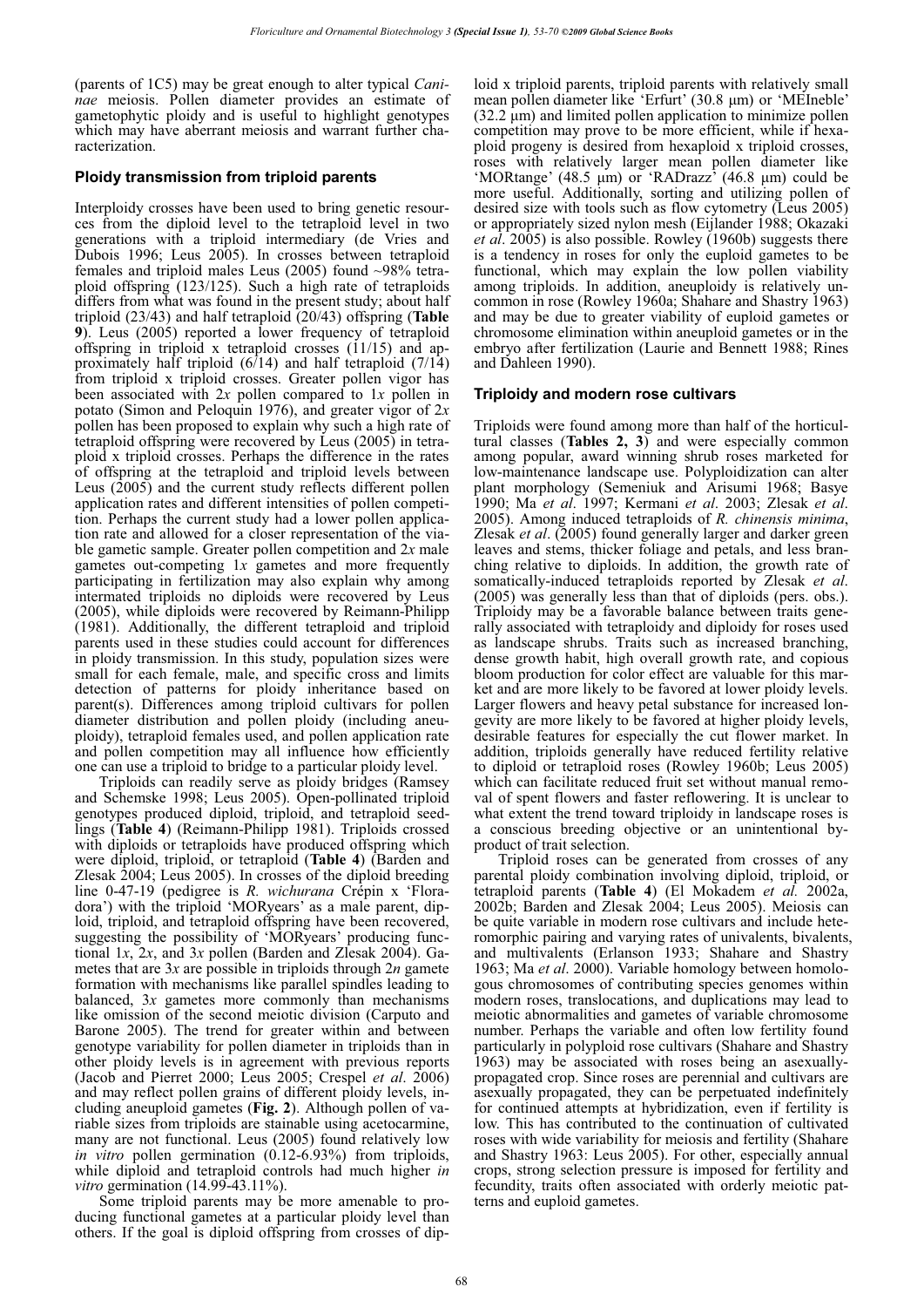## **2***n* **and 4***n* **gametes**

Mechanisms of 2*n* gamete formation have only recently been reported in a group of diploid rose genotypes primarily derived from tetraploid cut flower cultivars, and the inheritance of these mechanisms has yet to be determined (Crespel *et al*. 2002; El Mokadem *et al*. 2002a, 2002b; Crespel *et al*. 2006). Although the inheritance of mechanisms leading to 2*n* or 4*n* gametes in roses have not been reported, clones producing 2*n* gametes can often be traced back to parents that also produce 2*n* gametes. For instance, 2*n* pollen is produced by breeding line 1W13, an openpollinated seedling of 1G84 ('Orange Honey' x 4BA3). Breeding line 4BA3 is a diploid polyantha genotype which has been identified as producing 2*n* pollen in a previous study (Zlesak *et al*. 2005). In addition, some 2*n*-pollenproducing diploids were derived from tetraploid cut flower roses that also produced 2*n* pollen, such as 'MEIhelvet' (aka 'Sweet Promise') which was also found to produce 2*n* pollen in this study (Crespel and Gudin 2003).

*Rosa woodsii*-2, a hexaploid, produced 4*n* pollen. *Rosa woodsii* has only been reported to occur as diploid (Cairns 2000). This 6*x* clone was found among a stand of *R. woodsii* growing near Naches, Washington (USA) by Joan Monteith and shares morphological similarities with other members of the stand. Rooted cuttings of *R. woodsii* clones neighbouring *R. woodsii*-2 were obtained and root tip squashes revealed they were diploid (unpublished data). *Rosa woodsii*-2 may have resulted from the union of 2*n* and 4*n* gametes generated by diploid *R. woodsii* and may have inherited the ability to generate 4*n* pollen. Typically, mechanisms governing 2*n* or 4*n* gametes in plants are controlled by a major locus in the homozygous recessive state (Mok and Peloquin 1975; McCoy 1982), but dominant inheritance of 2*n* gametes is also possible (Ortiz 1997).

Gametes which are 2*n* can transmit high levels of parental heterozygosity to progeny, especially if they arise from first division restitution mechanisms (Hermsen 1984; Peloquin *et al*. 1989; Crespel *et al*. 2002). Meiotic polyploidization relative to somatic polyploidization led to greater vigor among progeny in potato, another primarily outcrossing crop (Tai and De Jong 1997). The rate of 2*n* gamete production of clones having the capacity to produce them can be influenced by environment, and the frequency of 2*n* pollen can be increased using recurrent selection (McHale 1983; Parrot and Smith 1986; Ortiz and Peloquin 1992). In roses both first and second division restitution mechanisms of 2*n* gamete formation have been identified or are suspected, respectively (Crespel *et al*. 2002; El Mokadem *et al*. 2002a; Crespel *et al*. 2006). The identification of 2*n* or 4*n* pollen among diploid, tetraploid, and hexaploid genotypes in this study offers additional germplasm from which to study 2*n* or 4*n* pollen formation and highlights additional cultivars producing such pollen that are readily available to breeders.

#### **CONCLUSION**

This study demonstrates that pollen diameter in rose is a useful tool to predict sporophytic and gametophytic ploidy levels, especially in a breeding program like that of the author which utilizes diverse germplasm, and expands the findings of previous authors (Erlanson 1931; Lewis 1957; Jacob and Pierret 2000). Unfortunately, guard cell length proved not to be very useful for widespread ploidy prediction across divergent germplasm, even though it has utility in specific situations like the *R. carolina* complex (Joly *et al*. 2006) and in polyploidization studies. In order to best interpret pollen diameter data, familiarity with rose taxonomy is useful in order to recognize roses in or recently derived from especially section *Caninae* as well as species relationships and polyploidization events such as in the *R. carolina* complex. Pollen volume was demonstrated to be highly associated with pollen ploidy and points to great utility of pollen diameter for predicting paternal ploidy contribution. Pollen diameter is also useful for sporophytic ploidy prediction, although there are complications limiting its utility, as with other indirect ploidy assessments like flow cytometry. Pollen diameter can be an especially useful tool to study meiotic polyploidization. In addition, pollen diameter should be able to help breeders skew offspring to desired ploidy level(s) by choosing more amenable parents and even sorting and utilizing pollen of desired size with tools such as flow cytometry (Leus 2005) or appropriately sized nylon mesh (Eijlander 1988; Okazaki *et al*. 2005).

## **ACKNOWLEDGEMENTS**

This is Scientific Journal Series No. 061210175 of the Department of Horticultural Science, University of Minnesota. This research was supported, in part, by the Minnesota Agricultural Experiment Station. I thank Paul Barden, Kathy Zuzek, Vance Whitaker, Joan Monteith, Paul Olsen, Gary Lockhart, George Mander, John Moe, Mitchie Moe, Robert Rippetoe, Mary Tennis, Julie Overom, Jim Stillings, Henry Kuska, Fred Boutin, Enrique Muñoz Ramirez, the University of Minnesota Landscape Arboretum, Linder's Garden Center (St. Paul, Minnesota), and Sam Kedem Nursery (Hastings, Minnesota) for making rose germplasm available for this study; Christian A. Thill, Jeff H. Gillman, Chad P. Giblin, Neil Anderson, and the University of Minnesota Horticulture Club for contributing lab, greenhouse, and field resources to conduct this research; Steve McKay and Aaron Rendahl for their help with statistics; and Peter Harris for his thoughtful feedback on this manuscript.

#### **REFERENCES**

- **Atienza SG, Torres AM, Millán T, Cubero JI** (2005) Genetic diversity in *Rosa* revealed by RAPDs. *Agriculturae Conspectus Scientificus* **70**, 75-85
- **Bamberg JB, Hanneman RE** (1991) Rapid ploidy screening of tuber-bearing *Solanum* (potato) species through pollen diameter measurement. *American Potato Journal* **68**, 279-285
- **Barden P, Zlesak DC** (2004) Conducting chromosome counts on the Bracteata hybrids. *Rose Hybridizers Association Newsletter* **35 (4)**, 12-17
- **Basye R** (1990) An amphidiploid of *Rosa banksiae* and *R. laevigata* induced by colchicine. *American Rose Annual* **75**, 82-88
- **Blackburn K, Heslop-Harrison JW** (1921) The status of the British rose forms as determined by their cytological behaviour. *Annals of Botany* **35**, 159-188
- **Buck GJ** (1978) I.T.-9 and I.T.-18 rose rootstocks. *HortScience* **13**, 601-602
- **Buck GJ** (1998) Varieties of rose understocks. *Rose Hybridizers Association Newsletter* **29 (3)**, 4-15
- **Cairns T** (2000) *Modern Roses XI, The World Encyclopedia of Roses*, Academic Press, San Diego, 576 pp
- **Carputo D, Barone A** (2005) Ploidy level manipulations in potato through sexual hybridization. *Annals of Applied Biology* **146**, 71-79
- **Crespel L, Ricci SC, Gudin S** (2006) The production of 2*n* pollen in rose. *Euphytica* **151**, 155-164
- **Crespel L, Gudin S** (2003) Evidence for the production of unreduced gametes by tetraploid *Rosa hybrida* L. *Euphytica* **133**, 65-69
- **Crespel L, Gudin S, Meynet J, Zhang D** (2002) AFLP-based estimation of 2*n* gametophytic heterozygosity in two parthenogenetically derived dihaploids of *Rosa hybrida* L. *Theoretical and Applied Genetics* **104**, 451-456
- **de Vries DP, Dubois LAM** (1996) Rose breeding: past, present, prospects. *Acta Horticulturae* **424**, 241-248
- **Eijlander R** (1988) Manipulation of the 2n-gametes frequencies in *Solanum* pollen. *Euphytica* **39S**, 45-50
- **El Mokadem H, Crespel L, Meynet J, Gudin S** (2002a) The occurrence of *2n*pollen and the origin of sexual polyploids in dihaploid roses (*Rosa hybrida* L.). *Euphytica* **125**, 169-177
- **El Mokadem H, Crespel L, Meynet J, Gudin S, Jacob Y** (2001) Gametic behaviour of parthenogenetic plants of *Rosa canina* L. and *R. hybrida* L. *Acta Horticulturae* **547**, 289-296
- **El Mokadem H, Meynet J, Crespel L** (2002b) The occurrence of 2*n* eggs in the dihaploids derived from *Rosa hybrida* L. *Euphytica* **124**, 327-332
- **Erlanson EW** (1931) A group of tetraploid roses in central Oregon. *Botanical Gazette* **91**, 55-64
- **Erlanson EW** (1933) Chromosome pairing, structural hybridity, and fragments in *Rosa*. *Botanical Gazette* **94**, 551-566
- **Esau K** (1977) *Anatomy of Seed Plants*, John Wiley and Sons, New York, 550 pp
- **Gudin S** (2000) Rose: Genetics and breeding. *Plant Breeding Reviews* **17**, 159- 189
- **Hanneman RE Jr.** (1999) The reproductive biology of the potato and its implication for breeding. *Potato Research* **42**, 283-312
- **Hermsen JG** (1984) Mechanisms and implications of 2*n* gamete formation.